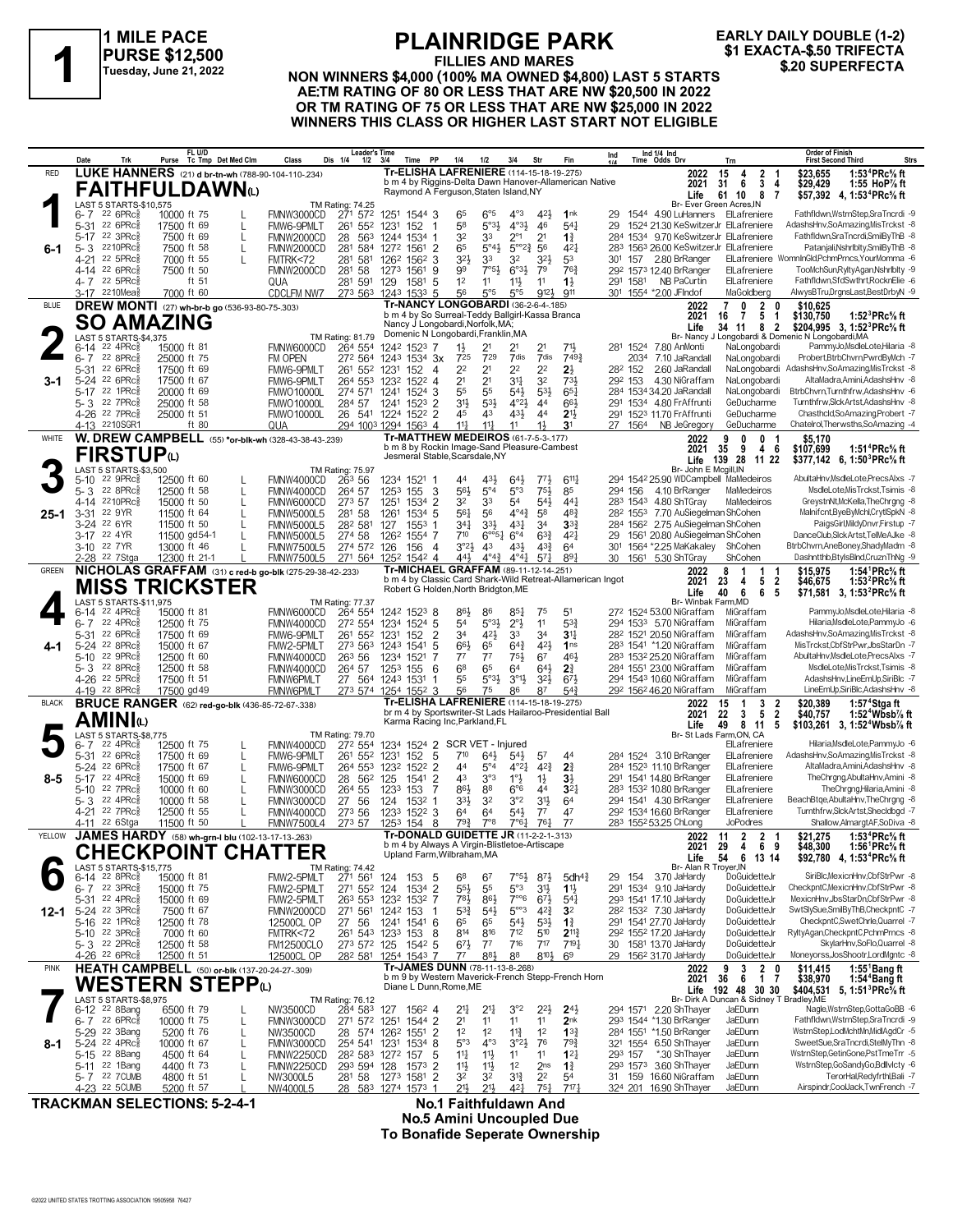

### **PURSE \$12,500 Tuesday, June 21, 2022**

### **PLAINRIDGE PARK 4 YEAR OLDS AND UNDER FILLIES AND MARES NON WINNERS 2 EXACTA-\$.50 TRIFECTA**<br>
Tuesday, June 21, 2022<br>
Tuesday, June 21, 2022<br> **AON WINNERS 2 EXTENDED PARI MUTUEL RACES**<br> **AOR \$20 800 LIFETIME OR \$20,000 LIFETIME MASS BRED OR OWNED ALLOWED 1 WIN LIFETIME**

# **2ND HALF EARLY DOUBLE**

|              | Date                                                        | Trk                                              | Purse                      | FL U/D      | Tc Tmp Det Med Clm                                    | Class                                                     | <b>Leader's Time</b><br>Dis 1/4<br>$1/2$ $3/4$          |                                | Time               | PP                     | 1/4                                       | 1/2                                | 3/4                                                       | Str                                         | Fin                                                                                                              | Ind                                                                    | Ind 1/4 Ind<br>Time Odds Drv                                                                   | Trn                                                                             | <b>Order of Finish</b><br>Strs<br><b>First Second Third</b>                                 |
|--------------|-------------------------------------------------------------|--------------------------------------------------|----------------------------|-------------|-------------------------------------------------------|-----------------------------------------------------------|---------------------------------------------------------|--------------------------------|--------------------|------------------------|-------------------------------------------|------------------------------------|-----------------------------------------------------------|---------------------------------------------|------------------------------------------------------------------------------------------------------------------|------------------------------------------------------------------------|------------------------------------------------------------------------------------------------|---------------------------------------------------------------------------------|---------------------------------------------------------------------------------------------|
| RED          |                                                             |                                                  |                            |             |                                                       | <b>HEATH CAMPBELL</b> (50) or-blk (137-20-24-27-.309)     |                                                         |                                |                    |                        |                                           |                                    |                                                           | <b>Tr-VALERIE GRONDIN (65-10-16-12-352)</b> |                                                                                                                  |                                                                        | 2022                                                                                           | $0\quad 0$<br>4<br>0                                                            | \$1,061                                                                                     |
|              |                                                             | <b>DERBY LADY</b>                                |                            |             |                                                       |                                                           |                                                         |                                |                    |                        |                                           |                                    |                                                           |                                             | b m 4 by Arthur Blue Chip-High Speed Life-Lease On Life                                                          | Valerie M Grondin, Corinna, ME; William H Underhill, Stetson, ME       | 2021<br>Life                                                                                   | $\overline{2}$<br>14<br>$\overline{2}$<br>26<br>2 3 2                           | $\overline{\mathbf{2}}$<br>\$10,130<br>2:00 Bang ft<br>\$14,016 3, 2:00 Bang ft             |
|              |                                                             | LAST 5 STARTS-\$4,186                            |                            |             |                                                       |                                                           |                                                         |                                |                    |                        |                                           |                                    |                                                           |                                             |                                                                                                                  |                                                                        |                                                                                                | Br- Roman F Lopez & Mitchell A Frair, NY                                        | SefdSphre,HalysItIc,Cynosure -8                                                             |
|              | 5-31 22 1PRc <sub>8</sub><br>5-23 <sup>22</sup> 3Bang       |                                                  | 10000 ft 69<br>4200 ft 60  |             |                                                       | <b>FM10000CLO</b><br>FMNW1000CD                           | 272 57<br>284 583 1273 1573 3                           | 1261 1553 7                    |                    |                        | $65\frac{1}{2}$<br>441                    | 65<br>$55\frac{1}{4}$              | $64\frac{1}{2}$<br>$65\frac{3}{4}$                        | 64<br>$5^{4}$                               | $5^{4}$<br>$46\frac{3}{4}$                                                                                       |                                                                        | 293 1563 18.20 HeCampbell VaGrondin<br>301 159 23.70 HeCampbell VaGrondin                      |                                                                                 | PstTmeTrr,Daydrmrms,Tyronbtrs -6                                                            |
|              | 5-18 <sup>22</sup> 5Bang                                    |                                                  | 4500 ft 61                 |             |                                                       | NW3PMLT                                                   | 301 1004 1302 2002 3                                    |                                |                    |                        | 451                                       | $45\frac{3}{4}$                    | $5^{4}3$                                                  | $5^{3}\frac{3}{4}$                          | 54                                                                                                               |                                                                        | 294 2011 14.60 HeCampbell VaGrondin                                                            |                                                                                 | AceftyfrC,Idrinkbcs,MrDejaVu -5<br>MrDejaVuRanaldi,ShadsOfGr -7                             |
| 12-1         | 5-7 22 1 CUMB<br>4-27 22 1Bang                              |                                                  | 4000 ft 51                 | gd 45-1     |                                                       | NW3PMCD<br>QUA                                            | 283 1003 1304 2012 3<br>311 103 1331 2032 4             |                                |                    |                        | $69\frac{1}{4}$<br>47                     | $7^7$<br>45}                       | $65\frac{1}{4}$<br>431                                    | $64\frac{1}{4}$<br>421                      | $68\frac{3}{4}$<br>3 <sup>3</sup>                                                                                | 301 204                                                                | 312 2031 5.30 HeCampbell VaGrondin<br>NB HeCampbell VaGrondin                                  |                                                                                 | Rocnrlwin, ItsJustNm, DerbyLady -5                                                          |
| <b>BLUE</b>  |                                                             |                                                  |                            |             |                                                       | NICHOLAS GRAFFAM (31) c red-b go-blk (275-29-38-42-233)   |                                                         |                                |                    |                        |                                           |                                    |                                                           | Tr-ARTHUR BREWER II (55-5-10-5-222)         |                                                                                                                  |                                                                        | 2022                                                                                           | 5<br>$\overline{2}$<br>0                                                        | 1:56 PRc% ft<br>0<br>\$7.080                                                                |
|              |                                                             | SMOKIN MOLLY                                     |                            |             |                                                       |                                                           |                                                         |                                |                    |                        |                                           |                                    |                                                           |                                             | b f 3 by Shanghai Phil-Racey Date-Western Hanover<br>Paul A London, Hull, MA; Kathleen B Brewer, Newburyport, MA |                                                                        | 2021<br>Life                                                                                   | 6<br>$\overline{2}$<br>$\overline{1}$<br>11<br>3 2 2                            | $\overline{\mathbf{2}}$<br>\$5,051<br>2:00 <sup>4</sup> Summ ft<br>\$12,131 3, 1:56 PRc% ft |
|              | $6-14$ 22 2PRc $\frac{5}{8}$                                | LAST 5 STARTS-\$7,080                            |                            |             |                                                       |                                                           |                                                         |                                |                    |                        |                                           |                                    |                                                           |                                             |                                                                                                                  |                                                                        | 283 154248.40 NiGraffam                                                                        | Br- Leigh Gavin, PE, CA<br>ArBrewerll                                           | DightVrgn,Bardmiry,SwetChrle -8                                                             |
|              | $6 - 7$ 22 2PRcs                                            |                                                  | 12500 ft 81<br>10000 ft 75 |             |                                                       | FMNW2PMLT<br>FMNW1PMLT                                    | 274 57<br>273 573                                       | 126                            | 1243 1523 8<br>156 | -1                     | 810}<br>56                                | 89<br>55                           | 86}<br>5°3                                                | 89<br>42}                                   | 783<br>$1\frac{13}{4}$                                                                                           |                                                                        | 29 <sup>2</sup> 156 1.60 NiGraffam                                                             | ArBrewerll                                                                      | SmoknMoly,Cynosure,HalysItlc -6                                                             |
|              | 5-31                                                        | 22 1 $PRc_{8}^{5}$                               | 10000 ft 69                |             |                                                       | FMNW1PMLT                                                 | 272 57                                                  | 1261                           | $155^3$ 2          |                        | 543                                       | 5 <sup>4</sup>                     | 5°3 <sup>1</sup>                                          | 421                                         | 41}                                                                                                              | 29                                                                     | 1554 4.10 NiGraffam                                                                            | ArBrewerll<br>ArBrewerll                                                        | SefdSphre,HalysItIc,Cynosure -8<br>WndmreMae,SefdSphre.Halysltlc -8                         |
| 12-1         | 5-24 <sup>22</sup> 2PRc $\frac{5}{8}$<br>5-7 22 1 Chrtn     |                                                  | 10000 ft 67<br>1560 ft 39  |             |                                                       | <b>FMNW1PMLT</b><br>2-5Y-NW1RL                            | 274 58 1263 1554 6<br>30 1003 1311 2002 2               |                                |                    |                        | 810<br>21}                                | $86\frac{3}{4}$<br>2 <sup>11</sup> | 75}<br>$2^{11}$                                           | $63\frac{1}{2}$<br>$3^{11}$                 | $5^{4}$<br>$11\frac{1}{2}$                                                                                       | 29                                                                     | 291 1564 12.30 NiGraffam<br>200 <sup>2</sup> 2.00 DaDowling                                    | DaDowling                                                                       | SmoknMoly,SaltwtrSt,TLsBetty -8                                                             |
| WHITE        |                                                             |                                                  |                            |             |                                                       | KEVIN SWITZER JR (34) col blu-blk-wh (362-68-63-59-.339)  |                                                         |                                |                    |                        |                                           |                                    | <b>Tr-KEVIN SWITZER (42-8-7-1-291)</b>                    |                                             |                                                                                                                  | b f 3 by Always B Miki-A List Hanover-Somebeachsomewhere               | 2022                                                                                           | $\mathbf{0}$<br>6<br>1                                                          | \$5,550<br>1:56 <sup>4</sup> Mea <sup>5</sup> / <sub>8</sub> ft<br>- 1                      |
|              | A                                                           | <b>LIST GIRL</b>                                 |                            |             |                                                       |                                                           |                                                         |                                |                    |                        | Kdk Standardbreds, Harrington, DE;        |                                    |                                                           |                                             |                                                                                                                  |                                                                        | 2021<br>Life                                                                                   | 8<br>0<br>$\mathbf{1}$<br>$\overline{1}$<br>14<br>$\overline{1}$                | \$12,990<br>0<br>\$18,540 3, 1:56 <sup>4</sup> Mea <sup>5</sup> / <sub>8</sub> ft<br>-1     |
|              | 5-18                                                        | LAST 5 STARTS-\$5,550<br>$22$ 1Mea $\frac{3}{8}$ | 9000 ft 62                 |             |                                                       | FMNW2EXTPM                                                | 28<br>-57                                               |                                | 1254 1533 3        |                        | 21}                                       | $21\frac{1}{2}$                    | 213                                                       | 33                                          | 411                                                                                                              | Kathleen A Mofield, Bedford, MA; Anthony A Sivik Jr, Orono, ME         | 294 1554 2.80 WMWilder                                                                         | Br- Frederick W Hertrich III,DE<br>DaAltmeyer                                   | Starznstr, OneEydWnd, MannsBbyD -6                                                          |
|              | $5 - 11$                                                    | 2211Mea                                          | 9000 ft 78                 |             |                                                       | FMNW2EXTPA                                                | 283 582                                                 | 1261 1551 7                    |                    |                        | $11\frac{1}{2}$                           | $11\frac{1}{2}$                    | 22                                                        | 2 <sup>2</sup>                              | 3 <sup>3</sup>                                                                                                   | 292 156                                                                | 5.60 WMWilder                                                                                  | DaAltmeyer                                                                      | SwetNFsty,LzyDayHnv,AListGirl -9                                                            |
|              | 5-4 22 9Mea <sup>5</sup><br>12-1 4-27 22 2Mea $\frac{5}{8}$ |                                                  | 7500 ft 46                 | 9000 gd60-1 | $\blacktriangle$                                      | FMNW2EXTPA<br>FMNW1EXTPA                                  | 272 57                                                  | 1254 1551 7                    |                    |                        | $1^{\circ}1\frac{1}{2}$<br>1 <sup>2</sup> | $11\frac{1}{2}$<br>$11\frac{1}{2}$ | 2 <sup>1</sup><br>$11\frac{1}{2}$                         | 34<br>11支                                   | 68<br>1 <sup>1</sup>                                                                                             |                                                                        | 304 1564 7.60 WMWilder<br>291 1564 2.00 WMWilder                                               | DaAltmeyer<br>DaAltmeyer                                                        | Betingfra,SprtsBHnv,OneEydWnd -8<br>AListGirl,ShenngnsT,BethDuton -8                        |
|              | 4-20 <sup>22</sup> 1Mea                                     |                                                  | 12500 ft 45                |             |                                                       | LC-3YOFNW3                                                | 29<br>273 57                                            | 592 1273 1564 2<br>1244 1541 6 |                    |                        | 66}                                       | 68                                 | 66}                                                       | 67                                          | 610 <sub>7</sub>                                                                                                 |                                                                        | 301 1561 44.60 WMWilder                                                                        | DaAltmeyer                                                                      | PrtyInPnk,BetImLcky,ShenngnsT -6                                                            |
| <b>GREEN</b> |                                                             |                                                  |                            |             |                                                       | MARK ATHEARN (56) *grn-go-wh (86-7-13-13-216)             |                                                         |                                |                    |                        |                                           |                                    |                                                           | b f 3 by Sweet Lou-New Joez-Western Ideal   | Tr-GRETCHEN ATHEARN (154-16-20-22-224)                                                                           |                                                                        | 2022                                                                                           | $\mathbf{2}$<br>7<br>$\mathbf{1}$                                               | 1:55 <sup>1</sup> PRc <sup>5</sup> / <sub>8</sub> ft<br>\$14.825<br>3                       |
|              |                                                             | <b>SWEET CHARLIE</b>                             |                            |             |                                                       |                                                           |                                                         |                                |                    |                        |                                           |                                    | Linwood M Higgins, Scarborough, ME                        |                                             |                                                                                                                  |                                                                        | 2021<br>Life                                                                                   | 0 <sub>1</sub><br>4<br>0<br>11<br>1 2 4                                         | \$2,525 Q 2:00 <sup>3</sup> PRc% ft<br>\$17,350 3, 1:55 PRc% ft                             |
|              | $6 - 14$                                                    | LAST 5 STARTS-\$8,625<br>22 2PRc                 | 12500 ft 81                |             |                                                       | FMNW2PMLT                                                 | 274 57                                                  |                                | 1243 1523 4        |                        | $67\frac{1}{2}$                           | 65                                 | $4^{\circ}2\frac{1}{2}$                                   | 44                                          | $35\frac{3}{4}$                                                                                                  |                                                                        | 284 1534 10.30 MMAthearn GrAthearn                                                             | Br- Linwood M Higgins, ME                                                       | DightVrgn,Bardmiry,SwetChrle -8                                                             |
|              | 5-31                                                        | 22 2PRc                                          | 12500 ft 69                |             |                                                       | FMNW2PMLT                                                 | 27<br>564                                               | 125                            | $154^1$ 1x         |                        | 8 <sub>dis</sub>                          | <b><i><u>Rdis</u></i></b>          | <b>8dis</b>                                               | <b>8dis</b>                                 | 846                                                                                                              |                                                                        | 203 <sup>2</sup> 8.20 MMAthearn GrAthearn                                                      |                                                                                 | SkylarHnv, Quarrel, WndmreMae -8                                                            |
| $5 - 2$      | 5-24 22 1PRc<br>5-16 22 1PRc                                |                                                  | 12500 ft 67<br>12500 ft 78 |             |                                                       | FMNW2PMLT<br>FMNW2PMLT                                    | 27 571 1251 1532 3<br>27 56                             | 1241 1541 1                    |                    |                        | 32<br>11                                  | 3 <sup>2</sup><br>11               | $2^{\circ}$<br>11                                         | 2 <sup>1</sup><br>11                        | 3 <sup>11</sup><br>21                                                                                            |                                                                        | 28 <sup>2</sup> 153 <sup>3</sup> 3.20 MMAthearn GrAthearn<br>301 1542 3.50 MMAthearn GrAthearn |                                                                                 | Bardmiry, Quarrel, SwetChrle -7<br>CheckpntC,SwetChrle,Quarrel -7                           |
|              | 5-10 22 2PRc\$                                              |                                                  | 10000 ft 60                |             |                                                       | FMNW1PMLT                                                 | 274 564 126                                             |                                | 154 6              |                        | 65                                        | $4^{\circ}3$                       | $4^{o_{3}}$                                               | 35                                          | 24 <sup>3</sup>                                                                                                  | 282 155                                                                | 4.90 MMAthearn                                                                                 | GrAthearn                                                                       | MiniRose,SwetChrle,StraghtTl -8                                                             |
| <b>BLACK</b> |                                                             |                                                  |                            |             |                                                       | MICHAEL STEVENSON (57) *mar-wh-blu (132-18-14-17-238)     |                                                         |                                |                    |                        |                                           |                                    | Tr-BRUCE ESPINOSA (15-3-2-2-.319)                         |                                             | b f 3 by Third Straight-Windemere Maggie-Articulator                                                             |                                                                        | 2022                                                                                           | $\overline{2}$<br>$\overline{7}$<br>0<br>3<br>0                                 | \$13,925<br>1:55 <sup>1</sup> PRc <sup>5</sup> / <sub>8</sub> ft                            |
|              |                                                             |                                                  |                            |             | WINDEMERE MAE                                         |                                                           |                                                         |                                |                    |                        |                                           |                                    |                                                           | Bruce S & Deborah A Espinosa, Hampton, CT   |                                                                                                                  |                                                                        | 2021<br>Life                                                                                   | 0 <sub>2</sub><br>10<br>$\overline{2}$<br>03                                    | \$2,220<br>\$16,145 3, 1:55 <sup>1</sup> PRc <sup>5</sup> / <sub>8</sub> ft                 |
|              | 6- 7                                                        | LAST 5 STARTS-\$12,925<br>22 1PRc                | 12500 ft 75                |             |                                                       | FMNW2PMLT                                                 | 27 57                                                   |                                | 1243 1542 1        |                        | 76                                        | 75}                                | $6^{\circ 5}$                                             | 63                                          | $5^{2}$                                                                                                          |                                                                        | 291 1544 7.70 MiStevenson BrEspinosa                                                           | Br- Morrisville Col Fdn Inc,NY                                                  | DightVrgn,Quarrel,SkylarHnv -7                                                              |
|              | 5-31 22 2PRcs                                               |                                                  | 12500 ft 69                |             |                                                       | FMNW2PMLT                                                 | 27 564                                                  | 125                            | 1541 3             |                        | 45                                        | 44                                 | $4^{\circ}2\frac{1}{2}$                                   | 421                                         | 3 <sup>3</sup>                                                                                                   |                                                                        | 29 1542 32.80 MiStevenson BrEspinosa                                                           |                                                                                 | SkylarHnv, Quarrel, WndmreMae -8                                                            |
| 2-1          | 5-24 22 2PRc\$<br>5-10 $22$ 2PRc $\frac{5}{8}$              |                                                  | 10000 ft 67<br>10000 ft 60 |             |                                                       | FMNW1PMLT<br>FMNW1PMLT                                    | 274 58<br>274 564 126                                   | 1263 1554 1                    | 154 5              |                        | 11<br>32                                  | 11<br>54                           | 11<br>55}                                                 | 11<br>49                                    | 11<br>483                                                                                                        |                                                                        | 291 1554 1.90 MiStevenson BrEspinosa<br>284 1554 3.60 MiStevenson BrEspinosa                   |                                                                                 | WndmreMae,SefdSphre.Halysltlc -8<br>MiniRose,SwetChrle,StraghtTl -8                         |
|              | 5-3 <sup>22</sup> 1PRc <sup>3</sup>                         |                                                  | 10000 ft 58                |             |                                                       | FMNW1PMLT                                                 | 271 573 1253 1551                                       |                                |                    | -3                     | 21                                        | 21                                 | 21                                                        | 21                                          | 11}                                                                                                              |                                                                        | 292 1551 10.30 MiStevenson BrEspinosa                                                          |                                                                                 | WndmreMae,StraghtTl,SwetChrle -8                                                            |
| YELLOW       |                                                             |                                                  |                            |             |                                                       | JAMES HARDY (58) wh-grn-I blu (102-13-17-13-263)          |                                                         |                                |                    |                        |                                           |                                    |                                                           | Tr-JOLENE ANDREWS (65-10-9-9-277)           | b f 3 by Racing Hill-Victoria Gallery-Western Terror                                                             |                                                                        | 2022<br>2021                                                                                   | 1<br>8<br>n<br>$0\quad 0$<br>$\overline{2}$<br>4                                | \$7.500 Q 1:59 <sup>4</sup> Mea% ft<br>-2<br>\$8.570<br>1:55 <sup>2</sup> Mea% ft           |
|              |                                                             |                                                  |                            |             | <b>ROSE RUN GALAXY</b>                                |                                                           |                                                         |                                |                    |                        |                                           |                                    |                                                           |                                             |                                                                                                                  | D Thibault, N Atlbr, MA; R Bogigian, Wrcstr, MA; J Hardy, N Atlbr, MA; | Life                                                                                           | 12<br>$2 \quad 1$                                                               | \$16,070 2, 1:55 <sup>2</sup> Mea <sup>5</sup> / <sub>8</sub> ft<br>-2                      |
|              | 6-14 22 2PRc <sub>8</sub>                                   | LAST 5 STARTS-\$0                                | 12500 ft 81                |             |                                                       | FMNW2PMLT                                                 | 274 57                                                  |                                | 1243 1523 5        | J Andrews, N Atlbr, MA | 791                                       | $7^7$                              | $6^{\circ}4\frac{1}{2}$                                   | 67                                          | $6^{8}$                                                                                                          |                                                                        | 29 1542 2.90 JaHardy                                                                           | Br- Rose Run Farm, OH<br>JoAndrews                                              | DightVrgn,Bardmiry,SwetChrle -8                                                             |
|              | 6-7 22 1PRc                                                 |                                                  | 12500 ft 75                |             |                                                       | FMNW2PMLT                                                 | 27 57                                                   |                                | 1243 1542 5        |                        | 43                                        | 43                                 | 76                                                        | 74                                          | $74\frac{3}{4}$                                                                                                  |                                                                        | 293 1552 16.20 JaHardy                                                                         | JoAndrews                                                                       | DightVrgn,Quarrel,SkylarHnv -7                                                              |
| 4-1          | 5-24 <sup>22</sup> 1PRc<br>5-1 2210MVR <sup>5</sup>         |                                                  | 12500 ft 67<br>17500 ft 75 |             |                                                       | FMNW2PMLT<br><b>BSS 3F</b>                                | 27 571<br>281 572 1252 1532 9                           | 1251 1532 5                    |                    |                        | 44<br>912                                 | 4 <sup>4</sup><br>981              | 461<br>$8^{\circ}6\frac{1}{2}$                            | 48<br>$9^{10\frac{3}{4}}$                   | $6^{12}$<br>9131                                                                                                 |                                                                        | 293 156 *1.90 JaHardy<br>292 156 33.80 ChPage                                                  | JoAndrews<br>RoBurke                                                            | Bardmiry, Quarrel, SwetChrle -7<br>WhnUKisMe,CoachKeri,PartyCrsr -9                         |
|              | 4-19 22 6MVR <sup>3</sup>                                   |                                                  | 20000 ft 48                |             |                                                       | HACKETT 3F                                                | 274 562 1241 1522 2                                     |                                |                    |                        | $55\frac{1}{2}$                           | $6^{4}\frac{1}{2}$                 | 85                                                        | $7^{7\frac{3}{4}}$                          | $67\frac{1}{4}$                                                                                                  |                                                                        | 283 1534 28.40 BrtMiller                                                                       | RoBurke                                                                         | ColdHrtd,WhnUKisMe,Twenty -8                                                                |
| <b>PINK</b>  |                                                             |                                                  |                            |             | <b>DREW MONTI</b> (27) wh-br-b go (536-93-80-75-.303) |                                                           |                                                         |                                |                    |                        |                                           |                                    | Tr-PAUL MC HUGH (40-2-4-9-.181)                           |                                             |                                                                                                                  | b m 4 by Sunshine Beach-St Lads Smokin Hot-No Pan Intended             | 2022<br>2021                                                                                   | $\mathbf 0$<br>$\overline{2}$<br>8<br>23<br>$\overline{1}$<br>6                 | 3<br>\$8.650<br>1:55 ${}^1$ PRc ${}^5\!$ ft<br>0<br>\$23,342                                |
|              |                                                             |                                                  |                            |             |                                                       | <b>HALLEYSLITTLECOMET(L)</b>                              |                                                         |                                |                    |                        | David A Del Pozzo, Methuen, MA            |                                    |                                                           |                                             |                                                                                                                  |                                                                        | Life                                                                                           | 40<br>2 9 4                                                                     | \$42,423 3, 1:55 PRc% ft                                                                    |
|              | 6-14                                                        | LAST 5 STARTS-\$7,850<br>22 1PRc <sup>3</sup>    | 10000 ft 81                |             |                                                       | <b>FM10000CLO</b>                                         | 272 563                                                 | 1251 1532 4                    |                    |                        | 58                                        | $5^{\circ}5$                       | $4^{\circ\circ}3\frac{1}{2}$ 35                           |                                             | 3 <sup>9</sup>                                                                                                   |                                                                        | 29 <sup>2</sup> 1551 3.50 AnMonti                                                              | Br- Holland Racing Stable, ON, CA<br>PaMcHugh                                   | Cynosure, DiscoHart, HalysItlc -8                                                           |
|              | $6 - 7$                                                     | 22 2PRc3                                         | 10000 ft 75                |             | L                                                     | <b>FM10000CLO</b>                                         | 273 573 126                                             |                                | 156                | -3                     | 44                                        | 44                                 | $3^{\circ}1\frac{1}{2}$                                   | 2 <sup>1</sup>                              | 3 <sup>3</sup>                                                                                                   |                                                                        | 303 1564 *1.10 BrRanger                                                                        | PaMcHugh                                                                        | SmoknMolv.Cynosure.Halvsltlc -6<br>SefdSphre,HalysItIc,Cynosure -8                          |
| 12-1         | 5-31 22 1PRc<br>5-24 22 2PRc <sup>5</sup>                   |                                                  | 10000 ft 69<br>10000 ft 67 |             | L                                                     | <b>FM10000CLO</b><br><b>EM10000CLO</b>                    | 272 57 1261 1553 1<br>274 58 1263 1554 7                |                                |                    |                        | 431<br>$5^{\circ}5$                       | 43<br>$64\frac{3}{4}$              | $2^{\circ}1$<br>$53\frac{3}{7}$                           | 2 <sup>1</sup><br>41                        | $2\frac{3}{4}$<br>3 <sup>3</sup>                                                                                 |                                                                        | 292 1554 1.70 BrRanger<br>29 1562 2.70 LuHanners                                               | PaMcHugh<br>PaMcHugh                                                            | WndmreMae.SefdSphre.Halvsltlc -8                                                            |
|              | 5-17 2210PRc <sup>5</sup>                                   |                                                  | 7000 ft 69                 |             |                                                       | FMTRK<72                                                  | 283 59                                                  | 128 1563 6 67                  |                    |                        |                                           |                                    | $6^{5\frac{1}{2}}$ $6^{04\frac{1}{2}}$ $5^{2\frac{1}{2}}$ |                                             | $2^3$                                                                                                            |                                                                        | 28 <sup>2</sup> 1571 8.60 LuHanners                                                            | PaMcHugh                                                                        | WekndGtwy,HalysItIc,PeprmntMc -8                                                            |
| GRAY         |                                                             |                                                  |                            |             |                                                       | <b>SHAWN T GRAY</b> (48) r blu-wh-b go (377-59-68-52-303) |                                                         |                                |                    |                        |                                           |                                    |                                                           | Tr-MICHAEL GRAFFAM (89-11-12-14-251)        |                                                                                                                  | b f 3 by Rock N Roll Heaven-Allamerican Meadow-Western Hanover         | 2022<br>2021                                                                                   | 0<br>0<br>0<br>2<br>0<br>4                                                      | \$0 $Q$ 2:02 <sup>1</sup> CUMB ft<br>0<br>2:02 EPR ft<br>\$800<br>0                         |
|              |                                                             |                                                  |                            |             | <b>CIRCUMSTANCES</b>                                  |                                                           |                                                         |                                |                    |                        | William H Mc Elvain Jr, Hermon, ME        |                                    |                                                           |                                             |                                                                                                                  |                                                                        | Life                                                                                           | $\overline{2}$<br>0 <sub>0</sub><br>4                                           | \$800 2, 2:02 EPR ft                                                                        |
|              | 6-11 22 1 CUMB                                              | LAST 5 STARTS-\$800                              |                            | ft 71       |                                                       | QUA                                                       | 30 <sup>2</sup> 101 <sup>3</sup> 132 202 <sup>1</sup> 3 |                                |                    |                        | $1^2$                                     | $1^3$                              | 1 <sup>4</sup>                                            | 18                                          | 183                                                                                                              | 301 2021                                                               | Br- John R Mlecz, NY<br>NB NiGraffam                                                           | MiGraffam                                                                       | Crcmstncs,CowgrlRds,ArtsVirgn -5                                                            |
|              | 6-3 22 1CUMB                                                |                                                  |                            | gd 58-1     |                                                       | QUA                                                       | 293 1002 1292 159                                       |                                |                    | $\overline{2}$         | 510 } 511                                 |                                    | 420                                                       | 4121                                        | 4223                                                                                                             | 301 2033                                                               | NB NiGraffam                                                                                   | MiGraffam                                                                       | CalMMvrck,SwetBabyG,Wolverina -5<br>LokAlUWnt,DerbyLady,CheckpntC -9                        |
| 9-1          | 9-26 21 2PRc <sup>5</sup><br>$9-13$ 21 2PRc $\frac{5}{8}$   |                                                  | 12500 ft 72<br>10000 ft 79 |             |                                                       | FMNW2PMLT<br>FMNW2PMLT                                    | 28 571 126<br>274 562 1244 1544 1 SCR VET - Sick        |                                | 1553 2             |                        | $66\frac{3}{4}$                           | 67                                 | $8^{11}\frac{1}{4}$                                       | $89\frac{1}{4}$                             | $8^{18}\frac{1}{2}$                                                                                              |                                                                        | 31 1591 25.40 AnMonti                                                                          | ElLafreniere<br>ElLafreniere                                                    | RunwyGirl,HalysItlc,RockNSpre -7                                                            |
|              | 9-6 <sup>21</sup> 1PRc <sup>3</sup>                         |                                                  | 10000 ft 81                |             |                                                       | FMNW2PMLT                                                 | 28 581 1263 1554 3                                      |                                |                    |                        | $66\frac{3}{4}$ $66\frac{1}{4}$           |                                    | $6^{12}$                                                  | $6^{15}$                                    | $6^{26}\frac{3}{4}$                                                                                              |                                                                        | 321 2011 18.10 AnMonti                                                                         | ElLafreniere                                                                    | RockNSpre,Shaktfscr,ArtOfWigl -6                                                            |
| PURPLE       |                                                             |                                                  |                            |             |                                                       | LUKE HANNERS (21) d br-tn-wh (788-90-104-110-.234)        |                                                         |                                |                    |                        | Tr-LYNN SILVA (31-1-5-5-.176)             |                                    |                                                           |                                             | blk m 4 by Domethatagain-Flower Pot-Dragon Again                                                                 |                                                                        | 2022<br>2021                                                                                   | 20<br>$\begin{array}{cc} 1 & 3 \\ 2 & 2 \end{array}$<br>0<br>28<br>$\mathbf{1}$ | \$10,010<br>\$16,913<br>1:56 $4$ Mea $\%$ ft                                                |
|              |                                                             | <b>DISCO HARRIET</b> <sup>0</sup>                |                            |             |                                                       |                                                           |                                                         |                                |                    |                        | Lynn Ann & Paul A Silva, Mason, NH        |                                    |                                                           |                                             |                                                                                                                  |                                                                        | Life                                                                                           | 51<br>3<br>$\overline{1}$                                                       | - 5<br>\$27,158 3, 1:56 <sup>2</sup> Mea <sup>5</sup> / <sub>8</sub> ft                     |
|              | $6 - 14$ 22 1PRc $\frac{5}{8}$                              | LAST 5 STARTS-\$3,800                            | 10000 ft 81                |             |                                                       | <b>FM10000CLO</b>                                         | 272 563 1251 1532 2                                     |                                |                    |                        | 34                                        | 33                                 | $5^{34}$                                                  | 56                                          | $2^{8}$                                                                                                          |                                                                        | Br- Marion Beachy, OH<br>29 155 27.60 MMAthearn                                                | LySilva                                                                         | Cynosure, DiscoHart, HalysItIc -8                                                           |
|              | $6 - 7$ 22 2PRcs<br>5-24 <sup>22</sup> 1PRc <sup>5</sup>    |                                                  | 10000 ft 75<br>12500 ft 67 |             | L                                                     | <b>FM10000CLO</b>                                         | 273 573 126                                             |                                | 156                | $\overline{2}$         | 32<br>66                                  | $3^{21}$<br>$66\frac{1}{2}$        | 42}<br>6 <sup>8</sup>                                     | $54\frac{1}{2}$<br>69                       | 48<br>$7^{13}\frac{3}{4}$                                                                                        |                                                                        | 311 1573 28.40 AnMonti<br>292 1561 68.10 AnMonti                                               | LySilva<br>LySilva                                                              | SmoknMoly,Cynosure,HalysItIc -6<br>Bardmiry,Quarrel,SwetChrle -7                            |
|              | 25-1 5-16 22 1PRcs                                          |                                                  | 12500 ft 78                |             | L<br>L                                                | FMNW2PMLT<br>FMNW2PMLT                                    | 27 571 1251 1532 4<br>27 56 1241 1541 3                 |                                |                    |                        | 54                                        | 5 <sup>4</sup>                     | $66\frac{1}{2}$                                           | $75\frac{1}{2}$                             | 7103                                                                                                             |                                                                        | 304 1561 36.50 BrRanger                                                                        | LySilva                                                                         | CheckpntC,SwetChrle,Quarrel -7                                                              |
|              | 5-10 22 2PRc $\frac{5}{8}$                                  |                                                  | 10000 ft 60                |             |                                                       | <b>FM10000CLO</b>                                         | 274 564 126                                             |                                | 154                | $\mathcal{P}$          | 43                                        | 65                                 | 66}                                                       | 612                                         | 510}                                                                                                             |                                                                        | 284 156 22.20 KeSwitzerJr LySilva                                                              |                                                                                 | MiniRose,SwetChrle,StraghtTl -8                                                             |

**TRACKMAN SELECTIONS: 5-4-6-8**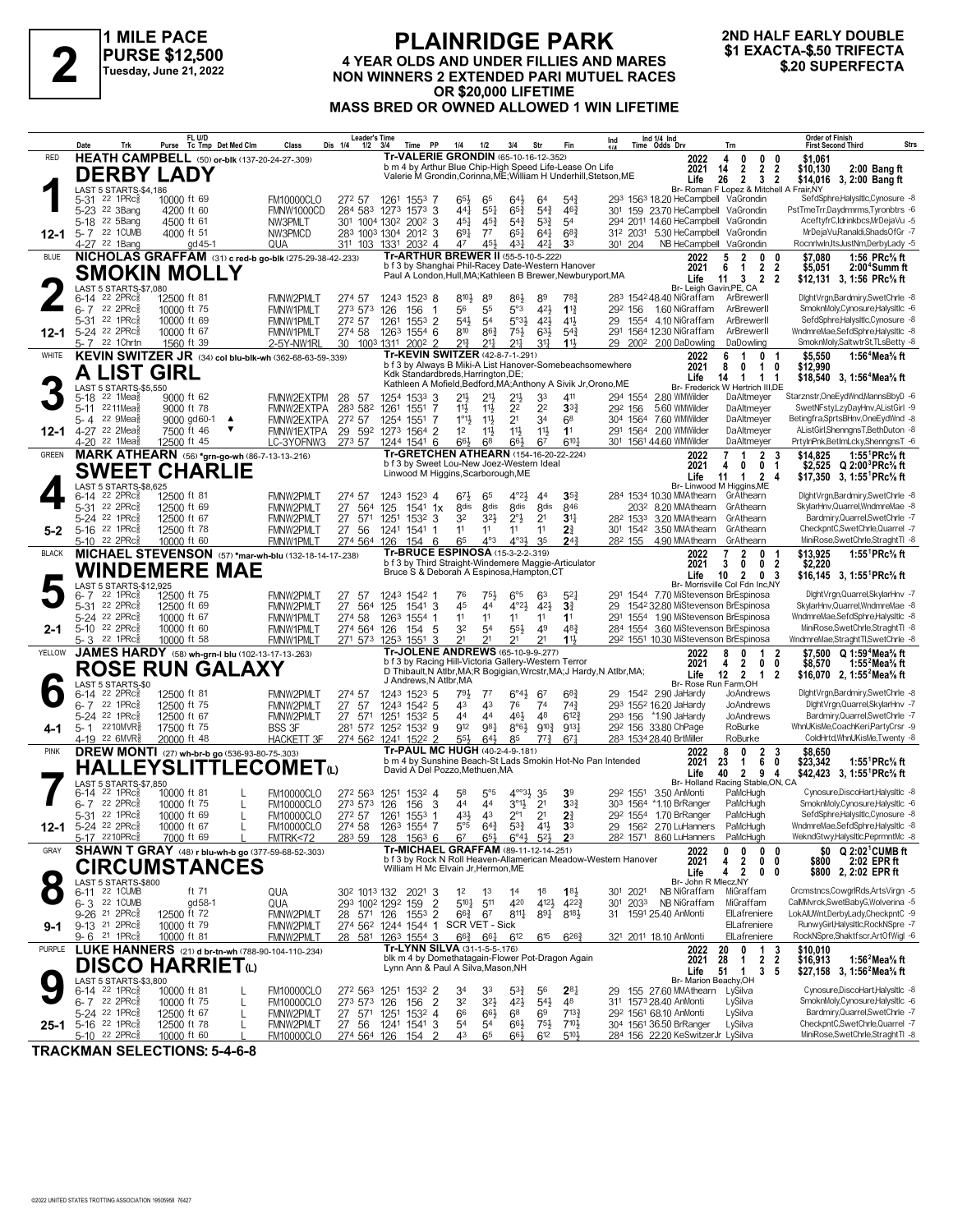# \$1 PICK 3 (3-4-5)<br>\$1 EXACTA-\$.50 TRIFECTA

**1 MILE PACE PURSE \$15,000 Tuesday, June 21, 2022**

#### **5 YEAR OLDS AND UNDER FILLIES AND MARES WINNERS 2 BUT NOT MORE THAN 5 EXTENDED PARI MUTUEL RACES OR \$50,000 LIFETIME MASSACHUSETTS BRED OR 100% MA OWNED ALLOWED 1 WIN LIFETIME THIS EVENT RESTRICTED TO NON WINNERS RACE LAST 4 STARTS 1 A FLAINNIDUL FAIN**<br>
FLAINNIDUL FAIN<br>
Tuesday, June 21, 2022<br>
Tuesday, June 21, 2022<br> **3 EXTENDED BABLINUTIEL BACES OF \$50,000 LIFETIME**<br>
EXTENDED BABLINUTIEL BACES OF \$50,000 LIFETIME

|              | Trk<br>Date                                                       | FL U/D<br>Tc Tmp Det Med Clm<br>Purse                                  | Dis 1/4<br>Class                       | Leader's Time<br>$1/2$ $3/4$<br>Time PP                                               | 1/4<br>1/2<br>3/4<br>Str                                                                                                                            | Fin                                         | Ind 1/4 Ind<br>Time Odds Drv<br>Ind<br>Trn                                                | <b>Order of Finish</b><br>Strs<br><b>First Second Third</b>                                                                                |
|--------------|-------------------------------------------------------------------|------------------------------------------------------------------------|----------------------------------------|---------------------------------------------------------------------------------------|-----------------------------------------------------------------------------------------------------------------------------------------------------|---------------------------------------------|-------------------------------------------------------------------------------------------|--------------------------------------------------------------------------------------------------------------------------------------------|
| RED          |                                                                   | <b>HEATH CAMPBELL</b> (50) or-blk (137-20-24-27-.309)                  |                                        |                                                                                       | Tr-VALERIE GRONDIN (65-10-16-12-.352)<br>b m 4 by Western Maverick-Adela Hanover-Artsplace                                                          |                                             | 2022<br>$\overline{7}$                                                                    | $\overline{2}$<br>\$5,961<br>1:58 Bang ft<br>$\mathbf{1}$<br>3                                                                             |
|              |                                                                   | <b>PEMBROKE ALI</b>                                                    |                                        |                                                                                       | William L Varney, Bangor, ME                                                                                                                        |                                             | 2021<br>15<br>28<br>Life                                                                  | 5<br>7<br>1:58 Bang ft<br>-1<br>\$59,760<br>9<br>8<br>6<br>\$77,048 4, 1:58 Bang ft                                                        |
|              | <b>LAST 5 STARTS-\$5.181</b>                                      |                                                                        |                                        |                                                                                       |                                                                                                                                                     |                                             | Br- Lynn-Marie Plouffe,ME                                                                 |                                                                                                                                            |
|              | 6-12 <sup>22</sup> 7Bang<br>6-8 <sup>22</sup> 5Bang               | 4500 ft 79<br>6500 sl 62-3                                             | FMTRK<70<br>W3-6PMLT<br>30             | 284 594 1282 1573 3<br>100<br>1284<br>$1591$ 6                                        | 3 <sup>1</sup><br>2 <sup>1</sup><br>$21\frac{1}{2}$<br>2 <sup>1</sup><br>SCR JG - Personal                                                          | $2^{2}$                                     | 293 1581<br>4.20 HeCampbell VaGrondin                                                     | PstTmeTrr,PmbrkeAli,Daydrmrms -6<br>ThrwngCpr,MyPanther,Redyfrthl -6<br>VaGrondin                                                          |
|              | 22 7Bang<br>$5 - 29$                                              | 4400 ft 76                                                             | <b>FMNW1500CD</b>                      | 281 583<br>157<br>1273<br>4                                                           | 2 <sup>1</sup><br>$2^{13}$<br>31}<br>$3^{13}$                                                                                                       | 3 <sup>2</sup>                              | 293 1572 4.00 HeCampbell                                                                  | HumorMe,PstTmeTrr,PmbrkeAli -6<br>VaGrondin                                                                                                |
| $5 - 2$      | 22 7Bang<br>$5 - 25$                                              | 4400 ft 73                                                             | FMNW1500CD                             | 292 591<br>1274 158<br>6                                                              | 1 <sup>2</sup><br>$11\frac{3}{4}$<br>$11\frac{3}{4}$<br>11                                                                                          | 33 <sub>1</sub>                             | 304 1583<br>4.50 HeCampbell                                                               | HumorMe, Bdllvlcty, PmbrkeAli -6<br>VaGrondin                                                                                              |
|              | 22 4Bang<br>5-18<br>22 4Bang<br>$5 - 11$                          | 4000 ft 61<br>4000 ft 73                                               | <b>FMNW1500CD</b>                      | 29 592 1282<br>158<br>5<br>284 594 129<br>158<br>-1                                   | $11\frac{3}{4}$<br>$11\frac{1}{2}$<br>$11\frac{1}{2}$<br>$1\frac{3}{4}$<br>$11\frac{1}{2}$<br>$11\frac{1}{2}$<br>$11\frac{1}{4}$<br>$11\frac{1}{2}$ | 2 <sup>1</sup><br>$1\frac{1}{2}$            | 2.30 HeCampbell VaGrondin<br>294 1581<br>6.20 HeCampbell VaGrondin<br>29 158              | RdySetRck,PmbrkeAli,HumorMe -5<br>PmbrkeAli,HumorMe,CashCrazy -7                                                                           |
|              | 5-4 22 7Bang                                                      | 4000 gd 49-1                                                           | FMNW1500CD<br>FMNW1500CD               | 304 1032 1323 2033 1                                                                  | $1^{\circ}$<br>2 <sub>hd</sub><br>45}<br>$3^{01}\frac{1}{2}$                                                                                        | $3^{3}_{4}$                                 | 314 2042 *1.90 HeCampbell VaGrondin                                                       | Tyronbtrs,CashCrazy,PmbrkeAli -6                                                                                                           |
|              | 22 7Bang<br>5-1                                                   | 6000 ft 53                                                             | <b>TRK&lt;72</b>                       | 283 582 1273 1562 8                                                                   | 683<br>67<br>$65\frac{1}{4}$<br>55                                                                                                                  | 58                                          | 29 <sup>2</sup> 158 19.00 HeCampbell VaGrondin                                            | IraChief, Riproy, BoltRuler -8                                                                                                             |
| <b>BLUE</b>  |                                                                   | <b>BRUCE RANGER</b> (62) red-go-blk (436-85-72-67-338)                 |                                        |                                                                                       | Tr-IRWIN ROSENTHAL (86-3-12-16-.174)<br>b m 4 by Straight Shooting-Star Palace-Bettor's Delight                                                     |                                             | 2022<br>20<br>2021<br>29                                                                  | 3<br>\$21,743<br>0<br>3<br>$\overline{\mathbf{c}}$<br>$\overline{2}$<br>\$27.790<br>4<br>1:51 <sup>4</sup> HoP% ft                         |
|              |                                                                   | <b>JB'S STAR DANCER</b>                                                |                                        |                                                                                       | John Di Antonio Jr, S Dennis, MA                                                                                                                    |                                             | 59<br>Life                                                                                | 3<br>8<br>\$61,563 3, 1:51 <sup>4</sup> HoP% ft<br>6                                                                                       |
|              | <b>LAST 5 STARTS-\$7.375</b><br>22 2PRc3<br>6-14                  | 12500 ft 81                                                            | FMNW2PMLT<br>274 57                    | 1243 1523 3                                                                           | 431<br>423<br>5 <sup>3</sup><br>56                                                                                                                  | $5^{8}$                                     | Br- John E Barnard, FL<br>291 1542 *1.80 AnMonti                                          | DightVrgn,Bardmiry,SwetChrle -8<br>IrRosenthal                                                                                             |
|              | $6 - 7$<br>22 $3PRc85$                                            | 15000 ft 75                                                            | FMW2-5PMLT                             | 271 552 124<br>1534 7                                                                 | 32}<br>32<br>$1^{\circ}$<br>$1\frac{1}{2}$                                                                                                          | $4^{13}$                                    | 301 1541 13.40 BrRanger                                                                   | CheckpntC.MexicnHnv.CbfStrPwr -8<br><b>IrRosenthal</b>                                                                                     |
|              | 5-31 22 4PRc                                                      | 15000 ft 69                                                            | FMW2-5PMLT                             | 263 553<br>1232 1532 3                                                                | 2 <sup>2</sup><br>2 <sup>2</sup><br>11<br>2 <sup>1</sup>                                                                                            | 2 <sup>1</sup>                              | 293 1532 4.90 BrRanger                                                                    | MexicnHnv,JbsStarDn,CbfStrPwr -8<br><b>IrRosenthal</b>                                                                                     |
| 7-2          | 5-24 22 8PRcs<br>22 2PRc3                                         | 15000 ft 67<br>15000 ft 69                                             | FMW2-5PMLT<br>FMW2-5PMLT               | 273 563 1243 1541 6<br>274 574 1263 1554 6                                            | 2 <sup>1</sup><br>2 <sup>1</sup><br>2 <sup>1</sup><br>$3^{11}$<br>78<br>75<br>76<br>$74\frac{1}{2}$                                                 | $3\frac{3}{4}$<br>6 <sup>3</sup>            | 293 1542 10.50 BrRanger<br>283 1562 13.10 BrRanger                                        | MisTrckst,CbfStrPwr,JbsStarDn -7<br><b>IrRosenthal</b><br>ShrtysGrl,CbfStrPwr,Mcnugget -7<br><b>IrRosenthal</b>                            |
|              | 5-17<br>22 8PRc<br>$5 - 10$                                       | 15000 ft 60                                                            | FMW2-5PMLT                             | 264 562 1243 1542 5                                                                   | 2 <sup>1</sup><br>31<br>$3\frac{3}{4}$<br>2 <sup>1</sup>                                                                                            | 2 <sup>3</sup>                              | 294 1543 3.50 BrRanger                                                                    | SiriBlc, JbsStarDn, ShrtysGrl -7<br><b>IrRosenthal</b>                                                                                     |
|              | 5-3 22 5PRc                                                       | 15000 ft 58                                                            | FMNW4PMLT                              | 271 573 1254 1551 2                                                                   | 65<br>65<br>64}<br>$5^{\circ}2\frac{1}{4}$                                                                                                          | 3 <sup>3</sup>                              | 291 1552 41.70 WDCampbell IrRosenthal                                                     | ShrtysGrl, MexicnHnv, JbsStarDn -8                                                                                                         |
|              | 4-26 22 3PRc <sup>5</sup>                                         | 15000 ft 51                                                            | FMNW4PMLT                              | 283 584 1263 1552 6                                                                   | 32<br>$3^{\circ}1\frac{1}{2}$<br>$3^{01}$<br>43                                                                                                     | $64\frac{3}{4}$                             | 293 1562 2.40 WDCampbell IrRosenthal                                                      | Mcnugget, Eyemadrem, SoFlo -7                                                                                                              |
| WHITE        |                                                                   | MARK ATHEARN (56) *grn-go-wh (86-7-13-13-216)                          |                                        |                                                                                       | <b>Tr-GRETCHEN ATHEARN (154-16-20-22-.224)</b><br>blk m 4 by Rusty's For Real-Make Me Blush-Western Ideal                                           |                                             | 2022<br>10<br>-1<br>2021<br>23                                                            | 1:55 ${}^{2}$ RcR ${}^{5}_{8}$ ft<br>$\overline{1}$<br>0<br>\$10,425<br>3<br>3<br>\$80,627<br>4<br>1:56 OD ft                              |
|              |                                                                   | <b>KELSEYS FOR REALO</b>                                               |                                        |                                                                                       | Anthony E Sapienza, Bluffton, SC                                                                                                                    |                                             | Life<br>43                                                                                | 6<br>9<br>6<br>\$121,486 4, 1:55 <sup>2</sup> RcR <sup>5</sup> / <sub>8</sub> ft                                                           |
|              | LAST 5 STARTS-\$3,600<br>6-14 22 8PRc <sup>5</sup>                | 15000 ft 81                                                            | FMW2-5PMLT                             | 271 561<br>124<br>1536                                                                | 79<br>78<br>643<br>$65\frac{1}{2}$                                                                                                                  | $43\frac{1}{4}$                             | Br- Pamela E Wagner, VA<br>284 1533 39.50 MMAthearn                                       | SiriBlc.MexicnHnv.CbfStrPwr -8<br>GrAthearn                                                                                                |
|              | 22 3PRc3<br>6-7                                                   | 15000 ft 75<br>L                                                       | FMW2-5PMIT                             | 271 552 124<br>$1534$ 8                                                               | 893<br>88<br>$8°5\frac{1}{2}$<br>84                                                                                                                 | $75\frac{1}{2}$                             | 294 1544 73.40 MMAthearn                                                                  | CheckpntC, MexicnHnv, CbfStrPwr -8<br>GrAthearn                                                                                            |
|              | 5-31 22 4PRcs                                                     | 15000 ft 69<br>L                                                       | FMW2-5PMLT                             | 263 553 1232<br>1532 8                                                                | 893<br>$6^{\circ}4\frac{1}{2}$<br>$5^{\circ}4$<br>443                                                                                               | $4^{3}\frac{3}{4}$                          | 1541 20.90 MMAthearn<br>30                                                                | MexicnHnv.JbsStarDn.CbfStrPwr -8<br>GrAthearn                                                                                              |
|              | 5-24 22 8PRc<br>5-17 22 3PRc                                      | 15000 ft 67<br>L<br>7500 ft 69<br>L                                    | FMW2-5PMLT<br>FMNW2000CD               | 273 563 1243 1541 2<br>28 563 1244 1534 8                                             | $3^{\circ}1\frac{1}{4}$<br>2 <sup>1</sup><br>441<br>43<br>$7^{\circ}10$<br>$5^{\circ}4$<br>53}<br>810                                               | 41}<br>793                                  | 293 1542 27.90 MMAthearn<br>301 1554 33.70 MMAthearn                                      | MisTrckst.CbfStrPwr.JbsStarDn -7<br>GrAthearn<br>Fathfldwn,SraTncrdi,SmilByThB -8<br>GrAthearn                                             |
|              | 4-27 <sup>22</sup> 1RcR <sup>3</sup>                              | 13300 ft 50<br>L                                                       | MSS4&5YO                               | 272 562 1241<br>$152^3$ 8                                                             | $7^{11}$<br>7°8 <sup>1</sup><br>44<br>45                                                                                                            | 511                                         | 294 1544 26.70 MMAthearn                                                                  | SeYMystry,SashsLgcy,RcktRltte -8<br><b>JaWalters</b>                                                                                       |
|              | 4-20 22 2RcR <sup>5</sup>                                         | 7000 ft 61                                                             | MPFMW1-3PM                             | 274 571 1261 155<br>-7                                                                | 791<br>781<br>56<br>42}                                                                                                                             | 431                                         | 281 1553 4.30 TrPorter                                                                    | <b>JaWalters</b><br>PickItUp,McscuseMe,SugrpImBI -8                                                                                        |
| GREEN        | 4-13 22 4RcR <sup>3</sup>                                         | 7000 ft 76<br>NICHOLAS GRAFFAM (31) c red-b go-blk (275-29-38-42-.233) | MPFMW1-3PM                             | 27 564<br>1252 1543 3                                                                 | $4^{\circ}4$<br>510<br>5°5 <sup>3</sup><br>$4^{2}$<br>Tr-MICHAEL GRAFFAM (89-11-12-14-251)                                                          | $5^{2}$                                     | 284 155 *1.00 TrPorter<br>$\mathbf{2}$                                                    | ScorcrdNt,CamsTmhwk,SugrplmBl -7<br>JaWalters<br>0                                                                                         |
|              |                                                                   |                                                                        |                                        |                                                                                       | b m 4 by Deuce Seelster-Justcallmerosie-Dream Away                                                                                                  |                                             | 2022<br>2021<br>17                                                                        | 0<br>0<br>SO.<br>5<br>4<br>\$91,854<br>$1:583$ CUMB ft<br>3                                                                                |
|              |                                                                   | <b>JUSTCALLMECASEY</b> W                                               |                                        |                                                                                       | Nicholas M Graffam, Falmouth, ME; Natalie A Michaud, Falmouth, ME                                                                                   |                                             | Life<br>24                                                                                | 5<br>5<br>4<br>\$99,480 3, 1:58 °CUMB ft                                                                                                   |
|              | LAST 5 STARTS-\$2,550<br>22 6PRc3<br>6-14                         | 7500 ft 81                                                             | 271 56<br>FMNW2000CD                   | 1243 1531 7                                                                           | 74}<br>643<br>87<br>76                                                                                                                              | 873                                         | Br- Kristina Hall, ME<br>291 1543 41.30 NiGraffam                                         | Althea, RightflyM, KatieCght -9<br>MiGraffam                                                                                               |
|              | $22 \text{ } 9$ PR $c_{8}^{5}$<br>6-7                             | 7500 ft 75<br>L                                                        | <b>FMNW2000CD</b>                      | 271 563<br>1243 154<br>-8i                                                            | 915<br>811<br>88<br>810                                                                                                                             | $8^{18}$                                    | 1573 19.40 NiGraffam<br>30                                                                | RyltyAgan,KatieCght,TooMchSun -9<br>MiGraffam                                                                                              |
|              | 5-21 22 2CUMB<br>11-21 <sup>21</sup> 5PRc                         | ft 75<br>L<br>15000 ft 50                                              | QUA<br>28 <sup>2</sup> 58              | 30 <sup>2</sup> 101 <sup>2</sup> 132 <sup>1</sup> 203 <sup>2</sup> 4<br>1264 156<br>6 | $41\frac{1}{2}$<br>43<br>423<br>41<br>66}<br>661<br>$6^{o_{31}}$<br>$5^{2}$                                                                         | $3\frac{1}{2}$<br>$5^{71}$                  | NB NiGraffam<br>31<br>2032<br>30<br>1572 23.90 NiGraffam                                  | JsForJstc,MajstcBry,JstcImcsy -4<br>MiGraffam<br>ScotlynSl,MexicnHnv,ShesAFrbl -6<br>MiGraffam                                             |
| $25 - 1$     | 11-8 <sup>21</sup> 9PRc                                           | L<br>15000 ft 60<br>L                                                  | FM15000CLO<br><b>FM15000CLO</b>        | 274 562 1252 153<br>1                                                                 | 2 <sup>1</sup><br>$3^{11}$<br>31<br>2 <sup>4</sup>                                                                                                  | $3^{13}$                                    | 1553 5.40 NiGraffam<br>30                                                                 | MiGraffam<br>Althea, Mcnugget, Jstclmcsy -8                                                                                                |
|              | 11-1 21 2PRcs                                                     | 15000 ft 58                                                            | <b>FM15000CLO</b>                      | 281 572 1254 1554 6                                                                   | $6^{\circ}4$<br>73<br>$65\frac{1}{4}$<br>661                                                                                                        | $66\frac{3}{4}$                             | 303 1571 10.20 NiGraffam                                                                  | MiGraffam<br>Aintnhlbc,Mcnugget,PeprmntMc -7                                                                                               |
|              | 10-16 <sup>21</sup> 9 Bang<br>10-8 <sup>21</sup> 1 Frybg          | 94408 gd63-2<br>15710 ft 71                                            | MSBS 3YOF<br>MBS3YOF                   | 292 100<br>1292 2004 6<br>30 100 130 1583 5                                           | 11<br>$11\frac{1}{4}$<br>$1\frac{1}{2}$<br>11<br>$3^{2}\frac{3}{4}$<br>$3^{012}$<br>2 <sup>1</sup><br>33                                            | 1 <sup>3</sup><br>21                        | 312 2004 2.70 NiGraffam<br>28 <sup>2</sup> 1584 4.90 AaHall                               | Jstclmcsy,TallyTwo,PembrkLgn -8<br>MiGraffam<br>PmbrkeAli,Jstclmcsy,TallyTwo -5<br>MiGraffam                                               |
| <b>BLACK</b> |                                                                   | W. DREW CAMPBELL (55) *or-blk-wh (328-43-38-43-239)                    |                                        |                                                                                       | Tr-MICHAEL GIROUARD (58-9-10-9-.303)                                                                                                                |                                             | $\mathbf{1}$<br>2022<br>10                                                                | 0<br>\$13,875<br>1:55 $^{2}$ PRc $\%$ ft                                                                                                   |
|              | <b>MCNUGGET@</b>                                                  |                                                                        |                                        |                                                                                       | b m 5 by McArdle-Profound Beauty-Art Major<br>Michael John Girouard, Spencer, MA                                                                    |                                             | 27<br>2021                                                                                | $\overline{2}$<br>4<br>5<br>\$35,540<br>1:56 <sup>4</sup> PRc% ft                                                                          |
|              | LAST 5 STARTS-\$2,925                                             |                                                                        |                                        |                                                                                       |                                                                                                                                                     |                                             | Life<br>58<br>Br- Steiner Stock Farm, OH                                                  | -8<br>$\overline{7}$<br>-8<br>\$78,626 3, 1:54 PRc% ft                                                                                     |
|              | 22 8PRc3<br>6-14                                                  | 15000 ft 81<br>L                                                       | FMW2-5PMLT                             | 271 561<br>124<br>153<br>-8                                                           | $5^{\circ}4$<br>$5^{41}$<br>44<br>44                                                                                                                | 5dh <sup>4</sup>                            | 291 154 44.30 NiGraffam                                                                   | SiriBlc.MexicnHnv.CbfStrPwr -8<br>MiGirouard                                                                                               |
|              | 22 3PRc3<br>6-7<br>5-31 22 4PRc                                   | 15000 ft 75<br>L<br>15000 ft 69<br>L                                   | FMW2-5PMLT<br>FMW2-5PMLT               | 271 552 124<br>1534 5<br>263 553 1232 1532 2                                          | 75<br>783<br>$7^7$<br>$73\frac{1}{2}$<br>65<br>431<br>$53\frac{1}{2}$<br>56}                                                                        | $5^{41}$<br>65                              | 293 1543 38.20 NiGraffam<br>1542 12.90 NiGraffam                                          | CheckpntC, MexicnHnv, CbfStrPwr -8<br>MiGirouard<br>MiGirouard<br>MexicnHnv,JbsStarDn,CbfStrPwr -8                                         |
| $6-1$        | 5-24 22 8PRc                                                      | 15000 ft 67<br>L                                                       | FMW2-5PMLT                             | 273 563 1243 1541                                                                     | 33<br>633<br>32<br>$4^{3}\frac{1}{4}$                                                                                                               | $63\frac{1}{4}$                             | 293 1544 13.90 WaRWatson MiGirouard                                                       | MisTrckst,CbfStrPwr,JbsStarDn -7                                                                                                           |
|              | 5-17 22 2PRc                                                      | 15000 ft 69<br>L                                                       | FMW2-5PMLT                             | 274 574 1263 1554 1                                                                   | 2 <sup>1</sup><br>23<br>34<br>421                                                                                                                   | 3 <sup>11</sup>                             | 291 156 8.40 MMAthearn                                                                    | MiGirouard<br>ShrtysGrl,CbfStrPwr,Mcnugget -7                                                                                              |
|              | 22 8PRc3<br>$5 - 10$<br>5-3 22 5PRc                               | 15000 ft 60<br>15000 ft 58                                             | FMW2-5PMLT                             | 264 562 1243 1542 6                                                                   | $7^7$<br>791<br>$78\frac{3}{4}$<br>$76\frac{1}{4}$<br>$5^{21}$<br>43<br>43                                                                          | $5^{3}\frac{1}{2}$                          | 283 155 19.90 MMAthearn<br>291 1553 11.60 MMAthearn                                       | SiriBlc.JbsStarDn.ShrtysGrl -7<br>MiGirouard<br>ShrtysGrl, MexicnHnv, JbsStarDn -8<br>MiGirouard                                           |
|              | 4-26 <sup>22</sup> 3PRc                                           | 15000 ft 51                                                            | <b>FM15000CLO</b><br><b>FM15000CLO</b> | 271 573 1254 1551 1<br>283 584 1263 1552 3                                            | $63\frac{1}{4}$<br>2 <sup>1</sup><br>2 <sup>1</sup><br>2 <sup>1</sup><br>2 <sup>1</sup>                                                             | $5^{13}$<br>$1\frac{3}{2}$                  | 283 1552 15.20 MMAthearn MiGirouard                                                       | Mcnugget, Eyemadrem, SoFlo -7                                                                                                              |
| YELLOW       |                                                                   | MICHAEL STEVENSON (57) *mar-wh-blu (132-18-14-17-238)                  |                                        |                                                                                       | Tr-KEVIN SWITZER (42-8-7-1-291)                                                                                                                     |                                             | 2022<br>0                                                                                 | 0<br>0<br>0<br>\$O                                                                                                                         |
|              |                                                                   | <b>SHAKEIIOFFSCARLEI©</b>                                              |                                        |                                                                                       | b f 3 by American Ideal-Lordy Miss Scarlet-Shady Character<br>Kdk Standardbreds, Harrington, DE                                                     |                                             | 2021 10 2<br>$10 \quad 2 \quad 6$<br>Life                                                 | 1:55 <sup>1</sup> PRc <sup>5</sup> / <sub>s</sub> ft<br>\$68,875<br>- 6<br>-1<br>\$68,875 2, 1:55 PRc <sup>5</sup> / <sub>8</sub> ft<br>-1 |
|              | LAST 5 STARTS-\$52,200                                            |                                                                        |                                        |                                                                                       |                                                                                                                                                     |                                             | Br- Nelson R Malin III, MA                                                                |                                                                                                                                            |
|              | 5-31 22 2Phls<br>5-10 22 5Phlg                                    | ft 84<br>L<br>ft 61-1                                                  | QUA<br>QUA                             | 281 573 1261 1544 2<br>293 582 1273 157<br>$\overline{1}$                             | 22<br>$21\frac{1}{2}$<br>2 <sup>11</sup><br>$2\frac{1}{4}$<br>$1\frac{3}{4}$<br>1 <sup>2</sup><br>$12\frac{1}{2}$<br>1 <sup>3</sup>                 | $3\frac{3}{4}$<br>461                       | 283 155<br>NB DeDunn<br>303 1581<br>NB DeDunn                                             | GaitwyGal,HoodParty,Shaktfscr -8<br>KeSwitzer<br>TheLetter, VivaLa Vvi, OdsSurfrG -4<br>KeSwitzer                                          |
|              | 10-25 21 6PRc <sup>5</sup>                                        | 100000 sy 55-2                                                         | <b>MASS STK</b>                        | 272 554 1242 1551 8                                                                   | $3^{21}$<br>$4^{\circ}2^{\frac{1}{4}}$<br>5 <sup>2</sup><br>$3^{2}\frac{3}{4}$                                                                      | 2 <sup>3</sup>                              | 8.20 KeSwitzerJr KeSwitzer<br>303 1552                                                    | PmbrkLgcy,Shaktfscr,Wolverina -9                                                                                                           |
| 6-1          | 10-17 21 4PRc <sup>5</sup>                                        | 60000 ft 62                                                            | MASS STK                               | 283 573 1262 155<br>-4                                                                | $3^{2}$<br>32<br>$3^{2}\frac{3}{4}$<br>$3^{2}\frac{3}{4}$                                                                                           | 3 <sup>2</sup>                              | 2.80 KeSwitzerJr KeSwitzer<br>282 1552                                                    | SoFlo,DdsSwtBet,Shaktfscr -7                                                                                                               |
|              | 10-4 21 2PRc <sup>3</sup><br>9-27 <sup>21</sup> 7PRc <sup>5</sup> | 30000 sy 57                                                            | <b>MASS STK</b><br>271 56              | 1544 5<br>125<br>273 581 1263 1544 6                                                  | 14<br>$11\frac{1}{4}$<br>11<br>11<br>2 <sup>11</sup><br>$21\frac{1}{4}$<br>2 <sup>1</sup><br>2 <sup>1</sup>                                         | 2 <sup>3</sup><br>$2^{21}$                  | *.90 KeSwitzerJr KeSwitzer<br>30 155<br>28 <sup>2</sup> 155 <sup>1</sup> * 2.00 NiGraffam | Wolverina,Shaktfscr,PmbrkLgcy -5<br>SoFlo,Shaktfscr,BelvItLny -6<br>KeSwitzer                                                              |
|              | 9-20 <sup>21</sup> 6PRc <sup>3</sup>                              | 30000 ft 70<br>20000 ft 72                                             | MASS STK<br><b>NAUSET</b>              | 271 563 1242 1543 3                                                                   | 2 <sup>1</sup><br>2 <sup>11</sup><br>$2^{\circ}1$<br>21,                                                                                            | $2$ be <sup><math>1\frac{1}{2}</math></sup> | 2.00 NiGraffam<br>301 1544                                                                | KeSwitzer<br>RockNSpre.Shaktfscr.UseYhBlnk -8                                                                                              |
|              | 9-6 21 1PRc <sup>5</sup>                                          | 10000 ft 81                                                            | FMNW2PMLT                              | 28 581 1263 1554 5                                                                    | 21<br>21<br>211<br>211,                                                                                                                             | 2 <sub>nk</sub>                             | 29 1554<br>*.80 NiGraffam                                                                 | KeSwitzer<br>RockNSpre,Shaktfscr,ArtOfWigl -6                                                                                              |
| <b>PINK</b>  |                                                                   | KEVIN SWITZER JR (34) col blu-blk-wh (362-68-63-59-.339)               |                                        |                                                                                       | Tr-ELISHA LAFRENIERE (114-15-18-19-275)<br>b f 3 by Always B Miki-Summer Mystery-Artiscape                                                          |                                             | 2022 14 2                                                                                 | 52<br>\$29,666<br>1:55 DD% gd<br>2021 No Starts Prior Year                                                                                 |
|              | <b>QUARREL</b>                                                    |                                                                        |                                        |                                                                                       | Karma Racing Inc, Parkland, FL                                                                                                                      |                                             | Life                                                                                      | $14 \quad 2 \quad 5 \quad 2$<br>\$29,666 3, 1:55 DD% gd                                                                                    |
|              | LAST 5 STARTS-\$11,875<br>$6-14$ 22 2PRc <sup>5</sup>             | 12500 ft 81                                                            | FMNW2PMLT<br>274 57                    | 1243 1523 2                                                                           | 3 <sup>2</sup><br>$2^{\circ}$ }<br>$2^{\circ}1$<br>3 <sup>2</sup>                                                                                   | 46}                                         | Br- Diamond Creek Farm LLC,PA<br>2.20 KeSwitzerJr ElLafreniere<br>29<br>1534              | DightVrgn,Bardmiry,SwetChrle -8                                                                                                            |
|              | $22$ 1PRc $\frac{5}{8}$<br>$6 - 7$                                | 12500 ft 75                                                            | FMNW2PMLT<br>27                        | 1243 1542 6<br>57                                                                     | 2 <sup>1</sup><br>2 <sup>1</sup><br>3 <sup>1</sup><br>3 <sup>1</sup>                                                                                | 2 <sup>1</sup>                              | 294 1543 3.90 KeSwitzerJr ElLafreniere                                                    | DightVrgn,Quarrel,SkylarHnv -7                                                                                                             |
|              | 5-31 22 2PRc <sup>5</sup>                                         | 12500 ft 69                                                            | FMNW2PMLT                              | 27 564<br>125 1541 8                                                                  | 11<br>11<br>11<br>11                                                                                                                                | $2\frac{1}{2}$                              | 291 1541 12.00 KeSwitzerJr ElLafreniere                                                   | SkylarHnv, Quarrel, WndmreMae -8                                                                                                           |
| 7-2          | 5-24 22 1PRc <sup>5</sup><br>5-16 22 1PRc <sup>5</sup>            | 12500 ft 67<br>12500 ft 78                                             | FMNW2PMLT<br>FMNW2PMLT<br>27 56        | 1532 2<br>27 571<br>1251<br>1541 5<br>1241                                            | 2 <sup>1</sup><br>2 <sup>1</sup><br>3 <sup>1</sup><br>32<br>2 <sup>1</sup><br>$3^{11}$<br>2 <sup>1</sup><br>31}                                     | 2 <sup>1</sup><br>3 <sup>1</sup>            | 2.10 KeSwitzerJr ElLafreniere<br>281 1533<br>30 1542 5.20 KeSwitzerJr ElLafreniere        | Bardmiry, Quarrel, SwetChrle -7<br>CheckpntC,SwetChrle,Quarrel -7                                                                          |
|              | 5-3 <sup>22</sup> 2PRc <sup>3</sup>                               | 12500 ft 58                                                            | FMNW2PMLT                              | 273 572 125<br>1542 6                                                                 | $11\frac{1}{2}$<br>2 <sup>1</sup><br>$2\frac{1}{2}$<br>11                                                                                           | 33                                          | 294 155 17.60 KeSwitzerJr ElLafreniere                                                    | SkylarHnv,SoFlo,Quarrel -8                                                                                                                 |
|              | 4-26 <sup>22</sup> 3PRc <sup>3</sup>                              | 15000 ft 51                                                            | FMNW4PMLT                              | 283 584 1263 1552 5                                                                   | 65<br>$6^{\circ}4\frac{1}{2}$<br>$6^{\circ}4$<br>$64\frac{1}{2}$                                                                                    | $7^7$                                       | 292 1564 3.10 KeSwitzerJr ElLafreniere                                                    | Mcnugget, Eyemadrem, SoFlo -7                                                                                                              |
|              | 2212Stga<br>4-11                                                  | 9000 ft 50                                                             | FMNW2PMCD                              | 274 561 1253 1561 2                                                                   | $3^{01}$<br>$3^{°2}\frac{1}{2}$<br>$6^{83}$                                                                                                         | ix7ac dnf                                   | <b>REF JiDevaux</b>                                                                       | Kealsland,LtsRydGrl,GnrtnSise -7<br>JoPodres                                                                                               |

**TRACKMAN SELECTIONS: 1-2-7-3**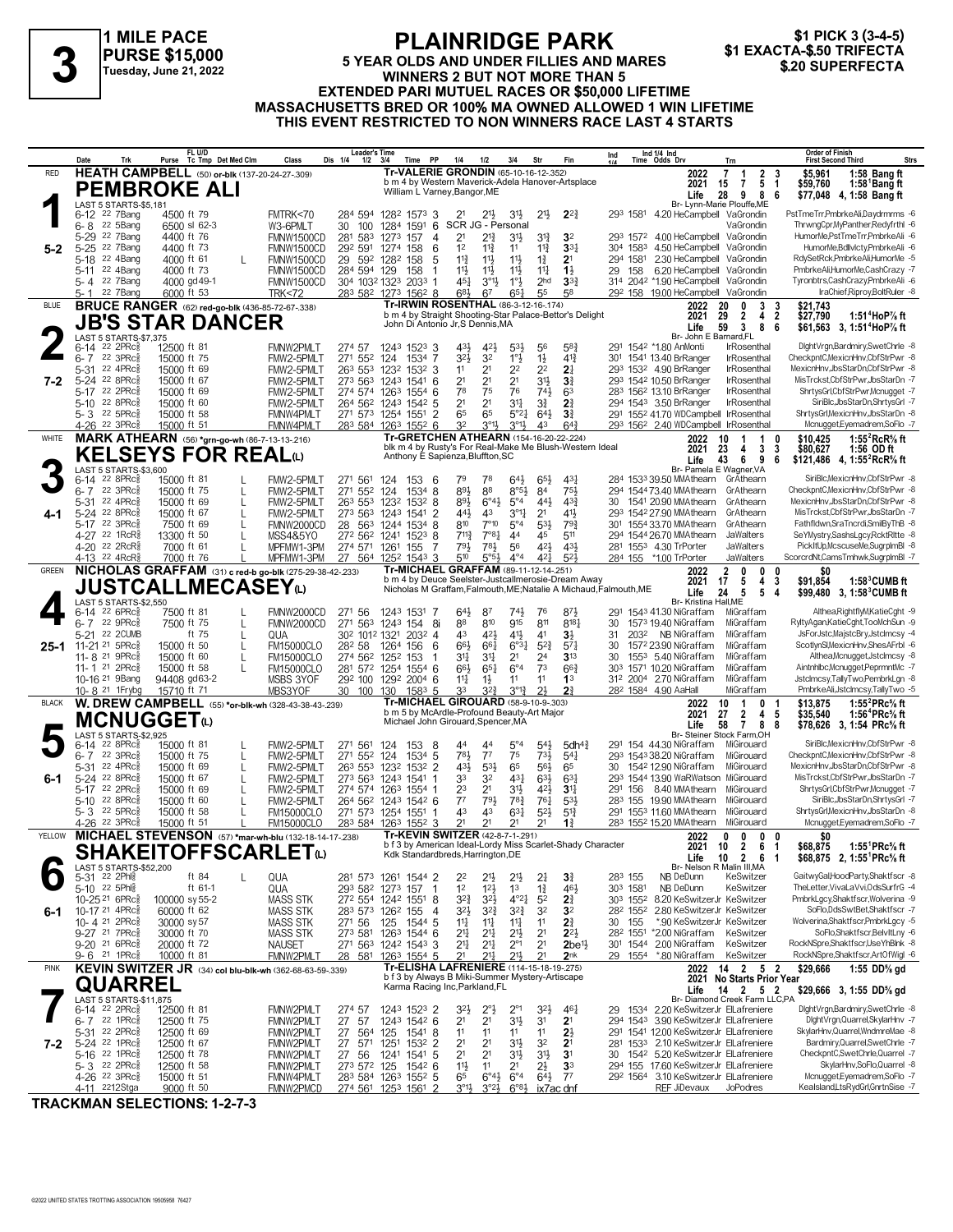

#### **PLAINRIDGE PARK MASSACHUSETTS OWNED FLAINNIDUL FARK**<br>
FLAINNIDUL FARK<br>
Tuesday, June 21, 2022 5 YEARS AND OLDER HORSES AND GELDINGS \$1 EXACTA-\$.50 TRIFECTA<br>
The stage of the stage of the stage of the stage stage in the stage of the stage of the stage of the **WITH A TRACKMASTER RATING OF 81 OR LESS THAT ARE NON WINNERS \$20,000 IN 2022 WINNERS THIS CLASS OR HIGHER LAST START NOT ELIGIBLE**

**PICK 4 (4-5-6-7)** 2ND LEG PICK 3<br>\$1 EXACTA-\$.50 TRIFECTA

**Date Trk Purse FL U/D Tc Tmp Det Med Clm Class Dis 1/4 1/2 3/4 Time PP 1/4 1/2 3/4 Str Fin Ind Leader's Time Ind 1/4 Ind 1/4 Time Odds Drv Order of Finish Trn First Second Third Strs** James A Hemenway,Spencer,MA (1999) Life 100 18 12 6 \$221,331 5, 1:53 PRc% ft (1999) James A Hemenway,Spencer,MA<br>LAST 5 STARTS (1999) TM Rating: 78.24 (1999) TM Rating: 78.24 21 21 33 22 24 24 281 1524 5.50 JaRandarbreds,D 1972 6-13 22 5PRc intervent 10000 ft 83 MW3000CD 274 561 124 152 2 21 21 33 22 24 281 1524 5.50 JaRandall PaMcHugh CalvinB,lmAClown,CashVaghn -8 283 283 283 1532 11524 5.50 JaRandall PaMcHugh CalvinB,lmAClown,CashVaghn -8 5-30 <sup>22</sup> 5PRc<sub>8</sub> 10000 ft 87 NW3000CD 283 581 127 155 4 21 21 21 **2**1 28 1551 7.50 AnMonti PaMcHugh PpsPoIRom,ImAClown,Sportsnst 8<br>5-23 22 3PRc<sub>8</sub> 8500 ft 74 TRK<76 27 572 1254 1541 5 66 32 32 6 1.0000 ft 78 1.0000 ft 178 1.25 1.31 1.25 1.34 2 32 42 42 55 52 201 1551 4.70 YaGingras PaMcHugh RocknCogr,NExpense,Sportsnst -8<br>1999 - SPRCÅ 10000 ft 54 1.26 1.271 572 1264 1553 2 21 21 314 21 314 21 3153 5.50 LuH 22 3PRc 3 10000 ft 54 TRK<80 271 572 1264 1553 2 21 21 31 21 3nk 283 1553 550 LuHanners PaMcHugh GenrlWard,MicWoodrw,ImAClown 8<br>22 7PRc 3 8500 ft 55 TRK<76 273 564 1243 1532 5 21 21 21 11 283 1532 8.70 LuHanners PaMcHugh I 21 21 21 283 5- 2 8.70 LuHanners PaMcHugh ImAClown,JJsDelvry,TochOfDgn -7 22 7PRcÁ 8500 ft 55 TRK<76 273 564 1243 1532 5 21 **1**1½ 1532 **DREW MONTI** (27) **wh-br-b go** (536-93-80-75-.303) RED **2022 3-1** b g 7 by I'm Gorgeous-Lordy Miss Scarlet-Shady Character James A Hemenway,Spencer,MA  **29 2 3 1 \$16,620 1:55 PRc⅝ ft 9 2 2 2 \$15,845 1:53<sup>2</sup>PRc⅝ ft 2021 Tr-PAUL MC HUGH** (40-2-4-9-.181) **I'M A CLOWN**<br> **1 148T 5 STARTS-\$6,520**<br> **16-6 22 7PRG\$**<br> **10000 ft 74**<br> **10000 ft 74**<br> **10000 ft 74** LAST 5 STARTS-\$6,520 TM Rating: 78.24 651 22 7PRc (15000 ft 81 L HGNW6000CD 271 56 1232 1512 6 65 65 4°24 66 664 284 1523 29.20 WDCampbell MiEaton Tisadream,SnwblsRmo,Duplicatd -8<br>6-7 22 7PRc 15000 ft 75 L 20000CL OP 264 56 1234 153 5 65 6°44 5°44 434 424 284 6-7 <sup>22</sup> 7PRc៖ 15000 ft 75 L 20000CL OP 264 56 1234 153 5 6<sup>5</sup> 6°4½ 5°4½ 42½ 284 153<sup>2</sup> 8.30 WDCampbell MiEaton JackRoger.Finnbar,Tisadream -7<br>5-30 <sup>22</sup> 6VD፤ 7700 ft 83 L OPEN HC 261 55 1223 1501 1 44 5-16 SCR VET - SIC - SICK MIEATON BCHChpHnv,Tisadream, WyattJ -6 5-16 22 7PRcÁ 15000 ft 78 L TRK<85 263 56 1233 1531 5 SCR VET - Sick 1531 294 1531 220 JaRandall MiEaton BchchpHnv,Tisadream, WyattJ -6 263 56 1233 1531 5 26 5-9 <sup>22</sup> 7PRc≹ 12500 ft 54 L NW4000CD 261 541 1231 1524 2 56½ 55 2°°1 2½ 42½ 294 1531 220 JaRandall MiEaton BchchpHnv,LrdWlghby,CaptanHil 8 4-25 <sup>22</sup> 3PRc총 13000 ft 56 L 15000SA 271 561 1241 1524 4 64½ 5°3½ 4°<sup>2</sup> 33 **2**¾ 28<sup>2</sup> 153 4.80 JaRandall MiEaton Tisadream,OdsLdrdle,BchchpHnv -8 4-18 <sup>22</sup> 4PRc‱ 10000 ft 47 L NW3000CD 273 571 125 1544 2 5<sup>4</sup> 5°34 4°2<u>4 314 22 23 155 4.70</u> JaRandall MiEaton ArtistsRf,OdsLdrdle,KiwiTintn -8 **W. DREW CAMPBELL** (55) **\*or-blk-wh** (328-43-38-43-.239) BLUE **2022 6-1** Br- Deo Volente Farms LLC,NJ b h 7 by Western Ideal-Worldly Deo-Lis Mara<br>M E Eaton,Mendon,MA;R J Mc Hugh,Norwood,MA;<br>R J Griffin,Salem,MA;R M Young,Wellesley,MA  **35 6 3 6 \$55,725 1:51<sup>2</sup>PRc⅝ ft 9 0 2 2 \$11,474 105 16 15 14 \$264,833 1:49<sup>1</sup>M1 ft 2021** Life **105** 16 15 14 **Tr-MICHAEL EATON** (73-9-10-9-.240) **ODDS ON LAUDERDALE**(L)<br> **2 CAUSE STARTS-S6.374**<br>
6-14 22 **7PRGs** 15000 ft 81<br>
6-7 22 **7PRGs** 15000 ft 75<br>
5-30 22 6VD<sub>8</sub> 15000 ft 83<br>
7700 ft 83<br>
L OPEN HC 261 55 LAST 5 STARTS-\$6,374<br>6-14 <sup>22</sup> 7PRc<sub>8</sub> 15 77 87 87½ 293 6-13 36.40 ScRenz ScRenz RUMachnMe,MyBtrsDel,NExpense -8 22 7PRcÁ 12500 ft 81 NW4000CD 264 553 1231 1521 7 87 810 1541 Br- Indian Creek Farms,IN 122 7PRc‱ 12500 ft 81 MW4000CD 264 553 1231 1521 7 77 87 871 87 810 293 1541 36.40 ScRenz ScRenz RUMachnMe,MyBtrsDelNExpense -8 263 1231 1521 7 76 87 812 11 69 283 1543 66 281 1533 55.00 ScRenz RUMachnMe,MyBtrsDelNExpense 1524 22 5PRc≸ 15000 ft 67 MW6000CD 263 562 124 1521 2 431 633 633 54 763 283 1532 3200 ScRenz ScRenz WaimcAtck,BchchpHnv,BetYou -7 1634 563 154 763 562 124 1521 2 434 633 54 763 1532 3200 ScRenz ScRenz WaimcAtck,BchchpHnv 21 31½ 31½ 30 5-16 21.80 ScRenz ScRenz BchchpHnv,Tisadream,WyattJ -6 22 7PRcÁ 15000 ft 78 TRK<85 263 56 1233 1531 2 42 43¼ 1534 5-9 <sup>22</sup> 4PRc≩ 15000 ft 54 NW6000CD 271 564 1244 1521 8 87 8°6 88 89½ 79½ 281 154 24.40 AnMonti ScRenz Patrkthpr,WaimcAtck,TwinBJays 8 1.5 22 4PRc 1.000 n 37 cm = 1.000000 1.000 1.000 0.000 0.000 0.000 0.000 0.000 0.00000 1.000000 0.000000 1.000<br>1.418 2210PRc∯ 7500 ft 47 NW2000CD 271 572 1244 1532 4 32 32 11<sup>1</sup> 14 16≹ 283 1532 150 AnMonti JoTherrien Cher 32 32 32 11 30 32 11 Monti JoTherrien CherkHfly,NExpense,SvgeSlstr -8<br>1922 18 0 2 5 \$15,550<br>2021 31 3 6 7 \$74.425 1:52 PRc<sup>5</sup>/<sub>6</sub> **KEVIN SWITZER JR** (34) **col blu-blk-wh** (362-68-63-59-.339) WHITE **2022 15-1** b g 10 by World Of Rocknroll-Airiel Ivy-Dontgetinmyway Roger M Farrar II,Wrentham,MA  **7 0 0 1 \$1,760 8 1 0 1 \$7,050 1:53<sup>2</sup>PRc⅝ ft 194 33 30 29 \$287,274 1:51 PRc⅝ ft 2021** 194 33 30 29 **Tr-SCOTT RENZ** (46-1-1-3-.056) **CHEROKEE HIFLYZANE**(L)<br> **3** 6-13 22 7PRGs 12500 ft 81 NW4000CD 264 553<br> **3** 6-13 22 7PRGs 12500 ft 81 NW4000CD 264 553 LAST 5 STARTS-\$1,200<br>6-13 <sup>22</sup> 7PRc<sup>5</sup> 12500 ft 81 **3 I AN ISLAND(L)**<br>294 Br- John Et Michaig: 79.98 TM Rating: 79.98 Facebook of Brand,FLG 2014 537 Facebook of Barnard,FLG 81 L NW4000CD 264 55<sup>3</sup> 1231 1521 4 3<sup>2</sup> 3<sup>°2</sup> 3<sup>°2</sup> 4<sup>31</sup> 6<sup>61</sup> 294 153<sup>2</sup> 2.10 WDCampbell lifRose 34 2°1 2°hd 292 6- 6 3.00 WDCampbell IrRosenthal BettorCat,KingRylty,StarIslnd -7 22 5PRcÁ 12500 ft 79 L NW4000CD 263 561 1233 1524 1 2½ **3**1¼ 153 31½ 33 2°½ 293 5-30 7.40 WDCampbell IrRosenthal BettorCat,MicWoodrw,StarIslnd -7 22 3PRcÁ 10000 ft 87 L NW3000CD 274 552 123 1522 2 21 **3**1¼ 1523 5-23 22 7PRcई 10000 ft 72 L NW3000CD 271 554 1233 1523 5 654 6°4 3°<sup>1</sup> 22 3°24 291 153 3.10 WDCampbell IrRosenthal BettorCat,Finnbar,StarIslnd -8<br>5-17 22 6PRcई 12500 ft 69 L NW4000CD 273 563 1253 1543 3 5<sup>8</sup> 5°3 4°24 52≵ 5-17 22 6PRc៖ 12500 ft 69 L NW4000CD 273 563 1253 1543 3 58 5°3 4°21 523 55 293 1553 6.40 WDCampbell IrRosenthal RUMachnMe,JJsDelvry,CaptanHil 8<br>5-9 22 7PRc៖ 12500 ft 54 NW4000CD 261 541 1231 1524 7 78½ 78 75 77 891 302 1  $\frac{22}{27}$  78  $\frac{2500}{2500}$  ft 54 11.20 10.000  $\frac{261}{261}$  524  $\frac{78}{1231}$  1524  $\frac{7}{1231}$  75  $\frac{78}{78}$  75  $\frac{77}{7}$  78  $\frac{1}{302}$  78 1543 11.20 WDCampbell IrRosenthal BchchpHnv,LrdWlghby,CaptanHil 8<br> $\frac{1}{22$ 5- 2 <sup>22</sup> 2PRc<sub>8</sub> 10000 ft 55 NW3000CD 262 551 1232 1531 7 42½ 13<sup>2</sup> 31 43½ 1534 2.20 WDCampbell lrRosenthal TwinBJays,Sofer,KiwiTintn -7 **LUKE HANNERS** (21) **d br-tn-wh** (788-90-104-110-.234) GREEN **2022 7-2** b g 5 by Straight Shooting-Star Palace-Bettor's Delight John Di Antonio Jr,S Dennis,MA  **31 3 6 7 \$74,425 1:52 PRc⅝ ft 18 0 2 5 \$15,550 75 7 10 15 \$128,115 1:51<sup>2</sup>HoP⅞ ft 2021 Tr-IRWIN ROSENTHAL** (86-3-12-16-.174) **STAR ISLAND**(L)<br> **4**  $_{6-13}^{LAST ART5-$4,525}$ <br>  $_{6-6}^{6-13}$   $_{22}^{22}$   $_{7PRG8}^{37PRG8}$ <br>  $_{72500}^{4500}$   $_{72500}^{4500}$   $_{72500}^{4500}$ LAST 5 STARTS-\$4,525 TM Rating: 79.98 **NOUNIM UUUANU**<br>LAST 53TARTS&5,729 AB TM Rating: 77.60 DR HERMA,HUSSON,MA BRC≸ BRC≸ BF-Herman CMiller,IN<br>G-14 <sup>22</sup>10PRc∯ 12500 ft 81 L HGNW4000CD 27 554 1241 1514 2 43 3<sup>2</sup> 43½ 56½ 28<sup>1</sup> 153 15.90 AnMonti MiGraffam Work 263 1 1976 12210 PRG 1230 10 11 1240 100 11 1240 1241 1514 2 143 142 143 156 142 155 165 10 10 10 10 10 10 10 1<br>16 14 2210 PRGÁ 15000 ft 75 L HGNW6000CD 264 56 1234 153 6 76 75 7<sup>61</sup> 7<sup>61</sup> 76 292 1541 19.90 NiGraffam MiGr 11 11 11 291 5-16 4.20 NiGraffam MiGraffam RocknCogr,NExpense,Sportsnst -8 22 6PRcÁ 10000 ft 78 L TRK<80 273 574 1253 1544 3 11 **1**hd 1544 1) 5-7 22 5CUMB 5200 ft 51 L NW4000L5 281 582 1273 158 6 1°1 12 11 2hd 311 303 1581 5.70 NiGraffam MiGraffam ObscneBlc,MisUBgMk,RocknCogr -7<br>5-1 22 8Bang 6000 ft 53 L WO10000LT 284 59 1264 1554 5 561 6°61 6°63 521 414 274 5-1 <sup>22</sup> 8Bang 6000 ft 53 L WO10000LT 284 59 1264 1554 5 5<sup>61</sup>ż 6<sup>663</sup> 6<sup>c63</sup> 5<sup>2</sup>4 4¾ 274 156 18.20 NiGraffam MiGraffam Nagle,Deetzy,SarhsLily 6  $\frac{2}{3}$  22 1 2008  $\frac{2}{3}$  6000 ft 51 L OPN II-III 29 581 1253 1552 1 21 $\frac{1}{2}$  21 $\frac{1}{2}$  21 $\frac{1}{2}$  21 $\frac{1}{3}$   $\frac{1}{4}$   $\frac{1}{3}$   $\frac{1}{4}$   $\frac{1}{3}$   $\frac{1}{3}$   $\frac{1}{3}$  1562 22.20 NiGraffam MiGraffam CaptnNash <u>301 1582 6.30 NiGraffam MiGraffam SarhsLily</u><br>2022 18 1 3 2 \$17,855 **NICHOLAS GRAFFAM** (31) **c red-b go-blk** (275-29-38-42-.233) BLACK **2022 12-1** b g 10 by Rockin Image-Alexa Hall-Blissfull Hall Diane M Hellen,Hudson,MA  **28 4 1 1 \$31,155 1:52<sup>2</sup>PRc⅝ ft 7 1 0 1 \$7,469 1:54<sup>4</sup>PRc⅝ ft 228 29 15 31 \$232,815 1:51 PRc⅝ ft 2021 Tr-MICHAEL GRAFFAM** (89-11-12-14-.251) **ROCKIN' COUGAR(L)**<br>LAST 5 STARTS-\$6,729<br>6-14 2210PR-8 12500 ft 81 LAST 5 STARTS-\$6,729 TM Rating: 77.60<br>6-14 2210PRc 12500 ft 81 HGNW4000CD 27 554 6-13 <sup>22</sup> 7PRc총 12500 ft 81 L NW4000CD 264 553 1231 1521 2 43 43 43½ 33 **3**5 292 1531 18.40 JaRandall ArBrewerII RUMachnMe,MyBtrsDel,NExpense 8 11 16 11 16000 ft 32500 ft 79 L 11 16000CL OP 263 561 1233 1524 5 11 11 1hd 31 75 301 1534 10.40 BrRanger ArBrewerII BettorCat,KingRylty,StarIslnd -7 301 1234 124 12500 ft 79 L 15000CL OP 263 561 1233 1524 5 11 11 1nd 31 7 5-30 <sup>22</sup> 9PRc<sub>§</sub> 10000 ft 85 L TRK<80 264 553 1233 1524 6 44 4°3 2°½ 21 86 302 154 11.50 BrRanger ArBrewerII CoolJack,WorknThmA,CalvinB 8 31 32 5PRc‱ 10000 ft 72 L TRK<80 263 554 1234 1531 1 31 523 543 54% 29 1533 4.50 BrRanger ArBrewerII KingRylty,WodysCshC,NExpense -7<br>5-23 22 5PRc‱ 10000 ft 78 L TRK<80 273 574 1253 1544 6 21 21 21 32 2hd 29 1544 20.30 BrR 21 22 6PRc\$ 10000 ft 78 L TRK<80 273 574 1253 1544 6 21 21 21 23 2nd 29 1544 20.30 BrRanger ArBrewerII RocknCogr,NExpense,Sportsnst -8<br>5-9 2210PRc\$ 10000 ft 54 L NW3000CD 26<sup>2</sup> 544 1234 1534 4 313 21 21 21 21 30 154 22.10 5-9 <sup>22</sup>10PRc<sub>∛</sub> 10000 ft 54 L NW3000CD 26<sup>2</sup> 544 1234 1534 4 31½ 2<sup>1</sup> 2<sup>1</sup> 2<sup>1</sup> 30 154 22.10 ShTGray ArBrewerII ElJackoN,NExpense,KiwiTintn -8 5-2 <sup>22</sup> 2PRc<sub>8</sub> 10000 ft 55 L NW3000CD 26<sup>2</sup> 55<sup>1</sup> 123<sup>2</sup> 153<sup>1</sup> 1 3<sup>11</sup> 2<sup>1</sup> 2<sup>1</sup> 4<sup>2</sup> 55½ 303 1541 1280 ShTGray ArBrewerII TwinBJays,Sofer,KiwiTintn -7 **SHAWN T GRAY** (48) **r blu-wh-b go** (377-59-68-52-.303) YELLOW **2022 7-1** Br- M M Maclean & T Maclennan & B J Maclennan,NS **Life 10,** b g 11 by N Xample-Avery's Fantasy-Lisryan Kathleen B Brewer,Newburyport,MA  **28 5 5 3 \$40,040 1:51<sup>4</sup>HoP⅞ ft 18 1 3 2 \$17,855 1:53<sup>3</sup>MVR⅝ ft 205 35 30 29 \$175,319 1:51<sup>4</sup>HoP⅞ ft 2021 Tr-ARTHUR BREWER II** (55-5-10-5-.222) **N EXPENSE**(L)<br>
6-13 <sup>22</sup> 7PRc\$ 12500 ft 81<br>
6-6 <sup>22</sup> 5PRc\$ 12500 ft 79<br>
6-6 <sup>22</sup> 5PRc\$ 12500 ft 79 LAST 5 STARTS-\$5,200 TM Rating: 78.31 21 22 24 24 24 24 18 32 34 24 16 32 11:49<sup>4</sup>Moh" ft<br>21 22 22 45∓ 371ARTS \$1,2500 ft 81 L NW4000CD 26<sup>4</sup> 55<sup>3</sup> 123<sup>1</sup> 1 21 2<sup>1</sup> 2<sup>2</sup> 2<sup>2</sup> 2<sup>2</sup> 45<sup>3</sup> 29<sup>4</sup> 153<sup>2</sup> 7.50 MMAthearn MiGirouard RUMachnMeMyStrsDelNExpense -8 254 11 21 32 284 6- 6 10.20 MMAthearn MiGirouard KiwiTintn,WorknThmA,JJsDelvry -8 22 7PRcÁ 10000 ft 74 L TRK<80 271 554 1231 1513 2 32 **3**4½ 1522 88 86½ 8°5 292 5-30 40.90 MMAthearn MiGirouard CoolJack,WorknThmA,CalvinB -8 22 9PRcÁ 10000 ft 85 L TRK<80 264 553 1233 1524 8 86½ 75¾ 154 5-23 <sup>22</sup> 5PRc§ 10000 ft 72 L TRK<80 263 554 1234 1531 7 6<sup>5</sup> 6°<sup>3</sup> $\frac{1}{2}$  6°5 $\frac{1}{2}$  6<sup>9</sup> 5<sup>2</sup> 284 1533 9.90 MMAthearn MiGirouard 6-23 8990 ft 69 L NW4000CD 273 563 1253 1543 4 21 21 31 $\frac{1}{4}$  21 22 $\frac{3}{4}$  29<sup>2</sup> 1 21 22 BPRc≸ 12500 ft 69 L NW4000CD 273 563 1253 1543 4 21 21 21 21 223 292 1551 7.90 NiGraffam MiGirouard RUMachnMe,JJsDelvry,CaptanHil +8 21 21 21 21 21 22 1551 7.90 NiGraffam MiGirouard RUMachnMe,JJsDelvry,CaptanHil +8 <sup>22</sup> 1PRc§ 28500 ft 54 L TRK<76 261 55 1241 1534 1 2<sup>91</sup> 11 1<sup>1</sup> 1<sup>1</sup> 1<sup>4</sup> 293 1534 100 NiGraffam MiGirouard JJsDelvry,Mateo,CashVaghn -8 22 1PRc§ 8500 ft 55 L TRK<76 273 564 1243 1532 2 11 11 11 21½ 29 1533 \*1.50 NiGraff 11 11 11 29 5- 2 \*1.50 NiGraffam MiGirouard ImAClown,JJsDelvry,TochOfDgn -7 22 7PRcÁ 8500 ft 55 L TRK<76 273 564 1243 1532 2 11 **2**1½ 1533 **HEATH CAMPBELL** (50) **or-blk** (137-20-24-27-.309) PINK **2022 7-1** b g 10 by Jereme's Jet-Table For Seven-Artsplace Irving S Bluestein,Dedham,MA  **33 6 6 4 \$51,615 1:52<sup>4</sup>PRc⅝ ft 10 1 2 2 \$14,020 1:53<sup>4</sup>PRc⅝ ft \$389,437 3, 1:49<sup>4</sup>Moh% ft**<br>
thur & L E Wellwood, ON<br>
RUMachnMe, MyBtrsDel, NExpense -8 **2021 Tr-MICHAEL GIROUARD** (58-9-10-9-.303) **J JS DELIVERY**(L)<br> *G-13* 22 7PRG\$ 12500 ft 81<br> *G-6* 22 7PRG\$ 10000 ft 74<br> *G-6* 22 7PRG\$ 10000 ft 74 LAST 5 STARTS-\$5,825 TM Rating: 80.26 43 3°2 2°1 284 6-14 13.90 JaRandall NaLongobardi Tisadream,SnwblsRmo,Duplicatd -8 22 7PRcÁ 15000 ft 81 L HGNW6000CD 271 56 1232 1512 2 33 44¾ 1522 Br- Stephen K O'Toole,MA 11 11 11 292 6- 7 3.50 JaRandall NaLongobardi JackRoger,Finnbar,Tisadream -7 22 7PRcÁ 15000 ft 75 L HGNW6000CD 264 56 1234 153 4 2½ **2**¾ 1531 5-30 <sup>22</sup> 6PRc총 12500 ft 87 L NW4000CD 27<sup>2</sup> 554 123<sup>2</sup> 152 3 3<sup>2</sup> 42½ 42½ 33 **2**3¾ 29 1524 7.60 JaRandall NaLongobardi SundwnKid,Finnbar,KiwiTintn -8 5-23 <sup>22</sup> 7PRc총 10000 ft 72 L NW3000CD 271 554 1233 1523 1 31½ 32 5°3 33 **2**¾ 283 1524 5.70 JaRandall NaLongobardi BettorCat,Finnbar,StarIslnd 8  $\frac{3}{22}$  5-23 22 7PRc§ 10000 ft 72 L NW3000CD 271 554 1233 1523 1 31 $\frac{1}{2}$  3<sup>2</sup> 5° 33 2 $\frac{3}{4}$  283 1524 5.70 JaRandall NaLongobardi BettorCat,Fimbar,StarlsInd 8<br>5-17 22 6PRc§ 12500 ft 69 L NW4000CD 261 543 1524 8 89% 810 84 L NW4000CD 261 541 1231 1524 8 891 810 87 88 771 293 1541 13.30 BrRanger NaLongobardi BchchpHnv,LrdWlghby,CaptanHil -8 23 892 88 773 231 1531 201 1530 878 88 78 78 7920 1531 1520 88 89 89 89 89 89 89 89 89 89 89 5- 2 <sup>22</sup>10PRc<sub>3</sub> 10000 ft 55 L TRK<80 263 552 1232 153 2 42 $\frac{1}{2}$  43 42 $\frac{1}{4}$  42  $3\frac{1}{2}$  291 153 2.10 JaRandall NaLongobardi CalvinB,BchchpHnv,Finnbar 7 **BRUCE RANGER** (62) **red-go-blk** (436-85-72-67-.338) **7-2** GRAY **BRUCE RANGER** (62) red-go-blk (436-85-72-67-.338) **17-NANCY LONGOBARDI** (36-2-6-4-.185)<br>b g 5 by Real Desire-Unbeachable-Jenna's Beach Boy Nancy J Longobardi,Norfolk,MA  **29 4 6 3 \$66,975 1:52<sup>2</sup>PRc⅝ ft 8 0 3 1 \$11,775 69 9 13 11 \$204,170 1:52<sup>2</sup>PRc⅝ ft Life 4, 2021 FINNBAR(L)**<br> **8** LAST 5 STARTS-\$10,575<br>
8-14 22 7PRC\$ 15000<br>
8-7 22 7PRC\$ 15000 LAST 5 STARTS-\$10,575 TM Rating: 80.92

**TRACKMAN SELECTIONS: 1-4-8-2**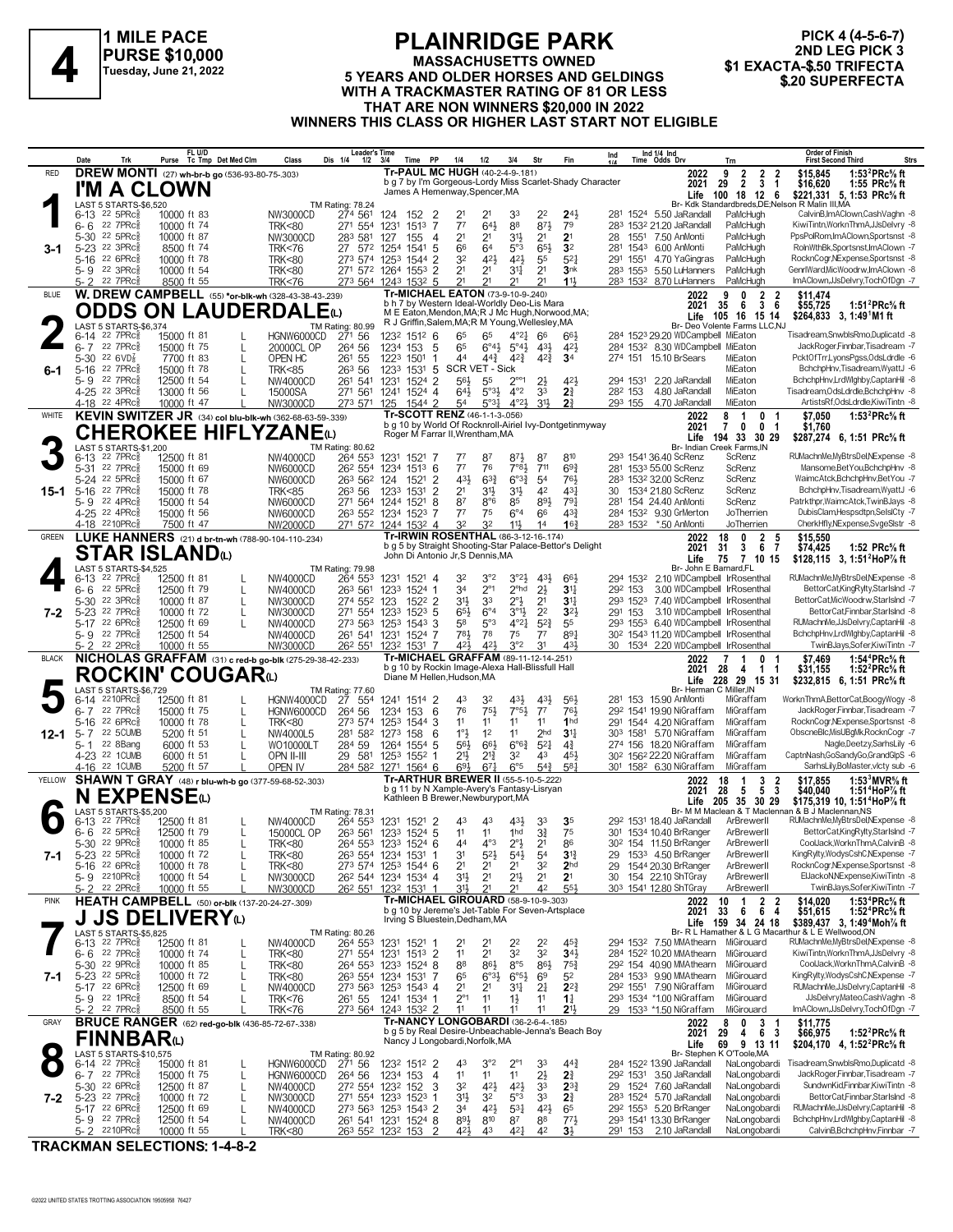

**LAST LEG PICK 3 2ND LEG PICK 4**

**FILLIES AND MARES** FLAINNIDUL FARM<br>FILLIES AND MARES \$1 EXACTA-\$.50 TRIFECTA<br>NON WINNERS \$3,000 (100% MA OWNED \$3,600) LAST 5 STARTS \$20 SUPERFECTA **AE:TM RATING OF 76 (MA BRED 77) OR LESS THAT ARE NW \$15,000 IN 2022 WINNERS THIS CLASS OR HIGHER LAST START NOT ELIGIBLE AE: CLAIMING PRICE \$10,000**

|              | Date                                                  | Trk                                            | Purse                       | FL U/D<br>Tc Tmp Det Med Clm                            | Class                                                      | <b>Leader's Time</b><br>Dis 1/4<br>$1/2$ $3/4$ | Time                       | PP                          | 1/4                                                                                           | 1/2                                        | 3/4                                            | Str                                | Fin                                                                                                                              | Ind      |                    | Ind 1/4 Ind<br>Time Odds Drv                                                                     | Trn                                                                                      | <b>Order of Finish</b><br>Strs<br><b>First Second Third</b>                      |
|--------------|-------------------------------------------------------|------------------------------------------------|-----------------------------|---------------------------------------------------------|------------------------------------------------------------|------------------------------------------------|----------------------------|-----------------------------|-----------------------------------------------------------------------------------------------|--------------------------------------------|------------------------------------------------|------------------------------------|----------------------------------------------------------------------------------------------------------------------------------|----------|--------------------|--------------------------------------------------------------------------------------------------|------------------------------------------------------------------------------------------|----------------------------------------------------------------------------------|
| RED          |                                                       |                                                |                             | <b>HEATH CAMPBELL</b> (50) or-blk (137-20-24-27-.309)   |                                                            |                                                |                            |                             | <b>Tr-MATTHEW MEDEIROS (61-7-5-3-.177)</b><br>b m 6 by He's Gorgeous-Lilly Langtree-Life Sign |                                            |                                                |                                    |                                                                                                                                  |          |                    | 2022<br>2021                                                                                     | 16<br>3<br>0<br>3<br>9<br>$\overline{7}$<br>37<br>4                                      | 1:54 ${}^1$ PPk ${}^5\! s$ ft<br>\$12,548<br>\$78,823<br>1:51 $^{2}$ PRc $\%$ ft |
|              | <b>SARAH'S LILLY</b>                                  |                                                |                             |                                                         |                                                            |                                                |                            |                             | Irwin Kaplan, Merrick, NY                                                                     |                                            |                                                |                                    |                                                                                                                                  |          |                    |                                                                                                  | Life 109 24 17 22                                                                        | \$150,114 5, 1:51 <sup>2</sup> PRc <sup>5</sup> / <sub>8</sub> ft                |
|              | LAST 5 STARTS-\$1,220<br>$6-14$ 22 3PRc $\frac{5}{8}$ |                                                | 10000 ft 81                 |                                                         | FMNW3000CD                                                 | <b>TM Rating: 78.17</b><br>27 56               | 1234 1514 8                |                             | 89                                                                                            | 812                                        | $7^7$                                          | 76                                 | $55\frac{3}{4}$                                                                                                                  |          |                    | Br- Irwin Kaplan, NY<br>274 153 10.60 ShTGray                                                    | MaMedeiros                                                                               | SwtSlySue,SraTncrdi,GetinGone -8                                                 |
|              | 6-7 22 4PRc<br>5-26 22 5PRc                           |                                                | 12500 ft 75<br>20000 ft 67  |                                                         | <b>FMNW4000CD</b><br><b>FMOPEN</b>                         | 272 554<br>273 572                             | 1234 1524 1<br>1241        | 1531 1                      | $2^{\circ}1$<br>54                                                                            | 11<br>$65\frac{1}{2}$                      | $1\frac{1}{2}$<br>$77\frac{1}{2}$              | 2 <sup>1</sup><br>58               | 65<br>$77\frac{1}{4}$                                                                                                            | 30<br>29 |                    | 1543 38.60 ShTGray                                                                               | 1534 6.60 WDCampbell MaMedeiros<br>MaMedeiros                                            | Hilaria, MsdleLote, PammyJo -6<br>ChuppahOn,PwrdByMch,Turnthfrw -7               |
| 3-1          | $5 - 8$                                               | 22 7Bang                                       | 6500 ft 57                  |                                                         | WO10000LT                                                  | 28 <sup>2</sup> 571 125 <sup>2</sup> 153       |                            | 3                           | 44                                                                                            | $2^{\circ}1\frac{1}{2}$                    | $2^{\circ}1\frac{1}{2}$                        | $5^{4}$                            | 6103                                                                                                                             |          | 292 155            | 6.00 AaHall                                                                                      | <b>BeMerrill</b>                                                                         | CaptnNash,GrandGlpS,Rocksptrt -7                                                 |
|              | $5 - 1$<br>4-23 22 8CUMB                              | 22 8Bang                                       | 6000 ft 53<br>6500 ft 57    |                                                         | WO10000LT<br>OPEN I-II                                     | 284 59<br>271 564                              | 1264<br>1252 156           | 1554<br>3<br>$\overline{2}$ | $2^{13}$<br>$3^{2}$                                                                           | $2^{13}$<br>$3^{\circ}1$                   | 32}<br>$2^{\circ}$ <sup>1</sup> / <sub>2</sub> | 31<br>1hd                          | 31<br>3 <sup>2</sup>                                                                                                             | 31       | 284 156<br>1562    | 1.90 BrRanger<br>4.60 BrRanger                                                                   | <b>BeMerrill</b><br><b>BeMerrill</b>                                                     | Nagle,Deetzy,SarhsLily -6<br>RockDmnds,BetYou,SarhsLily -6                       |
|              | 4-16 22 1 CUMB                                        |                                                | 5200 ft 57                  |                                                         | OPEN IV                                                    | 284 582                                        | 1271 1564 4                |                             | 46                                                                                            | $4^{\circ}4^{\frac{3}{4}}$                 | $3^{011}$                                      | 11                                 | 1 <sup>5</sup>                                                                                                                   |          |                    | 292 1564 *1.70 BeMerrill                                                                         | <b>BeMerrill</b>                                                                         | SarhsLily,BoMaster, vlcty sub -6                                                 |
| <b>BLUE</b>  | 4-9 2210 CUMB                                         |                                                | 4200 my47-3                 | DREW MONTI (27) wh-br-b go (536-93-80-75-.303)          | MADC B                                                     | 281 591                                        | 1292                       | 202<br>7                    | $7^{10\frac{3}{4}}$<br>Tr-PAUL MC HUGH (40-2-4-9-.181)                                        | 5°5 <sup>3</sup>                           | 3°5                                            | $2^{13}$                           | 11                                                                                                                               |          | 313 202            | *1.50 BeMerrill<br>2022                                                                          | <b>BeMerrill</b><br>$\mathbf{1}$<br>$\overline{2}$<br>17<br>2                            | SarhsLily,KingRylty,Inforce -7<br>\$10.539<br>1:56 <sup>1</sup> Haw 1 ft         |
|              |                                                       |                                                |                             | <b>BEACH PASSAGE</b> @                                  |                                                            |                                                |                            |                             |                                                                                               |                                            |                                                |                                    | b m 5 by Bring On The Beach-Northwest Passage-Western Hanover<br>George P Dremonas, Oak Lawn, IL; David A Del Pozzo, Methuen, MA |          |                    | 2021                                                                                             | 4<br>35<br>5<br>0<br>9<br>8                                                              | \$25,282<br>1:52 <sup>4</sup> Haw 1 ft                                           |
|              | LAST 5 STARTS-\$1,235                                 |                                                |                             |                                                         |                                                            | TM Rating: 69.47                               |                            |                             |                                                                                               |                                            |                                                |                                    |                                                                                                                                  |          |                    | Life<br>Br- Mervin A Hilty, IN                                                                   | 70<br>-4                                                                                 | \$50,283  3, 1:52*HoP½ ft                                                        |
|              | 6-14<br>$6 - 2$<br>2213MR                             | $226$ PRc $\frac{5}{8}$                        | 7500 ft 81<br>3800 ft 74    | L                                                       | FMNW2000CD<br>NW300PSL5                                    | 271 56<br>282 573                              | 1243 1531 4<br>1273 158    | 5                           | $3^{21}$                                                                                      | 3½<br>3°3                                  | 42<br>$3^{012}$                                | 3 <sup>2</sup><br>$2\frac{3}{4}$   | 663<br>421                                                                                                                       |          |                    | 292 1542 16.20 AnMonti<br>30 <sup>2</sup> 158 <sup>2</sup> 6.00 BrParker                         | PaMcHugh<br>ChPetrelli                                                                   | Althea, RightflyM, KatieCght -9<br>Vaganova.Bueller.ChifOfStf -7                 |
|              | 22 3MR<br>$5-19$                                      |                                                | 3800 gd54-1                 | L                                                       | NW300PSL5                                                  | 283 581                                        | 1273 1573 6                |                             | $3^{12}$                                                                                      | 33                                         | 3°2<br>$7^{\circ\circ}8\frac{3}{4}$            | $3^{3}$<br>711                     | $5^{4}$                                                                                                                          |          |                    | 30 <sup>3</sup> 158 <sup>3</sup> 6.00 BrParker                                                   | ChPetrelli<br>ChPetrelli                                                                 | ChancTS,CruseCptn,Bueller -8<br>SpcIAchvr, Prodmrcng, FIshASmle -7               |
| 25-1         | $5 - 9$<br>22 2MR<br>$5 - 2$<br>22 3MR                |                                                | 5700 ft 64<br>5700 sy 40-2  | L<br>L                                                  | <b>NW500PSL5</b><br><b>NW500PSL5</b>                       | 283 574 1263<br>28 573 1271 1571 3             |                            | $1563$ 7                    | 712<br>$44\frac{3}{4}$                                                                        | $7^{12}$<br>433                            | $3^{03}\frac{1}{2}$                            | 361                                | 55<br>46}                                                                                                                        |          |                    | 291 1573 24.00 BrParker<br>303 1582 12.00 BrParker                                               | ChPetrelli                                                                               | PLNotoris, BaciBaci, DivaDali -6                                                 |
|              | 4-25 22 3MR<br>4-18 22 2MR                            |                                                | 6500 ft 60<br>6500 ft 46    |                                                         | NW500PSL5<br><b>NW500PSL5</b>                              | 301 1003 1291<br>284 581 127                   |                            | 1573 4<br>1561 6            | SCR VET - Sick<br>$69\frac{1}{2}$                                                             | $69\frac{3}{4}$                            | $69\frac{3}{4}$                                | $6^{12}$                           | 611                                                                                                                              |          |                    | 292 1582 36.00 Br Aldrich Jr                                                                     | ChPetrelli<br>ChPetrelli                                                                 | Drtyltlls, Electrctd, DrmfrHlna -6<br>FerMyShdw, MisQualty, Drtyltlls -6         |
|              | 4-11 22 7MR                                           |                                                | 6500 ft 50                  |                                                         | <b>NW500PSL5</b>                                           | 284 581 1272 1563 2                            |                            |                             | 34}                                                                                           | 431                                        | $5^{4}$                                        | 5103                               | 691                                                                                                                              |          |                    | 301 1582 16.00 KDiBndtto                                                                         | ChPetrelli                                                                               | FerMyShdw, MisQualty, Drtyltlls -7                                               |
| WHITE        |                                                       |                                                |                             |                                                         | KEVIN SWITZER JR (34) col blu-blk-wh (362-68-63-59-.339)   |                                                |                            |                             | Tr-RANDY BICKMORE (92-18-7-8-267)                                                             |                                            |                                                |                                    | b m 6 by Royal Mattjesty-Here Again-American Ideal                                                                               |          |                    | 2022<br>2021                                                                                     | $\overline{2}$<br>$\overline{2}$<br>8<br>$\mathbf{0}$<br>$\overline{2}$<br>6<br>31<br>-4 | \$11,250<br>1:53 PRc% ft<br>\$33,331<br>1:54 $\mathrm{PRc\%}$ ft                 |
|              | LAST 5 STARTS-\$9,375                                 |                                                |                             | <b>ROYALTY AGAIN</b> to                                 |                                                            | <b>TM Rating: 74.49</b>                        |                            |                             | Richard A Knight, Westbrook, ME                                                               |                                            |                                                |                                    |                                                                                                                                  |          |                    | Life<br>Br- Winbak Farm, MD                                                                      | 83<br>14<br>9<br>9                                                                       | \$104,845 6, 1:53 PRc <sup>5</sup> / <sub>8</sub> ft                             |
|              | 6-14 22 3PRc <sup>5</sup>                             |                                                | 10000 ft 81                 |                                                         | FMNW3000CD                                                 | 27 56                                          | 1234 1514 4                |                             | 45                                                                                            | $3^{03}\frac{1}{2}$                        | $3^{01}$                                       | 43                                 | 761,                                                                                                                             | 29       | -153               | 6.00 MMAthearn                                                                                   | RaBickmore                                                                               | SwtSlySue,SraTncrdi,GetinGone -8                                                 |
|              | $6 - 7$ 22 9PRcs<br>5-24 22 3PRcs                     |                                                | 7500 ft 75<br>7500 ft 67    | L<br>L                                                  | <b>FMNW2000CD</b><br>FMNW2000CD                            | 271 563<br>27 <sup>1</sup><br>561              | 1243 154<br>1242           | 6<br>153<br>$\overline{2}$  | 11<br>$4^{2}$                                                                                 | $11\frac{1}{2}$<br>43                      | 11<br>$3^{012}$                                | 1 <sup>2</sup><br>$3^{12}$         | 12 <sub>3</sub><br>55                                                                                                            |          | 292 154<br>291 154 | 7.10 MMAthearn<br>2.90 NiGraffam                                                                 | RaBickmore<br>RaBickmore                                                                 | RyltyAgan,KatieCght,TooMchSun -9<br>SwtSlySue,SmilByThB,CheckpntC -7             |
| $6-1$        | 22 3PRc3<br>$5 - 10$                                  |                                                | 7000 ft 60                  | L                                                       | FMTRK<72                                                   | 261 543                                        | 1233                       | 2<br>153                    | 11                                                                                            | 11                                         | 14                                             | 1 <sup>8</sup>                     | $1^{11}$                                                                                                                         |          | 292 153            |                                                                                                  | *1.00 KeSwitzerJr RaBickmore<br>301 1562 2.20 KeSwitzerJr RaBickmore                     | RyltyAgan,CheckpntC,PchmPrncs -8                                                 |
|              | 5-3<br>4-21 22 3PRc                                   | 2211PRc                                        | 7000 ft 58<br>7500 ft 58    | L<br>L                                                  | FMTRK<72<br><b>FMNW2000CD</b>                              | 274 573 1261<br>27 56                          | 1242 155                   | 1554 1<br>8                 | $2^{\circ}$<br>861                                                                            | 11<br>$6^{\circ}5$                         | $11\frac{1}{2}$<br>$5^{\circ}4$                | 11<br>54                           | $2^{2}$<br>$79\frac{1}{4}$                                                                                                       |          |                    | 313 1564 37.50 NiGraffam                                                                         | RaBickmore                                                                               | SraTncrdi,RyltyAgan,PchmPrncs -7<br>AbultaHnv, MistyMmry, NshrIblty -8           |
|              | 4-14 22 6PRc<br>4-8 22 4 CUMB                         |                                                | 7500 ft 50<br>4400 gd50     | L                                                       | FMNW2000CD<br><b>FMNW2000L5</b>                            | 281 58<br>291 1001 1293 2002 7                 | 1273 1561 8                |                             | 88<br>$7^{10\frac{3}{4}}$                                                                     | $5^{\circ}3\frac{1}{2}$<br>$77\frac{1}{4}$ | $3^{001}\frac{1}{4}$<br>74                     | 3 <sup>2</sup><br>$63\frac{3}{4}$  | 2 <sup>11</sup><br>63 <sub>1</sub>                                                                                               |          |                    | 283 1562 51.20 NiGraffam<br>304 2011 31.90 NiGraffam                                             | RaBickmore<br>RaBickmore                                                                 | TooMchSun,RyltyAgan,Nshrlblty -9<br>Patanjali,Monshnchr=MdiaQeenN= -7            |
| <b>GREEN</b> |                                                       |                                                |                             |                                                         | <b>SHAWN T GRAY</b> (48) r blu-wh-b go (377-59-68-52-.303) |                                                |                            |                             | Tr-ALICIA GRAY (80-17-12-13-350)                                                              |                                            |                                                |                                    |                                                                                                                                  |          |                    | 2022                                                                                             | 5<br>0<br>-1<br>0                                                                        | 1:53 <sup>1</sup> PRc <sup>5</sup> / <sub>8</sub> ft<br>\$3,750                  |
|              | <b>ALTHEA</b> (L)                                     |                                                |                             |                                                         |                                                            |                                                |                            |                             | b m 4 by Betting Line-Jiminey Three-Mach Three<br>George Bullukian, Franklin, MA              |                                            |                                                |                                    |                                                                                                                                  |          |                    | 2021<br>Life                                                                                     | 5<br>2<br>19<br>3<br>25<br>6<br>$\overline{2}$<br>3                                      | \$45,625<br>1:53 PRc% ft<br>\$49,375 3, 1:53 PRc% ft                             |
|              | LAST 5 STARTS-\$3,750<br>$6-14$ 22 6PRc               |                                                | 7500 ft 81                  |                                                         | FMNW2000CD                                                 | <b>TM Rating: 70.56</b><br>271 56              | 1243 1531 1                |                             | 53}                                                                                           | 53}                                        | $1^{\circ}2$                                   | $2\frac{1}{2}$                     | 1 <sub>hd</sub>                                                                                                                  |          |                    | Br- Holland<br>283 1531 *1.00 ShTGray                                                            | Racing Stable, ON, CA<br>AlGray                                                          | Althea, RightflyM, KatieCght -9                                                  |
|              | $6 - 7$                                               | $226$ PR $c_{8}^{5}$                           | 10000 ft 75                 | L                                                       | FMNW3000CD                                                 | 271 572                                        | 1251 1544 6                |                             | 54                                                                                            | 54                                         | 75                                             | $74\frac{1}{2}$                    | 73                                                                                                                               |          |                    | 291 1552 3.60 ShTGray                                                                            | AlGray                                                                                   | Fathfldwn,WstrnStep,SraTncrdi -9                                                 |
| 2-1          | 5-27 2211M1<br>2211M1<br>$5 - 20$                     |                                                | 9000 gd70-1<br>9000 sy 65-2 | $\mathsf{L}$<br>▼<br>L                                  | <b>FMTM&lt;78.6</b><br>FMnw3000cd                          | 271 574<br>27<br>55 <sup>1</sup>               | 1263 1541 3<br>1243 1523 8 |                             | 68<br>812                                                                                     | 75}<br>891                                 | $85\frac{1}{4}$<br>$8^{\circ 5\frac{3}{4}}$    | $75\frac{3}{4}$<br>$85\frac{1}{2}$ | 7 <sup>3</sup><br>$77\frac{1}{4}$                                                                                                |          |                    | 271 1544 14.50 StSmith<br>281 154 68.00 StSmith                                                  | KaGarland<br>KaGarland                                                                   | AlwysAMir, MarvlsKis, Betabcool -9<br>KthysMmnt,BeBest,SoDlghtfl -8              |
|              | $5 - 3$                                               | $22\,5$ PR $c_{8}^{5}$                         | 15000 ft 58                 | L                                                       | FMNW4PMLT                                                  | 271 573 1254 1551                              |                            | - 6                         | 88                                                                                            | 87                                         | 8101                                           | $89\frac{1}{2}$                    | $8^{11}$                                                                                                                         |          |                    | 294 1573 35.30 ShTGray                                                                           | AlGray                                                                                   | ShrtysGrl, MexicnHnv, JbsStarDn -8                                               |
|              | 4-12 22 2PRc <sup>5</sup><br>3-7 22 2Stga             |                                                |                             | ft 62<br>sy 38-2                                        | QUA<br>Qua                                                 | 294 101 130<br>304 1022 1322 2021              |                            | $1593$ 3<br>4               | 43<br>$5^{7}$                                                                                 | 431<br>$57\frac{1}{2}$                     | 45<br>$67\frac{1}{4}$                          | $44\frac{1}{2}$<br>612             | $2^{2}$<br>$6^{13}\frac{1}{4}$                                                                                                   | 29       | 200<br>31 2044     | NB ShTGray<br>NB ShTGray                                                                         | AlGray<br>AlGray                                                                         | ColbyJack,Althea,BnyIsAJet -7<br>WinngMajr,FathInJoe,Kamara -6                   |
| <b>BLACK</b> | 11-22 <sup>21</sup> 3PRc <sup>3</sup>                 |                                                | 12500 gd52                  | <b>BRUCE RANGER</b> (62) red-go-blk (436-85-72-67-.338) | FMNW4000CD                                                 | 28 572 1252 1544 2                             |                            |                             | SCR VET - Sick<br>Tr-BRENDA PROVOST (19-2-2-1-181)                                            |                                            |                                                |                                    |                                                                                                                                  |          |                    | 2022                                                                                             | AlGray<br>10<br>$\overline{2}$<br>0<br>- 1                                               | SweetSue,SandyWin,Aintnhlbc -6<br>1:54 $4$ PRc $\%$ ft<br>\$10,950               |
|              |                                                       |                                                |                             | TOO MUCH SUNധ                                           |                                                            |                                                |                            |                             | Brenda L Provost, Cranston, RI                                                                |                                            |                                                |                                    | b m 7 by Betterthancheddar-Sunshine Sister-Real Artist                                                                           |          |                    | 2021                                                                                             | $\overline{7}$<br>6<br>37<br>- 6                                                         | \$45,348<br>1:53 <sup>+</sup> PRc% ft                                            |
|              | LAST 5 STARTS-\$2,200                                 |                                                |                             |                                                         |                                                            | TM Rating: 74.40                               |                            |                             |                                                                                               |                                            |                                                |                                    |                                                                                                                                  |          |                    | Life                                                                                             | 156 22 14 24<br>Br- Steve H Stewart, KY                                                  | \$132,402 6, 1:53 <sup>4</sup> PRc <sup>5</sup> / <sub>8</sub> ft                |
|              | 6-14<br>$6 - 7$                                       | $22 \t3PRc\frac{5}{8}$<br>22 9PRc <sup>5</sup> | 10000 ft 81<br>7500 ft 75   | L                                                       | FMNW3000CD<br>FMNW2000CD                                   | 27<br>56<br>271 563                            | 1234 1514 3<br>1243 154    | -1                          | 56<br>32                                                                                      | 56<br>32}                                  | 64<br>$3^{01}$                                 | 65<br>33                           | 661<br>33                                                                                                                        |          | 294 1543           | 28 <sup>2</sup> 153 31.90 JaRandall<br>3.00 WDCampbell BrProvost                                 | <b>BrProvost</b>                                                                         | SwtSlySue,SraTncrdi,GetinGone -8<br>RyltyAgan,KatieCght,TooMchSun -9             |
|              | 5-31 22 3PRc                                          |                                                | 10000 ft 69                 | L                                                       | FMNW3000CD                                                 | 27 563                                         | 1241                       | $153^2$ 5                   | 55                                                                                            | $5^{\circ}3\frac{1}{2}$                    | $55\frac{1}{2}$                                | 66                                 | $64\frac{1}{4}$                                                                                                                  | 29       | 1541               | 9.60 WDCampbell BrProvost                                                                        |                                                                                          | Hilaria.WomnInGld.SraTncrdi -7<br>SweetSue.SraTncrdi.StelMvThn -8                |
| 6-1          | 5-24 22 4PRc<br>5-17 22 8PRc                          |                                                | 10000 ft 67<br>10000 ft 69  | L<br>$\mathbf{I}$                                       | FMNW3000CD<br>FMNW3000CD                                   | 254 541<br>283 573 1253 1542 3                 | 1231                       | 1534 4                      | 64<br>2 <sup>1</sup>                                                                          | $64\frac{3}{4}$<br>$21\frac{1}{2}$         | $74\frac{1}{4}$<br>2 <sup>2</sup>              | 64<br>$2^{2}$                      | 43<br>54                                                                                                                         |          |                    | 30 <sup>2</sup> 154 <sup>2</sup> 3.80 WDCampbell BrProvost<br>291 1551 4.20 WDCampbell BrProvost |                                                                                          | Hilaria,SweetSue,SwtSlySue=Par -6                                                |
|              | 22 7PRc<br>$5 - 10$<br>22 4PRc<br>5-3                 |                                                | 10000 ft 60<br>10000 ft 58  | L                                                       | FMNW3000CD<br>FMNW3000CD                                   | 264 55<br>27 56                                | 123 <sup>3</sup><br>124    | 153<br>6<br>7               | 421<br>$7^7$                                                                                  | $5^{\circ}4$<br>$7°6\frac{1}{2}$           | 2°3<br>87                                      | 2 <sup>2</sup><br>86}              | 533<br>773                                                                                                                       |          |                    | 292 1533 29.70 WDCampbell BrProvost<br>292 1544 25.00 WDCampbell BrProvost                       |                                                                                          | TheChrgng,Hilaria,Amini -8<br>BeachBtge, AbultaHnv, The Chrgng -8                |
|              | 4-21 2210PRcs                                         |                                                | 9000 ft 55                  |                                                         | FMNW3000CD                                                 | 281 571                                        | 125                        | 1532<br>1544 5              | 21                                                                                            | 211,                                       | 21}                                            | 31                                 | 1 <sub>hd</sub>                                                                                                                  |          |                    | 293 1544 3.20 WDCampbell BrProvost                                                               |                                                                                          | TooMchSun, The Chrgng, Beach Btge -7                                             |
| YELLOW       |                                                       |                                                |                             |                                                         | NICHOLAS GRAFFAM (31) c red-b go-blk (275-29-38-42-233)    |                                                |                            |                             | Tr-MICHAEL GRAFFAM (89-11-12-14-251)                                                          |                                            |                                                |                                    | b m 5 by Cheyenne Hollywood-Analytical-Blisstull Hall                                                                            |          |                    | 2022<br>2021                                                                                     | $\overline{2}$<br>8<br>$\overline{1}$<br>3<br>27<br>4<br>36                              | \$14,125<br>1:55 ${}^4$ PRc ${}^5\!$ sft<br>\$49,875<br>1:54 $^{2}$ PRc $\%$ ft  |
|              | LAST 5 STARTS-\$9,275                                 |                                                |                             | <b>SARA TANCREDI</b> O                                  |                                                            | TM Rating: 76.05                               |                            |                             | Michael S Graffam, Falmouth, ME                                                               |                                            |                                                |                                    |                                                                                                                                  |          |                    | Life                                                                                             | 58<br>$\overline{7}$<br>9 14<br>Br- Michael S Graffam, ME                                | \$104,498 4, 1:54 <sup>2</sup> PRc <sup>5</sup> / <sub>8</sub> ft                |
|              | 6-14 22 3PRc                                          |                                                | 10000 ft 81                 | L                                                       | FMNW3000CD                                                 | 27 56                                          | 1234 1514 1                |                             | $21\frac{1}{2}$                                                                               | $21\frac{1}{2}$                            | 2 <sup>1</sup>                                 | 21                                 | $2^3$                                                                                                                            |          |                    | 28 <sup>2</sup> 152 <sup>2</sup> 5.20 NiGraffam MiGraffam                                        |                                                                                          | SwtSlySue,SraTncrdi,GetinGone -8                                                 |
|              | $6 - 7$ 22 6PRcs<br>5-31 22 3PRc <sup>5</sup>         |                                                | 10000 ft 75<br>10000 ft 69  | L<br>L                                                  | FMNW3000CD<br>FMNW3000CD                                   | 271 572<br>27 563 1241 1532 4                  | 1251 1544 7                |                             | 87<br>33                                                                                      | 76<br>32                                   | $6^{\circ}4\frac{1}{2}$<br>$1^{\circ}$         | $63\frac{1}{2}$<br>11              | 3nk<br>$3\frac{13}{4}$                                                                                                           |          |                    | 284 1544 23.30 NiGraffam<br>293 1534 *1.20 NiGraffam                                             | MiGraffam<br>MiGraffam                                                                   | Fathfldwn, WstrnStep, SraTncrdi -9<br>Hilaria, WomnInGld, SraTncrdi -7           |
| 4-1          | 5-24 22 4PRc $\frac{5}{8}$<br>5-17 22 3PRc            |                                                | 10000 ft 67<br>7500 ft 69   | L                                                       | FMNW3000CD                                                 | 254 541 1231 1534 1                            |                            |                             | 31}                                                                                           | 32                                         | $42\frac{1}{2}$                                | 42                                 | 2 <sub>ns</sub>                                                                                                                  |          |                    | 301 1534 3.50 NiGraffam<br>7.20 NiGraffam                                                        | MiGraffam<br>MiGraffam                                                                   | SweetSue,SraTncrdi,StelMyThn -8<br>Fathfldwn,SraTncrdi,SmilByThB -8              |
|              | 5-10 22 4PRc <sup>5</sup>                             |                                                | 7500 ft 60                  | L<br>L                                                  | FMNW2000CD<br>FMNW2000CD                                   | 28 563 1244 1534 4<br>27 561 1243 154 3        |                            |                             | 2 <sup>1</sup><br>66                                                                          | 2 <sup>11</sup><br>66                      | 3 <sup>1</sup><br>$5^{\circ}3\frac{1}{2}$      | $3^{11}$<br>43                     | $2\frac{3}{4}$<br>46                                                                                                             | 29<br>30 | 154                | 1551 2.60 NiGraffam                                                                              | MiGraffam                                                                                | WomnInGld,SmilByThB,Patanjali -8                                                 |
|              | 5-3 2211PRc<br>4-26 <sup>22</sup> 3PRc <sup>3</sup>   |                                                | 7000 ft 58<br>15000 ft 51   | $\mathbf{L}$                                            | FMTRK<72<br><b>FMNW4PMLT</b>                               | 274 573 1261 1554 5<br>283 584 1263 1552 7     |                            |                             | $44\frac{1}{2}$<br>76                                                                         | 43<br>75                                   | 43<br>74}                                      | 2 <sup>1</sup><br>$75\frac{1}{2}$  | $1^{2}$<br>$5^{4}$                                                                                                               |          |                    | 29 1554 *1.20 NiGraffam<br>284 1561 25.10 NiGraffam                                              | MiGraffam<br>MiGraffam                                                                   | SraTncrdi,RyltyAgan,PchmPrncs -7<br>Mcnugget,Eyemadrem,SoFlo -7                  |
| <b>PINK</b>  |                                                       |                                                |                             |                                                         | W. DREW CAMPBELL (55) *or-blk-wh (328-43-38-43-239)        |                                                |                            |                             | Tr-CHRIS LEFEBVRE (98-22-12-8-.320)                                                           |                                            |                                                |                                    |                                                                                                                                  |          |                    | 2022                                                                                             | $\overline{2}$<br>14<br>4<br>-2                                                          | 1:56 CUMB ft<br>\$13.445                                                         |
|              |                                                       |                                                |                             | <b>GETTIN GONE</b> (L)                                  |                                                            |                                                |                            |                             | b m 4 by So Surreal-Long Gone-American Ideal<br>Michelle Lefebvre, Scarborough, ME            |                                            |                                                |                                    |                                                                                                                                  |          |                    | 2021<br>Life                                                                                     | $\bar{2}$ $\bar{2}$<br>$\overline{2}$<br>25<br>41 7 4<br>4                               | \$34,497<br>1:55 $2$ YR ft<br>\$56,192 3, 1:55 <sup>2</sup> YR ft                |
|              | LAST 5 STARTS-\$4,750<br>6-14 22 3PRcs                |                                                | 10000 ft 81                 |                                                         | FMNW3000CD                                                 | TM Rating: 76.58<br>27<br>56                   | 1234 1514 2                |                             | 33                                                                                            | 4 <sup>4</sup>                             | $4^{\circ}2\frac{1}{2}$                        | 32                                 | 3 <sup>31</sup>                                                                                                                  |          |                    |                                                                                                  | Br- Ross G Bonafield, NY<br>281 1522 8.50 WDCampbell ChLefebvre                          | SwtSlySue,SraTncrdi,GetinGone -8                                                 |
|              | 6-8 <sup>22</sup> 5Bang                               |                                                | 6500 sl 62-3                | L                                                       | W3-6PMLT                                                   | 30 100                                         | 1284 1591 4                |                             | $x6^{\circ}6\frac{1}{4}2^{\circ}2$                                                            |                                            | $5^{\circ}4\frac{1}{2}$                        | $6^{10}\frac{1}{4}$                | $6^{21}$                                                                                                                         |          |                    |                                                                                                  | 334 2032 *1.10 WDCampbell ChLefebvre                                                     | ThrwngCpr,MyPanther,Redyfrthl -6<br>MyPanther,Buerger,HulasBoy -7                |
| 5-1          | 6-1<br>5-20 22 6CUMB                                  | 22 5Bang                                       | 6500 ft 67<br>4200 ft 58    | L<br>L                                                  | W3-6PMLT<br>FM5000CLOP                                     | 274 573 1271 1572 6<br>274 573 126             |                            | 156<br>6                    | $59\frac{3}{4}$<br>$1^{\circ}$ $\frac{1}{2}$                                                  | $4^{\circ}2$<br>11}                        | ix69}<br>12                                    | $5^{31}$<br>1 <sup>4</sup>         | 57<br>$16\frac{3}{4}$                                                                                                            |          | 30 156             |                                                                                                  | 294 1584 2.80 WDCampbell ChLefebvre<br>*.70 WDCampbell ChLefebvre                        | GetinGone,Rocknthnt,Monshnchr -7                                                 |
|              | 5-15 22 8Bang<br>5-6 22 6CUMB                         |                                                | 4500 ft 64                  | L                                                       | FM6000CLOP                                                 | 282 583 1272 157                               |                            | $\overline{4}$              | $3^{31}$<br>3°2                                                                               | 33                                         | 2 <sup>1</sup><br>1 <sup>2</sup>               | 2 <sup>1</sup><br>1 <sup>3</sup>   | $2^{2}$<br>17                                                                                                                    |          | 294 1572           |                                                                                                  | 2.70 WDCampbell ChLefebvre<br>2.10 WaCaseJr ChLefebvre                                   | WstrnStep,GetinGone,PstTmeTrr -5<br>GetinGone, MitnyNcle, HumorMe -7             |
|              | 4-29 22 8CUMB                                         |                                                | 4400 ft 59<br>4400 ft 49    | L<br>L                                                  | <b>FMNW2250L5</b><br><b>FMNW2000L5</b>                     | 293 594 1292 159<br>291 592 1291 2004 1        |                            | -4                          | xip7x <sup>27dis</sup>                                                                        | 11}                                        | 7dis                                           | 7dis                               | 7671                                                                                                                             |          | 293 159<br>2141    |                                                                                                  | 2.60 DaDeslandes ChLefebvre                                                              | RdySetRck,Monshnchr,MitnyNcle -7                                                 |
|              | 4-22 22 9CUMB                                         |                                                | 4400 ft 55                  |                                                         | FMNW2000L5                                                 | 28 591 1281 1592 6                             |                            |                             | $2^{\circ}1$                                                                                  | 32                                         | 31}                                            | $4^{13}$                           | 75 <sup>1</sup>                                                                                                                  |          |                    |                                                                                                  | 32 200 <sup>2</sup> *1.10 DaDeslandes ChLefebvre                                         | RdySetRck,Monshnchr,DntSwtnIt -7                                                 |

**TRACKMAN SELECTIONS: 4-1-6-7**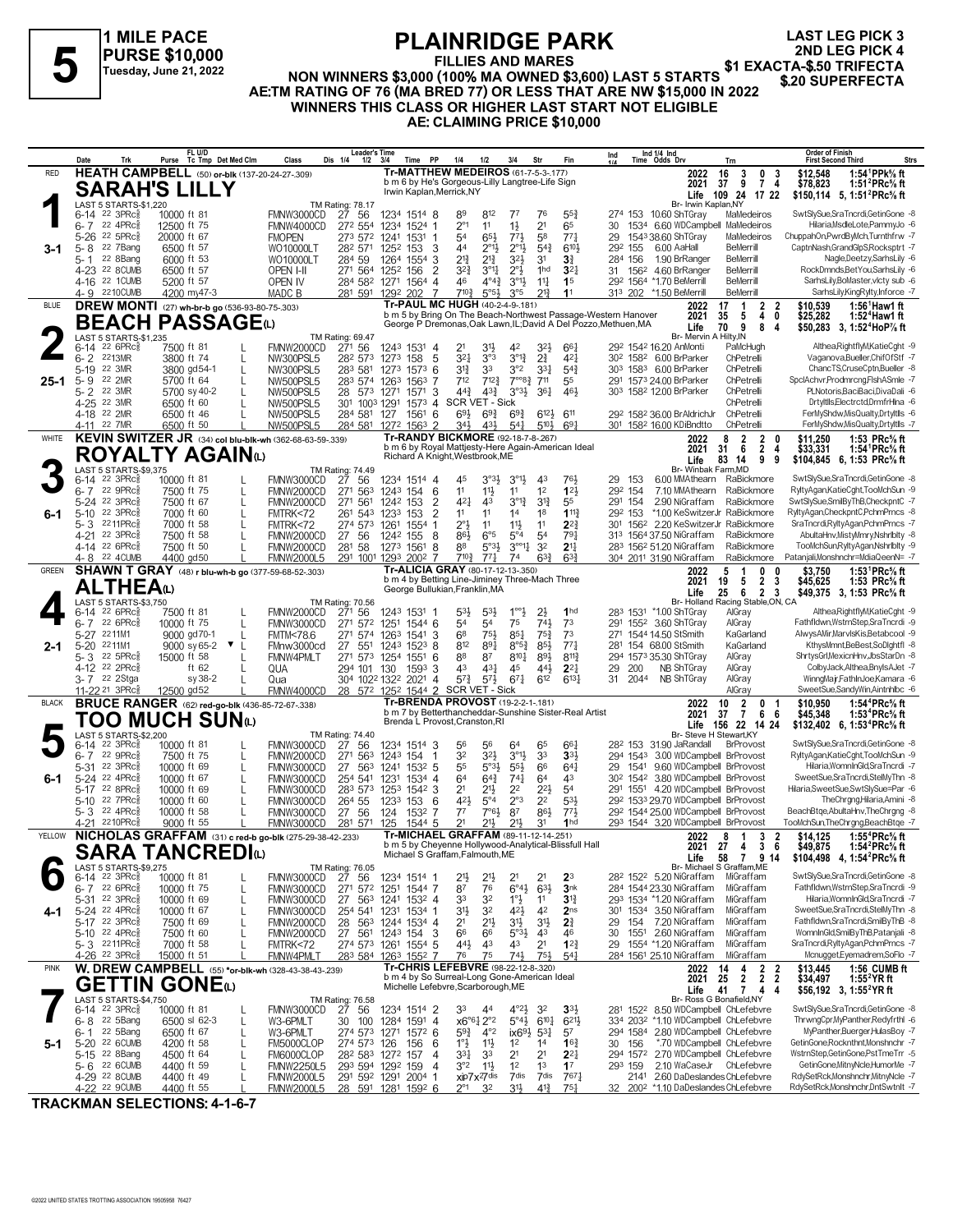

**\$.20 WICKED HI 5 PENTAFECTA \$1 PICK 3 (6-7-8) 3RD LEG PICK 3 (6-7-8)**<br>3RD LEG PICK 4<br>3RD LEG PICK 4 (100% MA OWNED \$3,600)<br>3RD LEG PICK 4 (100% MA OWNED \$3,600)<br>2RD LEG PICK 4 (100% MA OWNED \$3,600)

**NON WINNERS \$3,000 LAST 5 STARTS (100% MA OWNED \$3,600)**

**AE: TRACKMASTER RATING OF 76 (MA 77) OR LESS THAT ARE NW \$16,000 IN 2022 WINNERS THIS CLASS OR HIGHER LAST START NOT ELIGIBLE**

**AE: CLAIMING PRICE \$10,000**

|                        | Date                | Trk                                                        |                            | FL U/D | Purse Tc Tmp Det Med Clm                    | Class                                                    | <b>Leader's Time</b><br>Dis 1/4<br>$1/2$ $3/4$                                                                                                                                                                                                                                                                                                                                                                                |                            | <b>PP</b><br>Time     | 1/4                                                                                  | 1/2                                | 3/4                                             |                                                         | Str                              | Fin                                                    | Ind |                                | Ind 1/4 Ind<br>Time Odds Drv                                              |              | Trn                                                                            | <b>Order of Finish</b><br><b>First Second Third</b><br><b>Strs</b>                                 |
|------------------------|---------------------|------------------------------------------------------------|----------------------------|--------|---------------------------------------------|----------------------------------------------------------|-------------------------------------------------------------------------------------------------------------------------------------------------------------------------------------------------------------------------------------------------------------------------------------------------------------------------------------------------------------------------------------------------------------------------------|----------------------------|-----------------------|--------------------------------------------------------------------------------------|------------------------------------|-------------------------------------------------|---------------------------------------------------------|----------------------------------|--------------------------------------------------------|-----|--------------------------------|---------------------------------------------------------------------------|--------------|--------------------------------------------------------------------------------|----------------------------------------------------------------------------------------------------|
| RED                    |                     |                                                            |                            |        |                                             | NICHOLAS GRAFFAM (31) c red-b go-blk (275-29-38-42-233)  |                                                                                                                                                                                                                                                                                                                                                                                                                               |                            |                       | Tr-MICHAEL GIROUARD (58-9-10-9-.303)                                                 |                                    |                                                 |                                                         |                                  |                                                        |     |                                |                                                                           | 2022         | $\overline{2}$<br>10<br>-1                                                     | 1:55 $3$ PRc $%$ gd<br>-2<br>\$11,825                                                              |
|                        |                     | <b>SPORTSNEST@</b>                                         |                            |        |                                             |                                                          |                                                                                                                                                                                                                                                                                                                                                                                                                               |                            |                       | b g 6 by Sportswriter-Hornets Nest-Camluck<br>Irving S Bluestein, Dedham, MA         |                                    |                                                 |                                                         |                                  |                                                        |     |                                |                                                                           | 2021<br>Life | $\overline{7}$<br>5<br>38<br>87 15 12 15                                       | \$68,647<br>1:52 <sup>1</sup> PRc% ft<br>9<br>\$113,705 5, 1:52 PRc <sup>5</sup> / <sub>8</sub> ft |
|                        |                     | LAST 5 STARTS-\$7,825<br>$6-13$ 22 5PRc $\frac{5}{8}$      |                            |        |                                             |                                                          | TM Rating: 76.05<br>274 561                                                                                                                                                                                                                                                                                                                                                                                                   |                            |                       |                                                                                      | 43                                 |                                                 | 44                                                      |                                  | 48                                                     |     |                                |                                                                           |              | Br- Harness Horsepower Inc,ON, CA<br>284 1533 *1.50 MMAthearn MiGirouard       | CalvinB,ImAClown,CashVaghn -8                                                                      |
|                        | 6-6                 | 22 4PRc3                                                   | 10000 ft 83<br>10000 ft 79 |        |                                             | NW3000CD<br>NW3000CD                                     | 263 554 1241 1533 1                                                                                                                                                                                                                                                                                                                                                                                                           | 124                        | 152 3                 | 44<br>2 <sup>1</sup>                                                                 | 2 <sup>1</sup>                     |                                                 | $2^{\circ}1$                                            | 44<br>$2\frac{1}{2}$             | 2 <sup>1</sup>                                         | 291 | 1533                           | 1.80 MMAthearn                                                            |              | MiGirouard                                                                     | Mateo.SportsnstLatinKing -8                                                                        |
|                        |                     | 5-30 22 5PRc                                               | 10000 ft 87                |        | L                                           | NW3000CD                                                 | 283 581                                                                                                                                                                                                                                                                                                                                                                                                                       | 127                        | 155<br>- 5            | 54                                                                                   |                                    | $4^{\circ}2\frac{1}{2}$                         | $2^{\circ}1$                                            | 3 <sup>2</sup>                   | 3 <sup>11</sup>                                        | 28  | 1551                           | *.70 MMAthearn                                                            |              | MiGirouard                                                                     | PpsPolRom.ImAClown.Sportsnst -8                                                                    |
| 4-1                    |                     | 5-23 22 3PRcs<br>5-16 22 6PRc $\frac{5}{8}$                | 8500 ft 74<br>10000 ft 78  |        | L                                           | <b>TRK&lt;76</b><br><b>TRK&lt;80</b>                     | 27 572 1254 1541 2<br>273 574 1253 1544 1                                                                                                                                                                                                                                                                                                                                                                                     |                            |                       | 44<br>4 <sup>3</sup>                                                                 |                                    | $3^{01}\frac{1}{2}$<br>$1\frac{1}{2}$<br>3°2    | $3^{01}\frac{1}{2}$                                     | $1\frac{1}{2}$<br>2 <sup>1</sup> | $2\frac{1}{2}$<br>3 <sup>1</sup>                       |     |                                | 29 1544 *2.00 MMAthearn                                                   |              | 28 <sup>2</sup> 1541 *.60 MMAthearn MiGirouard<br>MiGirouard                   | RolnWthBk,Sportsnst,ImAClown -7<br>RocknCogr, NExpense, Sportsnst -8                               |
| <b>BLUE</b>            |                     |                                                            |                            |        |                                             | KEVIN SWITZER JR (34) col blu-blk-wh (362-68-63-59-.339) |                                                                                                                                                                                                                                                                                                                                                                                                                               |                            |                       | Tr-LYNN SILVA (31-1-5-5-.176)                                                        |                                    |                                                 |                                                         |                                  |                                                        |     |                                |                                                                           | 2022         | 10<br>-1                                                                       | 1:54 <sup>1</sup> PRc <sup>5</sup> / <sub>8</sub> ft<br>2<br>\$11,630                              |
|                        |                     |                                                            |                            |        | <b>ROLLIN WITH BK</b> W                     |                                                          |                                                                                                                                                                                                                                                                                                                                                                                                                               |                            |                       | Lynn Ann & Paul A Silva, Mason, NH                                                   |                                    |                                                 |                                                         |                                  | b g 5 by Time To Roll-Fox Valley Estella-Sportsmaster  |     |                                |                                                                           | 2021<br>Life | 36<br>$\overline{7}$<br>5<br>73<br>7 13 12                                     | $\overline{7}$<br>1:52 $3$ Mea $\%$ ft<br>\$44,567<br>\$74,852 4, 1:52 Mea % ft                    |
|                        |                     | LAST 5 STARTS-\$5,730                                      |                            |        |                                             |                                                          | TM Rating: 75.65                                                                                                                                                                                                                                                                                                                                                                                                              |                            |                       |                                                                                      |                                    |                                                 |                                                         |                                  |                                                        |     |                                |                                                                           |              | Br- James&Tracey Walker Stb,IL                                                 | CalvinB,ImAClown,CashVaghn -8                                                                      |
|                        | $6 - 6$             | $6-13$ 22 5PRc <sup>5</sup><br>22 4PRc <sup>5</sup>        | 10000 ft 83<br>10000 ft 79 |        |                                             | NW3000CD<br>NW3000CD                                     | 274 561<br>263 554 1241                                                                                                                                                                                                                                                                                                                                                                                                       | 124                        | 152<br>-7<br>$1533$ 8 | 810<br>88                                                                            | 78<br>883                          | 77                                              | 5 <sup>3</sup>                                          | 77<br>74                         | 712}<br>7 <sup>2</sup>                                 | 291 |                                | 291 1543 17.40 KeSwitzerJr LySilva<br>154 40.00 KeSwitzerJr LySilva       |              |                                                                                | Mateo,Sportsnst,LatinKing -8                                                                       |
|                        |                     | 5-30 <sup>22</sup> 5PRc                                    | 10000 ft 87                |        | L                                           | NW3000CD                                                 | 283 581                                                                                                                                                                                                                                                                                                                                                                                                                       | 127                        | 155<br>-1             | 3 <sup>2</sup>                                                                       | 32                                 |                                                 | $4^{21}$                                                | 5 <sup>4</sup>                   | $4^{2}$                                                | 28  |                                | 155 <sup>2</sup> 2.60 KeSwitzerJr LySilva                                 |              |                                                                                | PpsPolRom,ImAClown,Sportsnst -8                                                                    |
| 15-1                   |                     | 5-23 <sup>22</sup> 3PRc3<br>5-16 22 4PRc                   | 8500 ft 74<br>8500 ft 78   |        |                                             | <b>TRK&lt;76</b><br><b>TRK&lt;76</b>                     | 27 572 1254 1541 1<br>271 562 1244 1542 2                                                                                                                                                                                                                                                                                                                                                                                     |                            |                       | 55<br>45                                                                             | 43                                 | $4^{o}2\frac{1}{2}$                             | $2^{\circ}$ <sup>1</sup> / <sub>2</sub><br>$2^{\circ}1$ | $2\frac{1}{2}$<br>2 <sup>1</sup> | $1\frac{1}{2}$<br>$4^{11}$                             |     |                                | 28 <sup>2</sup> 1541 7.20 KeSwitzerJr LySilva<br>293 1543 5.80 AnMonti    |              | LySilva                                                                        | RolnWthBk.Sportsnst.ImAClown -7<br>MicWoodrw,Loknfrdvn,MajorCrss -8                                |
| WHITE                  |                     |                                                            |                            |        | RON CUSHING (57) c red-go (97-13-18-17-296) |                                                          |                                                                                                                                                                                                                                                                                                                                                                                                                               |                            |                       | Tr-CAIN MACKENZIE (7-0-1-0-.079)                                                     |                                    |                                                 |                                                         |                                  |                                                        |     |                                |                                                                           | 2022         | 3<br>11<br>$\mathbf{0}$                                                        | 1:56 CUMB ft<br>\$9.700                                                                            |
|                        |                     | <b>QUICK FUN N</b> ω                                       |                            |        |                                             |                                                          |                                                                                                                                                                                                                                                                                                                                                                                                                               |                            |                       | b g 10 by Real Desire-Funontherun-In The Pocket<br>Common Kings Stable, Union, ME    |                                    |                                                 |                                                         |                                  |                                                        |     |                                |                                                                           | 2021<br>Life | 62<br>32 4<br>181 24 21 22                                                     | \$33,032<br>1:52 Phl% ft<br>\$254,733 5, 1:51 <sup>2</sup> VD <sup>7</sup> / <sub>8</sub> ft       |
|                        |                     | LAST 5 STARTS-\$7,275                                      |                            |        |                                             |                                                          | TM Rating: 80.03                                                                                                                                                                                                                                                                                                                                                                                                              |                            |                       |                                                                                      |                                    |                                                 |                                                         |                                  |                                                        |     |                                |                                                                           |              | Br- B D West & N R Tilsley, NZ                                                 |                                                                                                    |
|                        |                     | 5-28 22 5CUMB<br>5-14 22 7 CUMB                            | 5500 ft 74<br>5200 ft 89   |        | L                                           | <b>OPEN III</b><br>NW4000L5                              | 28<br>583<br>29 591                                                                                                                                                                                                                                                                                                                                                                                                           | 1263 1554 6<br>1272 156 5  |                       | $1^2$<br>11                                                                          | $11\frac{1}{2}$<br>$11\frac{1}{4}$ |                                                 | 1 <sub>hd</sub><br>$12\frac{1}{2}$                      | 421<br>$11\frac{1}{2}$           | $56\frac{1}{4}$<br>1 <sup>5</sup>                      |     | 30 <sup>2</sup> 157<br>283 156 | 6.60 JoMosher                                                             |              | JoMosher<br>5.30 RonCushing JoMosher                                           | Rocksptrt, Nagle, JetAviatn -7<br>QuickFunN,Airspindr,ObscneBlc -6                                 |
| \$10,000 4-29 22 4CUMB |                     |                                                            | 4800 ft 49                 |        |                                             | NW3000L5                                                 | 273 58                                                                                                                                                                                                                                                                                                                                                                                                                        | 1271 1583 5                |                       | $1^{\circ}$                                                                          | $11\frac{1}{2}$                    |                                                 | $1\frac{1}{2}$                                          | 1hd                              | 1 <sup>1</sup>                                         |     |                                | 312 1583 7.00 JoMosher                                                    |              | JoMosher                                                                       | QuickFunN,Redyfrthl,SomeGold -7                                                                    |
| 6-1                    |                     | 4-23 22 3CUMB<br>4-9 22 2CUMB                              | 4000 ft 57<br>4400 gd 47   |        | L                                           | NW1500L5<br>NW2000L5                                     | 271 58<br>291 100                                                                                                                                                                                                                                                                                                                                                                                                             | 1264<br>1291 159 5         | $1564$ 3              | $11\frac{3}{4}$<br>56}                                                               | 1 <sup>2</sup>                     | $i4^{\circ}4^{\circ}$                           | $11\frac{1}{2}$<br>45                                   | 11卦<br>$68\frac{3}{4}$           | $14\frac{1}{4}$<br>$6^{13}$                            |     | 30 1564<br>312 2013            | 3.40 JoMosher                                                             |              | LiBellmore<br>*.50 AnHarrington SHarrington                                    | QuickFunN,BoltRuler,InvctsHnv -7<br>FightDeck,SprmeMach,Alwayshwf -7                               |
| <b>GREEN</b>           |                     |                                                            |                            |        |                                             | DREW MONTI (27) wh-br-b go (536-93-80-75-.303)           |                                                                                                                                                                                                                                                                                                                                                                                                                               |                            |                       | Tr-JIMMY NICKERSON (134-27-23-24-.357)                                               |                                    |                                                 |                                                         |                                  |                                                        |     |                                |                                                                           | 2022         | -7<br>3<br>$\overline{1}$                                                      | 1:53 ${}^{3}$ PRc ${}^{5}$ sft<br>0<br>\$14,975                                                    |
|                        |                     | <b>MATEO</b> <sup>1</sup>                                  |                            |        |                                             |                                                          |                                                                                                                                                                                                                                                                                                                                                                                                                               |                            |                       | b g 8 by Blue Burner-Mater Deo-Western Ideal<br>Andrew Monti, Depew, NY              |                                    |                                                 |                                                         |                                  |                                                        |     |                                |                                                                           | 2021         | - 28<br>4<br>- 1<br>Life 130 25 28 16                                          | \$16,827<br>- 6<br>$1:583$ Btvaft<br>\$339,433 3, 1:52 <sup>2</sup> CnDe ft                        |
|                        |                     | LAST 5 STARTS-\$10,875                                     |                            |        |                                             |                                                          | TM Rating: 77.11                                                                                                                                                                                                                                                                                                                                                                                                              |                            |                       |                                                                                      |                                    |                                                 |                                                         |                                  |                                                        |     |                                |                                                                           |              |                                                                                | Br- Kathleen L Coonfer & Clifford L Coonfer, AB, CA                                                |
|                        | $6 - 6$             | $6-13$ 22 8PRc $\frac{5}{8}$<br>22 4PRc3                   | 10000 ft 81<br>10000 ft 79 |        | L                                           | 10000CL OP<br>10000CL OP                                 | 27 <sup>3</sup> 57<br>263 554 1241                                                                                                                                                                                                                                                                                                                                                                                            | 125                        | $1533$ 3              | 1533 6 SCR VET - Injured<br>33                                                       |                                    | 32}                                             | 3°2                                                     | 3 <sup>1</sup>                   | $1\frac{1}{4}$                                         | 29  |                                | 1533 *1.50 AnMonti                                                        |              | JiNickerson<br>JiNickerson                                                     | BetrsFire, MisUBgMk, CaptanHil -7<br>Mateo,Sportsnst,LatinKing -8                                  |
| \$10,000               |                     | 5-30 22 8PRc                                               | 7500 ft 85                 |        | L                                           | 7500CL OP                                                | 27 554 1243 1534 5                                                                                                                                                                                                                                                                                                                                                                                                            |                            |                       | 55                                                                                   | 5 <sup>4</sup>                     |                                                 | $6^{\circ}5$                                            | 55                               | 1 <sup>2</sup>                                         | 281 |                                | 1534 *.50 AnMonti                                                         |              | <b>JiNickerson</b>                                                             | Mateo,Loknfrdvn,RespctblD -8                                                                       |
| $2 - 1$                |                     | 5-23 22 7PRc <sup>5</sup><br>5-9 22 1PRc $\frac{5}{8}$     | 10000 ft 72<br>8500 ft 54  |        | L                                           | NW3000CD<br><b>TRK&lt;76</b>                             | 271 554 1233 1523 7<br>261 55                                                                                                                                                                                                                                                                                                                                                                                                 | 1241 1534 3                |                       | $8^{71}$<br>$55\frac{1}{2}$                                                          | 88<br>$76\frac{1}{2}$              |                                                 | 76<br>75                                                | 79<br>65                         | $66\frac{3}{4}$<br>2 <sup>1</sup>                      |     |                                | 291 154 16.00 AnMonti<br>283 1534 10.80 AnMonti                           |              | <b>JiNickerson</b><br>JiNickerson                                              | BettorCat,Finnbar,StarIsInd -8<br>JJsDelvry,Mateo,CashVaghn -8                                     |
| <b>BLACK</b>           |                     |                                                            |                            |        |                                             | MICHAEL STEVENSON (57) *mar-wh-blu (132-18-14-17-238)    |                                                                                                                                                                                                                                                                                                                                                                                                                               |                            |                       | Tr-K WILLIAM KRIKORIAN (18-1-2-1-.136)                                               |                                    |                                                 |                                                         |                                  |                                                        |     |                                |                                                                           | 2022         | $\overline{2}$<br>10<br>$\overline{2}$                                         | 1:56 $2$ Stgaft<br>\$15,575                                                                        |
|                        |                     |                                                            |                            |        |                                             | <b>ROCKINWITHARYTHM</b>                                  |                                                                                                                                                                                                                                                                                                                                                                                                                               |                            |                       | Vartan M Krikorian, Royalston, MA;                                                   |                                    |                                                 |                                                         |                                  | b g 3 by Rockin Image-Canamerica-American Ideal        |     |                                |                                                                           | 2021<br>Life | $\overline{1}$<br>$\mathbf{3}$<br>13<br>23<br>5<br>$\overline{\mathbf{3}}$     | 3<br>1:55 <sup>4</sup> HoP% ft<br>\$16,770<br>\$32,345 2, 1:55 <sup>4</sup> HoP% ft<br>4           |
|                        |                     | LAST 5 STARTS-\$8.375                                      |                            |        |                                             |                                                          | <b>TM Rating: 70.44</b>                                                                                                                                                                                                                                                                                                                                                                                                       |                            |                       | K William Krikorian, Fitchburg, MA                                                   |                                    |                                                 |                                                         |                                  |                                                        |     |                                |                                                                           |              | Br- Menno Lengacher, IN                                                        |                                                                                                    |
|                        |                     | 6-14 2210PRc <sup>5</sup><br>$6 - 6$ 22 3PRc $\frac{5}{8}$ | 12500 ft 81<br>7500 ft 79  |        |                                             | HGNW4000CD<br>NW2000CD                                   | 27 554<br>272 581                                                                                                                                                                                                                                                                                                                                                                                                             | 1241 1514 7<br>127         | 155<br>5              | $7^7$<br>2 <sup>1</sup>                                                              | $75\frac{1}{2}$<br>2 <sup>1</sup>  |                                                 | $86\frac{1}{2}$<br>21}                                  | $8^{8}$<br>2 <sup>2</sup>        | $8^{10}\frac{3}{4}$<br>2 <sup>1</sup>                  | 28  |                                | 283 154 60.50 JaRandall<br>1551 *1.00 JaRandall                           |              | KWKrikorian<br>KWKrikorian                                                     | WorknThmA,BettorCat,BoogyWogy -8<br>BeachWtch,Rocknwtr,UncleJoeT -7                                |
|                        |                     | 5-30 22 5PRc $\frac{5}{8}$                                 | 10000 ft 87                |        |                                             | NW3000CD                                                 | 283 581                                                                                                                                                                                                                                                                                                                                                                                                                       | 127                        | 155<br>6              | 65                                                                                   | $6^{\circ}4$                       |                                                 | 5°3                                                     | 43                               | $5^{2}$                                                |     |                                | 274 1552 20.00 JaRandall                                                  |              | KWKrikorian                                                                    | PpsPolRom, ImAClown, Sportsnst -8                                                                  |
| 12-1                   |                     | 5-19 22 4PRc <sup>5</sup><br>4-30 <sup>22</sup> 2Stga      | 12500 ft 56<br>9000 ft 60  |        |                                             | L z-12500CL OP<br>NW2PMCD                                | 274 574 1251<br>29 584 1273 1562 8                                                                                                                                                                                                                                                                                                                                                                                            |                            | 1542 5                | 11<br>$11\frac{1}{2}$                                                                | $1\frac{1}{2}$<br>$11\frac{1}{2}$  |                                                 | 32<br>$1\frac{1}{2}$                                    | 32<br>11}                        | 3 <sup>13</sup><br>11                                  |     |                                | 291 1544 *2.10 ShTGray<br>284 1562 *.80 LuHanners                         |              | JaMcassey<br>JaMcassey                                                         | CodysKnps,JosShootr,Rocknwtr -8<br>Rocknwtr,Smokestck,VintgSvgn -8                                 |
| YELLOW                 |                     |                                                            |                            |        |                                             | W. DREW CAMPBELL (55) *or-blk-wh (328-43-38-43-239)      |                                                                                                                                                                                                                                                                                                                                                                                                                               |                            |                       | Tr-CHRIS LEFEBVRE (98-22-12-8-.320)                                                  |                                    |                                                 |                                                         |                                  |                                                        |     |                                |                                                                           | 2022         | 12<br>1<br>0                                                                   | \$4,983<br>1:57 Bang ft                                                                            |
|                        |                     |                                                            |                            |        | KEYSTONE MAXIMω                             |                                                          |                                                                                                                                                                                                                                                                                                                                                                                                                               |                            |                       | Michelle Lefebvre, Scarborough, ME                                                   |                                    |                                                 |                                                         |                                  | b g 6 by Western Ideal-Mai Katie-Shady Character       |     |                                |                                                                           | 2021<br>Life | 30<br>3<br>10<br>69<br>6<br>-20                                                | \$32,108<br>1:56 <sup>1</sup> Fhid ft<br>4<br>\$72,265 5, 1:56 <sup>1</sup> Fhid ft<br>9           |
|                        |                     | LAST 5 STARTS-\$2,440                                      |                            |        |                                             |                                                          | TM Rating: 75.71                                                                                                                                                                                                                                                                                                                                                                                                              |                            |                       |                                                                                      |                                    |                                                 |                                                         |                                  |                                                        |     |                                |                                                                           |              | Br- Estate Of George F Hempt Trust, PA                                         |                                                                                                    |
|                        | $6 - 11$<br>$6 - 1$ | 22 4CUMB<br>22 2Bang                                       | 5000 ft 71<br>4400 ft 67   |        |                                             | W5-9PMLT<br><b>TRK&lt;68</b>                             | 283 582<br>281 583 127 157                                                                                                                                                                                                                                                                                                                                                                                                    | 1264 1561 6                | 5                     | 56                                                                                   | $44\frac{1}{4}$                    | $4^{\circ}4^{\circ}$<br>$2^{\circ}1\frac{1}{2}$ | $4^{\circ}3\frac{1}{2}$<br>$2^{\circ}$ <sub>2</sub>     | $74\frac{3}{4}$<br>1hd           | 68<br>$1\frac{11}{2}$                                  | 30  | 157                            |                                                                           |              | 30 <sup>2</sup> 1574 *1.40 WDCampbell ChLefebvre<br>*.90 WDCampbell ChLefebvre | BoltRuler,DuckNRoll,RolMeAway -7<br>KysMaxim,RTLange,LibrdoHnv -8                                  |
|                        |                     | 5-18 22 1Phl                                               | 7200 ft 72                 |        |                                             | 10000CL                                                  | 27                                                                                                                                                                                                                                                                                                                                                                                                                            | 564 1243 1541 1            |                       | 561                                                                                  |                                    | $5^{\circ}5^{\frac{1}{2}}$                      | $8^{\circ}6^{\frac{3}{4}}$                              | 89                               | 865                                                    | 411 |                                |                                                                           |              | 2071 10.60 AnMccarthy AlReynolds                                               | SkywyFrbl,LegnOfBom=ImADirctr= -8                                                                  |
| 20-1                   |                     | 5-7 2212Fhld<br>5-3 2211Phlg                               | 4800 sy 48-2               | ft 65  |                                             | NW1000L5CD<br>QUA                                        | 291 584 1273 1554 4<br>30 <sup>2</sup> 100 128 <sup>3</sup> 158 3                                                                                                                                                                                                                                                                                                                                                             |                            |                       | 561<br>33                                                                            |                                    | $56\frac{1}{2}$<br>$3^{3}\frac{3}{4}$           | $4^{\circ}3\frac{1}{2}$ 45<br>45                        | 441                              | 591<br>2 <sup>4</sup>                                  |     | 291 1584                       | 292 1573 5.60 AnMiller<br>NB TyMiller                                     |              | AlReynolds<br>AlReynolds                                                       | LendHndMn,ScotOnthR,MtAdams -6<br>PremrDsry,KysMaxim,Itsgtngly -4                                  |
| <b>PINK</b>            |                     |                                                            |                            |        |                                             | SHAWN T GRAY (48) r blu-wh-b go (377-59-68-52-.303)      |                                                                                                                                                                                                                                                                                                                                                                                                                               |                            |                       | Tr-DENNIS WHITTEMORE (70-4-6-8-.143)                                                 |                                    |                                                 |                                                         |                                  |                                                        |     |                                |                                                                           | 2022         | 22<br>3<br>-1                                                                  | 1:54 <sup>4</sup> PPk% ft<br>-3<br>\$11,654                                                        |
|                        |                     |                                                            |                            |        |                                             | ALWAYS GLORIOUSധ                                         |                                                                                                                                                                                                                                                                                                                                                                                                                               |                            |                       | Dennis J Whittemore, Norway, ME                                                      |                                    |                                                 |                                                         |                                  | b g 7 by Always A Virgin-Bound For Glory-The Panderosa |     |                                |                                                                           | 2021<br>Life | 38<br>$\mathbf{2}$<br>4<br>163 14 19 20                                        | 8<br>\$21,503<br>1:54 TgDn% ft<br>\$118,298 4.1:52 PPk% ft                                         |
|                        |                     | LAST 5 STARTS-\$1.934                                      | 4000 ft 71                 |        |                                             |                                                          | TM Rating: 69.20                                                                                                                                                                                                                                                                                                                                                                                                              |                            |                       |                                                                                      |                                    |                                                 |                                                         |                                  |                                                        |     |                                | 303 1573 9.30 BrRanger                                                    |              |                                                                                | Br- Emerald Highlands Fm, OH; W James Sprow III, MI<br>AvrySistr,Arsenal,AlwysGirs -6              |
|                        | 6-11                | 22 8CUMB<br>6-4 22 3CUMB                                   | 4000 ft 65                 |        | L                                           | NW1500L5<br>NW1500L5                                     | 27 561<br>292 1001 1291 1584 7                                                                                                                                                                                                                                                                                                                                                                                                | 1263 156                   | -1                    | 32<br>6 <sup>8</sup>                                                                 | 31                                 | $6^{o_3}\frac{3}{4}$                            | 421<br>$6^{\circ}3$                                     | 46<br>$63\frac{1}{4}$            | $3^{72}$<br>$5^{3}{}_{2}^{3}$                          |     |                                | 294 1593 22.20 BrRanger                                                   |              | DeWhittemore                                                                   | DeWhittemore RockOfThA,IICalULtr,ASwetBdLc -7                                                      |
|                        |                     | 5-28 22 7CUMB                                              | 4000 ft 74                 |        | L                                           | NW1750L5                                                 | 283 584 1272 1581 2                                                                                                                                                                                                                                                                                                                                                                                                           |                            |                       | 2 <sup>2</sup>                                                                       |                                    | $2^{11}$                                        | 3 <sup>2</sup>                                          | 63                               | $63\frac{1}{4}$                                        |     |                                | 31 1584 6.60 BrRanger                                                     |              | DeWhittemore                                                                   | JJSJet.JovThThrd.Edelman -7                                                                        |
|                        |                     | 30-1 5-20 22 8CUMB<br>5-14 22 2CUMB                        | 3800 ft 58<br>3800 ft 89   |        | L                                           | NW1250L5<br>NW1250L5                                     | $28^2$ 59 <sup>1</sup> 127 <sup>2</sup> 158 <sup>1</sup> 5 5 <sup>7</sup> <sup>1</sup> <sub>2</sub> 3 <sup>°1</sup> <sup>1</sup> <sub>4</sub> 2 <sup>°1</sup> <sub>2</sub> 2 <sup>2</sup> 4 <sup>2</sup> <sup>2</sup> <sub>4</sub><br>294 100 <sup>3</sup> 129 <sup>2</sup> 159 <sup>1</sup> 5 5 <sup>8</sup> 5 <sup>5</sup> <sub>4</sub> 5 <sup>°</sup> <sup>4</sup> 2 <sup>1</sup> <sub>2</sub> 2 <sup>2</sup> <sub>2</sub> |                            |                       |                                                                                      |                                    |                                                 |                                                         |                                  |                                                        |     |                                | 311 1584 *1.50 BrRanger<br>29 <sup>2</sup> 159 <sup>3</sup> 2.80 BrRanger |              | DeWhittemore                                                                   | DeWhittemore DuckNRoll,ManhtnExp,RealSncho -7<br>MrWiglPnt,AlwysGlrs,RodUntrvl -6                  |
| GRAY                   |                     |                                                            |                            |        |                                             | <b>BRUCE RANGER</b> (62) red-go-blk (436-85-72-67-.338)  |                                                                                                                                                                                                                                                                                                                                                                                                                               |                            |                       | Tr-MELISSA BECKWITH (299-82-44-37-.397)                                              |                                    |                                                 |                                                         |                                  |                                                        |     |                                |                                                                           | 2022         | 5<br>1<br>-1                                                                   | \$9,100 Q 1:52 <sup>4</sup> Stga ft<br>0                                                           |
|                        |                     |                                                            |                            |        | GENERAL WARDധ                               |                                                          |                                                                                                                                                                                                                                                                                                                                                                                                                               |                            |                       | Nancy J Longobardi, Norfolk, MA                                                      |                                    |                                                 |                                                         |                                  | b g 5 by Somebeachsomewhere-Podges Lady-The Panderosa  |     |                                |                                                                           | 2021<br>Life | 33 7<br>5 2<br>56 12 6 5                                                       | 1:51 PRc $\%$ ft<br>\$65,755<br>\$101,669 4, 1:51 PRc% ft                                          |
|                        |                     | LAST 5 STARTS-\$9,100                                      |                            |        |                                             |                                                          | TM Rating: 75.85                                                                                                                                                                                                                                                                                                                                                                                                              |                            |                       |                                                                                      |                                    |                                                 |                                                         |                                  |                                                        |     |                                |                                                                           |              | Br- Sawgrass Farms LLC,IL                                                      |                                                                                                    |
|                        |                     | 6-13 <sup>22</sup> 6Stga<br>5-16 22 7PRcs                  | 15000 ft 78                | ft 80  |                                             | Qua<br><b>TRK&lt;85</b>                                  | 28 562<br>$26^3$ 56                                                                                                                                                                                                                                                                                                                                                                                                           | 1234 1524 5<br>1233 1531 6 |                       | 1 <sup>5</sup><br>67                                                                 | 18<br>$65\frac{1}{2}$              |                                                 | $112\frac{1}{2}$<br>68                                  | $1^{18}\frac{3}{4}$<br>68        | $1^{24}$<br>$6^{16}\frac{1}{2}$                        |     | 29 1524                        | 311 1562 12.90 BrRanger                                                   |              | NB MaBeckwith MeBeckwith<br>NaLongobardi                                       | GenrlWard,BlueWilow,SpecialFx -5<br>BchchpHnv, Tisadream, WyattJ -6                                |
|                        |                     | 5-9 22 3PRc                                                | 10000 ft 54                |        |                                             | <b>TRK&lt;80</b>                                         | 271 572 1264 1553 1                                                                                                                                                                                                                                                                                                                                                                                                           |                            |                       | 11                                                                                   | 11                                 |                                                 | 11                                                      | 11                               | 1 <sub>ns</sub>                                        |     |                                | 284 1553 *1.40 BrRanger                                                   |              | NaLongobardi                                                                   | GenrlWard, MicWoodrw, ImAClown -8                                                                  |
| 3-1                    |                     | $5 - 2$ 22 5PRcs<br>4-25 <sup>22</sup> 8PRc <sup>5</sup>   | 10000 ft 55<br>15000 ft 56 |        |                                             | <b>TRK&lt;80</b><br>NW6000CD                             | 27 <sup>2</sup> 564 1244 154 5<br>27 563 1242 1531 3                                                                                                                                                                                                                                                                                                                                                                          |                            |                       | $65\frac{1}{2}$                                                                      | 45}<br>45                          | $4^{013}$                                       | $1^{\circ}$ $\frac{1}{2}$<br>$5^{4}3$                   | 11<br>54                         | 2 <sup>1</sup><br>$8^{7}\frac{3}{4}$                   |     |                                | 292 1541 *.90 BrRanger<br>292 1544 16.30 BrRanger                         |              | NaLongobardi<br>NaLongobardi                                                   | PartyWhip,GenrlWard,WalkItTlk -8<br>Rolnlkthn,PlusOne,TchtpaHnv -8                                 |
| PURPLE                 |                     |                                                            |                            |        |                                             | HEATH CAMPBELL (50) or-blk (137-20-24-27-.309)           |                                                                                                                                                                                                                                                                                                                                                                                                                               |                            |                       | Tr-RANDY BICKMORE (92-18-7-8-267)                                                    |                                    |                                                 |                                                         |                                  |                                                        |     |                                |                                                                           | 2022         | 8<br>$0\quad 0$<br>3                                                           | 1:53 $3$ PRc $\%$ ft<br>\$10,350                                                                   |
|                        |                     |                                                            |                            |        | <b>MR WIGGLE PANTS</b>                      |                                                          |                                                                                                                                                                                                                                                                                                                                                                                                                               |                            |                       | b g 9 by Mr Wiggles-Shani Pants-On The Attack<br>Robert W Kopack, Virginia Beach, VA |                                    |                                                 |                                                         |                                  |                                                        |     |                                |                                                                           | 2021         | 20 2<br>5<br>Life 129 35 17 15                                                 | \$14,145<br>1:52 $^{2}$ PRc $\%$ ft<br>-1                                                          |
|                        |                     | LAST 5 STARTS-\$10,150<br>6-13 22 8PRc <sup>5</sup>        | 10000 ft 81                |        |                                             |                                                          | TM Rating: 70.83<br>D 273 57                                                                                                                                                                                                                                                                                                                                                                                                  |                            |                       |                                                                                      |                                    |                                                 |                                                         |                                  |                                                        |     |                                |                                                                           |              | Br- Spring Haven Farm, OH<br>284 1541 2.40 MMAthearn RaBickmore                | BetrsFire, MisUBgMk, CaptanHil -7                                                                  |
|                        |                     | 5-30 <sup>22</sup> 2PRc <sup>5</sup>                       | 7500 ft 87                 |        | L                                           | NW3000CD<br>NW2000CD                                     | 27 56                                                                                                                                                                                                                                                                                                                                                                                                                         | 125 1533 5<br>1241 1533 5  |                       | 2 <sup>1</sup><br>$1\frac{1}{2}$                                                     | 21<br>2 <sup>1</sup>               |                                                 | 32<br>3 <sup>1</sup>                                    | 3 <sup>1</sup><br>$3^{11}$       | $43\frac{1}{4}$<br>1 <sup>2</sup>                      |     |                                | 291 1533 *2.40 MMAthearn                                                  |              | RaBickmore                                                                     | MrWiglPnt,CanbcKngk,LatinKing -7                                                                   |
|                        |                     | 5-23 <sup>22</sup> 4PRc <sup>5</sup>                       | 7000 ft 74                 |        | L                                           | <b>TRK&lt;72</b>                                         | 28 571 126                                                                                                                                                                                                                                                                                                                                                                                                                    |                            | $155^1$ 5             | 11                                                                                   | 11                                 | 11                                              |                                                         | 11                               | 1 <sup>1</sup>                                         |     |                                | 291 1551 *1.40 MMAthearn<br>294 1591 *1.60 MMAthearn                      |              | RaBickmore                                                                     | MrWiglPnt, GingrTrWl, BrirsDsre -7<br>MrWiglPnt,AlwysGlrs,RodUntrvl -6                             |
| 8-1                    |                     | 5-14 22 2CUMB<br>5-7 22 6CUMB                              | 3800 ft 89<br>4000 ft 51   |        | L                                           | NW1250L5<br>NW1750L5                                     | 294 1003 1292 1591 4<br>291 594 129 1593 1                                                                                                                                                                                                                                                                                                                                                                                    |                            |                       | 1 <sup>3</sup><br>2 <sup>2</sup>                                                     | $12\frac{1}{4}$<br>31}             |                                                 | 12<br>31}                                               | $1\frac{11}{2}$<br>$4^{13}$      | $12\frac{1}{2}$<br>$5^{3}2$                            |     |                                |                                                                           |              | RaBickmore<br>311 2002 4.70 MMAthearn RaBickmore                               | TheShinng,RdbrstHnv,SixbyHnv -7                                                                    |

**TRACKMAN SELECTIONS: 4-8-1-3**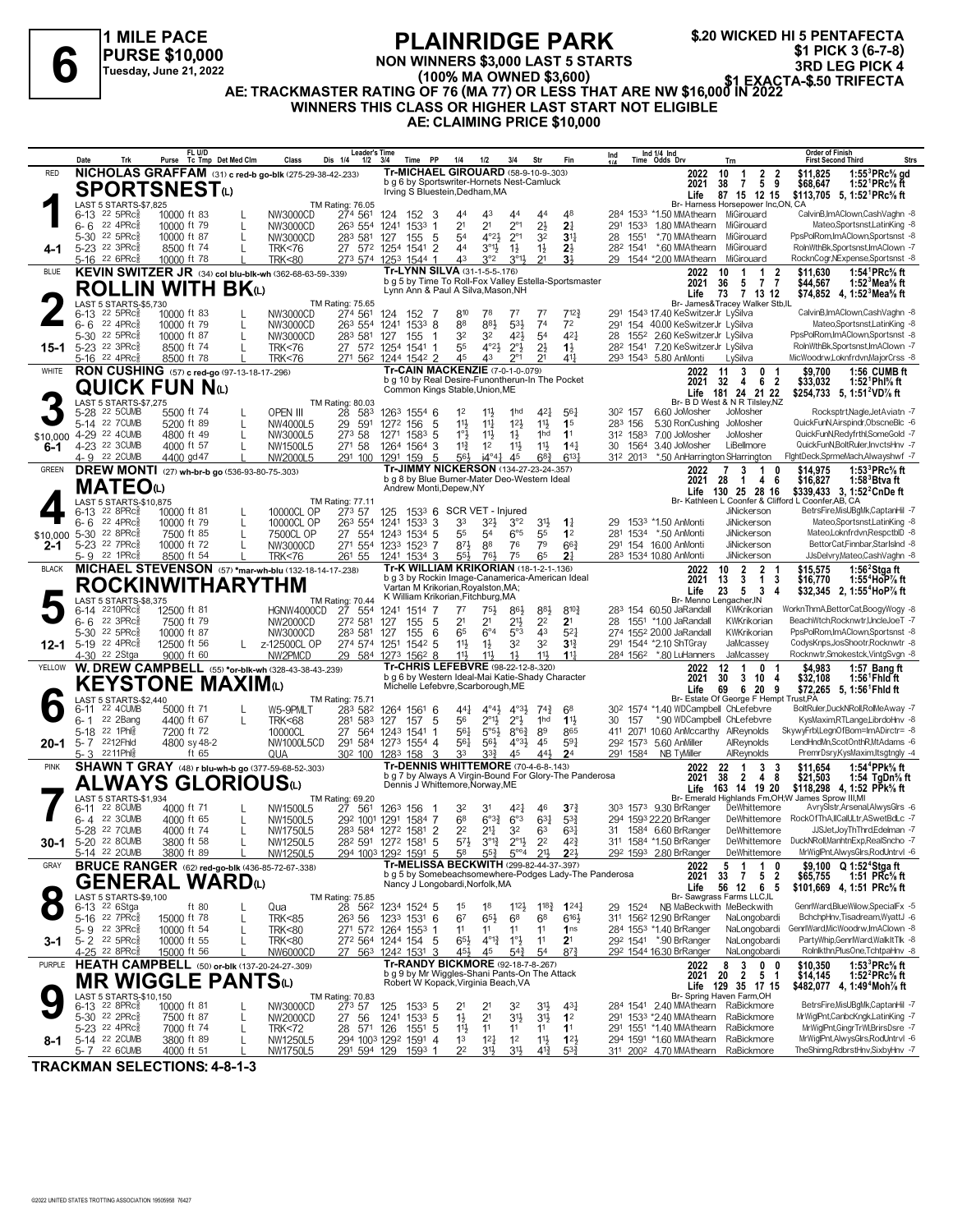

### **PLAINRIDGE PARK FILLIES AND MARES PURSE \$20,000**<br>
Tuesday, June 21, 2022<br>
WINNERS OVER \$10,000 LIFETIME HANDICAP \$1 EXACTA-\$.50 TRIFECTA<br>
Tuesday, June 21, 2022<br> **Xacta-\$.50 TRIFECTA**<br>
Tuesday, June 21, 2022<br> **Xacta-\$.50 TRIFECTA POST POSITIONS 1-4 DRAWN POST POSITIONS 5-8 DRAWN**

## **2ND LEG PICK 3 LAST LEG PICK 4<br>\$1 EXACTA-\$.50 TRIFECTA**

|              | Trk<br>Date                                              | FL U/D<br>Purse Tc Tmp Det Med Clm                                            | Class<br>Dis 1/4                                             | <b>Leader's Time</b><br>Time PP<br>1/2<br>3/4                                 | 1/4<br>1/2<br>3/4                                                                            | Fin<br>Str                                                                          | Ind 1/4 Ind<br>Time Odds Drv<br>Ind<br>Trn                                                 | <b>Order of Finish</b><br>Strs<br><b>First Second Third</b>                                                                                           |
|--------------|----------------------------------------------------------|-------------------------------------------------------------------------------|--------------------------------------------------------------|-------------------------------------------------------------------------------|----------------------------------------------------------------------------------------------|-------------------------------------------------------------------------------------|--------------------------------------------------------------------------------------------|-------------------------------------------------------------------------------------------------------------------------------------------------------|
| <b>RED</b>   |                                                          | <b>DREW MONTI</b> (27) wh-br-b go (536-93-80-75-.303)                         |                                                              |                                                                               | Tr-JIMMY NICKERSON (134-27-23-24-.357)<br>b m 4 by Captaintreacherous-Arodasi-Western Terror |                                                                                     | 2022<br>17<br>4<br>2<br>4                                                                  | 1:52 PRc% ft<br>\$62,385<br>-5                                                                                                                        |
|              |                                                          | <b>ADASHIOUS HANOVER</b> <sup>(L)</sup>                                       |                                                              |                                                                               |                                                                                              | Marc J Reynolds, Malta, NY; Richard Cortese, Schenectady, NY                        | $\overline{\mathbf{5}}$<br>2021<br>20<br>Life<br>8<br>42                                   | $\overline{2}$<br>\$46,636<br>1:53 $^2$ Wbsb $\%$ ft<br>8 7<br>\$123,271<br>4, 1:52 PRc% ft                                                           |
|              | LAST 5 STARTS-\$16,100<br>$6-14$ 22 5PRc $\frac{5}{8}$   | 20000 ft 81                                                                   | FM OPEN<br>263 55                                            | 1224 1512 3                                                                   | $3^{01}\frac{1}{2}$<br>11<br>21                                                              | 2 <sup>1</sup><br>43                                                                | Br- Hanover Shoe Farms Inc,PA<br>JiNickerson<br>152<br>8.40 LuHanners<br>29                | BtrbChvrn,Turnthfrw,PwrdByMch -7                                                                                                                      |
|              | 22 8PRc3<br>$6 - 7$<br>5-31 22 6PRc                      | 25000 ft 75                                                                   | 272 564<br>FM OPEN                                           | 1243 1534 6                                                                   | 2 <sup>1</sup><br>21<br>2 <sup>1</sup><br>12<br>1 <sup>2</sup><br>11                         | 3 <sup>1</sup><br>5½<br>1 <sup>2</sup>                                              | 29<br>1534 11.60 LuHanners<br>JiNickerson                                                  | Probert, BtrbChvrn, PwrdByMch -7<br>AdashsHnv,SoAmazing,MisTrckst -8                                                                                  |
|              | 5-24 22 6PRcs                                            | 17500 ft 69<br>L<br>17500 ft 67<br>L                                          | FMW6-9PMLT<br>264 553<br>FMW6-9PMLT                          | 261 552 1231<br>152<br>- 6<br>1232 1522 8                                     | 55<br>$4^{\circ}3$<br>$2^{\circ}1$                                                           | $1\frac{1}{2}$<br>2 <sup>11</sup><br>31,                                            | 284 152<br>*.70 AnMonti<br><b>JiNickerson</b><br>29 1523<br>3.30 AnMonti<br>JiNickerson    | AltaMadra,Amini,AdashsHnv -8                                                                                                                          |
|              | 5-17 22 1PRc<br>5-10 22 5PRc                             | 20000 ft 69<br>25000 ft 60                                                    | 274 571<br><b>FMWO10000L</b><br><b>FMWO10000L</b>            | 1241<br>$1524$ 4<br>264 562 1241 1523 2                                       | 2 <sup>1</sup><br>$21\frac{1}{2}$<br>31<br>$2\frac{1}{2}$<br>2 <sup>1</sup><br>31}           | 41}<br>3 <sup>2</sup><br>31<br>1 <sub>hd</sub>                                      | JiNickerson<br>284 1531<br>3.70 AnMonti<br>281 1523<br>8.80 AnMonti<br>JiNickerson         | BtrbChvrn,Turnthfrw,AdashsHnv -6<br>AdashsHnv.BtrbChvrn.Chasthcld -6                                                                                  |
|              | 22 7PRc3<br>5-3                                          | 25000 ft 58                                                                   | <b>FMWO10000L</b><br>284 57                                  | 1241 1523 6                                                                   | 3°2<br>$2^{\circ}1$<br>65                                                                    | 3 <sup>3</sup><br>22                                                                | 284 1531 10.50 JaRandall<br>JiNickerson                                                    | Turnthfrw,SlckArtst,AdashsHnv -8                                                                                                                      |
| <b>BLUE</b>  |                                                          |                                                                               | MICHAEL STEVENSON (57) *mar-wh-blu (132-18-14-17-238)        |                                                                               | Tr-RALPH ANDERSEN (25-3-1-2-.169)                                                            | b m 9 by Cheyenne Hollywood-Poster Hanover-Real Desire                              | 3<br>$\mathbf{1}$<br>2022<br>8<br>$27 \quad 5$<br>2021<br>43                               | 1:52 <sup>4</sup> PRc <sup>5</sup> / <sub>8</sub> ft<br>\$21,550<br>\$63,080<br>1:53 <sup>1</sup> PRc <sup>5</sup> / <sub>8</sub> ft                  |
|              | <b>HILARIA</b> W                                         |                                                                               |                                                              |                                                                               | Ralph H Andersen, Wrentham, MA                                                               |                                                                                     | Life 136 32 29 17                                                                          | \$299,670 6, 1:51 <sup>4</sup> PRc <sup>5</sup> / <sub>8</sub> ft                                                                                     |
|              | LAST 5 STARTS-\$20,550<br>$22$ 4PR $c_{8}$<br>6-14       | 15000 ft 81                                                                   | FMNW6000CD<br>264 554                                        | 1242 1523 4                                                                   | $7^\circ 44$<br>53}<br>$7^{\circ}5$                                                          | 86<br>3 <sup>3</sup>                                                                | Br- Ralph H Andersen, MA; Stephen J Farrell, FL<br>3.90 MiStevenson RaAndersen<br>273 1524 | PammyJo,MsdleLote,Hilaria -8                                                                                                                          |
|              | 22 4PRc<br>$6 - 7$<br>22 3PRc<br>5-31                    | 12500 ft 75<br>L<br>10000 ft 69<br>L                                          | 272 554<br>FMNW4000CD<br>FMNW3000CD                          | 1234 1524 2<br>27 563 1241 1532 7                                             | 4°2<br>43<br>43<br>78<br>761<br>66                                                           | 3 <sup>1</sup><br>11<br>$11\frac{3}{7}$<br>55                                       | 283 1524<br>2.60 MiStevenson RaAndersen<br>6.90 MiStevenson RaAndersen<br>28<br>1532       | Hilaria, MsdleLote, PammyJo -6<br>Hilaria, WomnInGld, Sra Tncrdi -7                                                                                   |
| 12-1         | 22 8PRc3<br>$5-17$                                       | 10000 ft 69<br>L                                                              | FMNW3000CD                                                   | 283 573 1253 1542 1                                                           | 11<br>$11\frac{1}{2}$<br>12                                                                  | 12 <sup>1</sup><br>123                                                              | 284 1542<br>*.40 MiStevenson RaAndersen                                                    | Hilaria, Sweet Sue, Swt Sly Sue=Par -6                                                                                                                |
|              | 5-10 22 7PRc<br>$5 - 3$ 22 8PRc                          | 10000 ft 60<br>12500 ft 58                                                    | 264 55<br>FMNW3000CD<br>264 57<br>FMNW4000CD                 | 1233<br>153<br>- 4<br>8<br>1253 155                                           | $4^{\circ}4\frac{1}{2}$<br>751,<br>76<br>$8^{10}$<br>87<br>85}                               | 2 <sub>hd</sub><br>3 <sup>3</sup><br>86<br>$4^{11}$                                 | 283 153 2.70 MiStevenson RaAndersen<br>283 1551 28.30 MiStevenson RaAndersen               | TheChrgng,Hilaria,Amini -8<br>MsdleLote, MisTrckst, Tsimis -8                                                                                         |
|              | 4-21 22 7PRc                                             | 12500 ft 55                                                                   | FMNW4000CD<br>273 56                                         | 1233 1522 1                                                                   | 21<br>3 <sup>2</sup><br>431,                                                                 | 553<br>$711\frac{1}{2}$                                                             | 30 <sup>2</sup> 1543 22.10 MiStevenson RaAndersen                                          | Turnthfrw,SlckArtst,Shecldbgd -7                                                                                                                      |
| WHITE        |                                                          |                                                                               | KEVIN SWITZER JR (34) col blu-blk-wh (362-68-63-59-.339)     |                                                                               | Tr-ELISHA LAFRENIERE (114-15-18-19-275)                                                      | br m 5 by Panther Hanover-Artifical Sweetner-Artsplace                              | 12<br>$\overline{2}$<br>2022<br>$\bf{0}$<br>$\overline{7}$<br>2021<br>37<br>6              | 1:51 <sup>4</sup> PRc <sup>5</sup> / <sub>8</sub> ft<br>\$12,040<br>$\overline{\mathbf{3}}$<br>\$65,041<br>1:50 $3$ ScD $\%$ ft                       |
|              | LAST 5 STARTS-\$10.550                                   | <b>SWEET SALLY SUE</b> W                                                      |                                                              |                                                                               | Robert J Stasio, Staten Island, NY;<br>Devita Racing Stable Inc, Middletown, NY              |                                                                                     | Life<br>69 17 7 6                                                                          | \$113,179 4, 1:50 ${}^3$ ScD ${}^5$ ft<br>Br- Hoosier Standardbred Farm, IN; Fair Meadow Farm, IL                                                     |
|              | $22$ 3PR $c_{8}$<br>$6 - 14$                             | 10000 ft 81                                                                   | FMNW3000CD<br>-56<br>27                                      | 1234<br>1514 5                                                                | 11,<br>$11\frac{1}{2}$<br>11                                                                 | 11<br>1 <sup>3</sup>                                                                | 1514 *1.10 KeSwitzerJr ElLafreniere<br>28                                                  | SwtSlySue,SraTncrdi,GetinGone -8                                                                                                                      |
|              | 22 6PRc3<br>$6 - 7$<br>5-31 22 3PRc                      | 10000 ft 75<br>L<br>10000 ft 69<br>L                                          | 271 572<br>FMNW3000CD<br>27<br>FMNW3000CD                    | 1251<br>15448                                                                 | 11<br>2 <sup>1</sup><br>32<br>563 1241 1532 4 SCR VET - Injured                              | 3 <sup>1</sup><br>4nk                                                               | 291<br>1544 7.90 KeSwitzerJr ElLafreniere<br>ElLafreniere                                  | Fathfldwn,WstrnStep,SraTncrdi -9<br>Hilaria, WomnInGld, Sra Tncrdi -7                                                                                 |
| 7-1          | 5-24 22 3PRcs                                            | 7500 ft 67<br>L                                                               | 271 561<br>FMNW2000CD                                        | 1242 153<br>$\overline{4}$                                                    | $2^{\circ}$<br>11<br>11                                                                      | $11\frac{1}{4}$<br>11                                                               | 283 153 *1.90 KeSwitzerJr ElLafreniere                                                     | SwtSlySue,SmilByThB,CheckpntC -7<br>Hilaria.SweetSue.SwtSlvSue=Par -6                                                                                 |
|              | 5-17 22 8PRc<br>5-1 2214PcD                              | 10000 ft 69<br>7000 ft 61                                                     | 283 573<br>FMNW3000CD<br>Mnw2800L5                           | 1253 1542 4<br>273 564 1241 1531 4                                            | 32<br>33<br>44<br>661<br>$66\frac{1}{4}$<br>$7^{21}$                                         | 441<br>3dh <sup>4</sup><br>7dis<br>733                                              | 284 1551 18.60 KeSwitzerJr ElLafreniere<br>312 1594 3.70 TyButer<br>NiDevita               | GrntMeThs.JrchoDiva.CrusnThrT -8                                                                                                                      |
|              | 4-24 22 8PcD                                             | 7000 ft 75                                                                    | Mnw3100L5                                                    | 273 564 1243 1534 1                                                           | 55}<br>$55\frac{1}{2}$<br>$56\frac{1}{2}$<br>Tr-ELISHA LAFRENIERE (114-15-18-19-275)         | $4x^7$<br>x6x <sup>11</sup>                                                         | 301 156 8.80 TyButer<br>NiDevita                                                           | Timgndncn, MorockinK, Eleofadli -8                                                                                                                    |
| GREEN        |                                                          | <b>BRUCE RANGER</b> (62) red-go-blk (436-85-72-67-.338)<br>MOSSDALE LOTTEE Nω |                                                              |                                                                               |                                                                                              | b m 6 by Bettor's Delight-Mossdale Charlotte-McArdle                                | 18<br>$\overline{2}$<br>5<br>2022<br>3<br>2021<br>$\overline{2}$<br>10                     | 1:55 PRc% ft<br>$\frac{2}{2}$<br>\$41.015<br>\$30,690<br>1:52 $3$ YR ft                                                                               |
|              | LAST 5 STARTS-\$12,600                                   |                                                                               |                                                              |                                                                               | Eric A Prevost, Boynton Beach, FL                                                            |                                                                                     | Life<br>44<br>9<br>8<br>Br- A G Affleck, NZ                                                | -4<br>\$97,672 5, 1:52 <sup>3</sup> YR ft                                                                                                             |
|              | $22$ 4PR $c_{8}$<br>6-14<br>22 4PRc<br>$6 - 7$           | 15000 ft 81<br>12500 ft 75<br>L                                               | FMNW6000CD<br>272 554<br>FMNW4000CD                          | 264 554 1242 1523 5<br>1234 1524 6                                            | $3^{\circ}11$<br>64}<br>$4^{\circ}2\frac{1}{2}$<br>65<br>$64\frac{1}{2}$<br>6 <sup>4</sup>   | 3 <sup>1</sup><br>2 <sub>1</sub><br>53<br>2 <sup>1</sup>                            | 1523 *1.00 LuHanners ElLafreniere<br>28<br>3.10 LuHanners<br>282 153<br>ElLafreniere       | PammyJo, MsdleLote, Hilaria -8<br>Hilaria, MsdleLote, PammyJo -6                                                                                      |
|              | 5-24 22 6PRc                                             | 17500 ft 67<br>L                                                              | FMW6-9PMLT                                                   | 264 553 1232 1522 7                                                           | 881<br>$8^{\circ}6^{\frac{3}{2}}$<br>8°5                                                     | $74\frac{3}{4}$<br>$4^{13}$                                                         | ElLafreniere<br>28 <sup>2</sup> 1524 18.60 LuHanners                                       | AltaMadra,Amini,AdashsHnv -8                                                                                                                          |
| 5-1          | 22 4PRc3<br>$5 - 17$<br>5-10 22 9PRc                     | 15000 ft 69<br>L<br>12500 ft 60                                               | 28<br>FMNW6000CD<br>263 56<br>FMNW4000CD                     | 56 <sup>2</sup> 125<br>1541 8<br>1521<br>1234<br>6                            | 87<br>811<br>$7^{\circ}4$<br>66<br>6°6<br>5°3 <sup>1</sup>                                   | 53}<br>$4^{2}3$<br>$2^{3}\frac{3}{4}$<br>45                                         | 29 1544 6.10 LuHanners<br>ElLafreniere<br>283 153 6.20 LuHanners ElLafreniere              | TheChrgng,AbultaHnv,Amini -8<br>AbultaHnv,MsdleLote,PrecsAlxs -7                                                                                      |
|              | $5 - 3$ 22 8PRc                                          | 12500 ft 58                                                                   | FMNW4000CD<br>264 57                                         | 1253 155<br>7                                                                 | 791<br>76<br>$7^\circ 4\frac{1}{2}$                                                          | $5^{31}$<br>$1\frac{3}{4}$                                                          | 283 155 22.90 KeSwitzerJr ElLafreniere                                                     | MsdleLote, MisTrckst, Tsimis -8                                                                                                                       |
| <b>BLACK</b> | 4-24 22 6Phls                                            | 15300 ft 72<br><b>SHAWN T GRAY</b> (48) r blu-wh-b go (377-59-68-52-.303)     | 5<7PM FM<br>264 552                                          | 123<br>$150^2$ 6                                                              | $6^{8}$ <sub>4</sub><br>$6^{7}$<br>65}<br>Tr-ALICIA GRAY (80-17-12-13-.350)                  | 781<br>7171                                                                         | 294 1534 47.10 JoBongiorno DJTanyeyhill<br>3<br>2022<br>15<br>4                            | TemprHnv,Skyy,ItzpapItl -7<br>1:52 $^{2}$ M1 ft<br>\$56,280                                                                                           |
|              |                                                          | <sub>-</sub> A BELLA VITA Nധ                                                  |                                                              |                                                                               | b m 7 by Changeover-Hollywood Sue-Elsu<br>Bowie Racing LLC, Shorewood, IL;                   |                                                                                     | 2021<br>14<br>- 6<br>$\overline{4}$<br>Life<br>50 14 10 4                                  | $\overline{\mathbf{2}}$<br>\$41,687 Q 1:56 <sup>2</sup> Phl <sup>5</sup> / <sub>8</sub> ft                                                            |
|              | LAST 5 STARTS-\$12,200                                   |                                                                               |                                                              |                                                                               | Michael Goldberg Racingllc, Scituate, MA                                                     |                                                                                     | Br- B Weaver & K M Weaver & S J Corps, NZ                                                  | \$120,434 7, 1:52 <sup>2</sup> M1 ft                                                                                                                  |
|              | 22 7Stga<br>6-13<br>2210Stga<br>6-6                      | 12000 ft 80<br>11500 ft 74                                                    | <b>FMNW7800L5</b><br>273 571<br>272 564<br><b>FMNW7500L5</b> | $1533$ 3<br>1253<br>1244 1524 8                                               | 11,<br>$11\frac{1}{2}$<br>$11\frac{1}{2}$<br>813<br>$8^{10}$<br>$8^{7}\frac{3}{4}$           | $11\frac{1}{2}$<br>$1\frac{13}{4}$<br>87<br>6 <sup>7</sup>                          | 28<br>153 <sup>3</sup> *1.20 ShTGray<br>AlGray<br>274 1541<br>3.30 ShTGray<br>AlGray       | LaBelaVta, AlitIsdhs, CruznThNg -7<br>Shallow, InfintSym, CruznThNg -8                                                                                |
| 2-1          | 22 5Stga<br>5-30<br>5-23 22 2Stga                        | 12300 ft 80<br>L<br>ft 64<br>L                                                | <b>FMNW8000L5</b><br>29<br>Qua                               | 272 571 1251<br>1534 1<br>584<br>128 <sup>2</sup> 156 <sup>3</sup> 6          | $21\frac{1}{2}$<br>2 <sup>1</sup><br>32<br>11}<br>$11\frac{1}{2}$<br>11}                     | 2 <sup>11</sup><br>2 <sup>1</sup><br>$11\frac{3}{4}$<br>$12\frac{1}{4}$             | 281 1534<br>*.30 ShTGray<br>AlGray<br>281 1563<br>NB ShTGray<br>AlGray                     | Shallow,LaBelaVta,CruznThNg -9<br>LaBelaVta, Jovian, NyHardcre -6                                                                                     |
|              | 22 9YR<br>4-28                                           | 17500 ft 52                                                                   | 263 553<br><b>FMNW10000</b>                                  | 1251<br>1551 2                                                                | $2^{\circ}3$<br>$11\frac{1}{2}$<br>$11\frac{1}{2}$                                           | $7^{10}$<br>3 <sup>31</sup>                                                         | ErvMiller<br>321 1572 1.80 MaMiller                                                        | WstrnWish,ShleDeVie,SoundIdea -8                                                                                                                      |
|              | 4-18 2215PcD<br>22 9YR<br>4-8                            | 12500 sy 45-1<br>$\mathbf{v}$<br>40000 ft 57                                  | Mnw9000L5<br>28 563<br>BCMM4                                 | 1252 1534 6<br>272 563 1241 1514 7                                            | 32}<br>$11\frac{1}{4}$<br>$1\frac{3}{4}$<br>7103<br>781<br>65                                | 11<br>2 <sup>1</sup><br>651<br>$64\frac{1}{4}$                                      | 283 154<br>*1.00 MaMacDnld<br>ErvMiller<br>273 1524 BAR MaMiller<br>ErvMiller              | CrazyCute,LaBelaVta,GergeMrtn -8<br>KeepRockn, GiasSurel, KrmaSIstr -7                                                                                |
| YELLOW       |                                                          | LUKE HANNERS (21) d br-tn-wh (788-90-104-110-.234)                            |                                                              |                                                                               | Tr-JOSEPH NELSON (67-9-9-9-254)                                                              | b m 5 by Roll With Joe-Knockout Pout-Western Terror                                 | $\overline{2}$<br>2022<br>10<br>2                                                          | 1:52 <sup>2</sup> PRc <sup>5</sup> / <sub>8</sub> ft<br>\$36,750                                                                                      |
|              |                                                          |                                                                               | TURNTHEFROWNAROUNDω                                          |                                                                               | Burke Racing Stable LLC, Fredericktown, PA;                                                  |                                                                                     | 68<br>37<br>$\overline{9}$<br>2021<br>Life<br>71 14 14 12                                  | \$129,821<br>1:51 Phl $\%$ ft<br>\$274,756 4, 1:51 Phl% ft                                                                                            |
|              | LAST 5 STARTS-\$26.900<br>$22$ 5PR $c_{8}^5$<br>$6 - 14$ | 20000 ft 81                                                                   | FM OPEN<br>263 55                                            | 1224 1512 7                                                                   | Weaver Bruscemi LLC, Canonsburg, PA<br>75<br>$5^{\circ}3\frac{1}{2}$ 3 <sup>2</sup>          | 32<br>2 <sup>2</sup>                                                                | Br- Kentuckiana Farms LLC,KY<br>Jo0Nelson<br>283 1514 9.80 ShTGray                         | BtrbChvrn,Turnthfrw,PwrdByMch -7                                                                                                                      |
|              | $228$ PRc $\frac{5}{8}$<br>6-7                           | 25000 ft 75                                                                   | FM OPEN                                                      |                                                                               | 272 564 1243 1534 6 SCR JG - Late for Lasix                                                  |                                                                                     | Jo0Nelson                                                                                  | Probert.BtrbChvrn.PwrdBwlch -7                                                                                                                        |
| $9 - 2$      | 5-26<br>22 5PRc<br>5-17 22 1PRc <sup>5</sup>             | 20000 ft 67<br>L<br>20000 ft 69<br>L                                          | <b>FMOPEN</b><br><b>FMWO10000L</b>                           | 273 572 1241 1531 6<br>274 571 1241 1524 1                                    | 76<br>5<br>$5^{\circ 5\frac{1}{2}}$<br>44<br>421<br>44                                       | 4<br>35 <sub>7</sub><br>3 <sup>1</sup><br>$2\frac{3}{4}$                            | 291 1542 9.50 WDCampbell JoONelson<br>3.90 LuHanners<br>JoONelson<br>282 153               | 7- ChuppahOn,PwrdByMch,Turnthfrw<br>BtrbChvrn,Turnthfrw,AdashsHnv -6                                                                                  |
|              | 5-10 22 5PRc <sup>5</sup><br>5-3 22 7PRc <sup>5</sup>    | 25000 ft 60<br>L<br>25000 ft 58                                               | <b>FMWO10000L</b><br>284 57<br><b>FMWO10000L</b>             | 264 562 1241 1523 4<br>1241 1523 3                                            | 421<br>$4^{\circ}4$<br>$2^{\circ}1$<br>$4^{\circ}2\frac{1}{2}$<br>1 <sup>1</sup><br>11       | 2 <sup>3</sup> / <sub>4</sub><br>$4\frac{3}{4}$<br>1 <sup>2</sup><br>1 <sup>3</sup> | 28 <sup>2</sup> 1524 *.40 BrRanger<br>JoONelson<br>282 1523 *1.30 BrRanger<br>JoONelson    | AdashsHnv, BtrbChvrn, Chasthcld -6<br>Turnthfrw,SlckArtst,AdashsHnv -8                                                                                |
|              | 4-21 22 7PRc                                             | 12500 ft 55                                                                   | FMNW4000CD<br>273 56                                         | 1233 1522 7                                                                   | $3^{01}$<br>11<br>11}                                                                        | 12<br>1 <sup>1</sup>                                                                | 284 1522 *1.20 KeSwitzerJr JoONelson                                                       | Turnthfrw,SlckArtst,Shecldbgd -7                                                                                                                      |
| <b>PINK</b>  |                                                          | RON CUSHING (57) c red-go (97-13-18-17-296)                                   |                                                              |                                                                               | Tr-ROB HARMON (357-45-59-57-.271)<br>b m 5 by Alta Christiano N-Alta Michaela-Elsu           |                                                                                     | 2022 17<br>-5<br>$\ddot{6}$<br>2021<br>10                                                  | 1:52 $^{2}$ PRc $\%$ ft<br>4 4<br>\$71,770<br>0 <sub>3</sub><br>\$21,454 No Std Rec Time                                                              |
|              |                                                          | ALTA MADEIRA N                                                                |                                                              |                                                                               | Michael A Spaccarelli, Mahopac Falls, NY                                                     |                                                                                     | Life<br>36 11 5 7<br>Br- Alta Breeding Co LTD.NZ                                           | \$97,297 5, 1:52 <sup>2</sup> PRc <sup>5</sup> / <sub>8</sub> ft                                                                                      |
|              | LAST 5 STARTS-\$23,540<br>6-9 22 9YR                     | 30000 ft 75                                                                   | <b>FMNW30000</b>                                             | 271 561 1233 1521 5                                                           | $6^{8}\frac{1}{2}$<br>67<br>$64\frac{1}{2}$                                                  | $64\frac{1}{4}$<br>$63\frac{1}{4}$                                                  | 28 <sup>2</sup> 1524 28.25 JiMarohnJr<br>RoHarmon                                          | ViltsRnbw,BoltOfBty,RocknPhly -8                                                                                                                      |
|              | 5-24 22 6PRc <sup>5</sup><br>5-8 <sup>2212PcD</sup>      | 17500 ft 67<br>17000 ft 60                                                    | FMW6-9PMLT<br>w4-7PM FM                                      | 264 553 1232 1522 6<br>264 544 1224 1514 8                                    | 11<br>11<br>11<br>$2^{\circ}$<br>$2^{11}$<br>$2^{11}$                                        | 11<br>$1\frac{3}{4}$<br>2 <sup>11</sup><br>2 <sub>nk</sub>                          | 29 152 <sup>2</sup> *1.20 JaRandall<br>RoHarmon<br>284 1514 5.80 JiMarohnJr<br>RoHarmon    | AltaMadra.Amini.AdashsHnv -8<br>ABetrGame.AltaMadra.Skw -8                                                                                            |
| 7-1          | 22 8PcD <sup>3</sup><br>5-1                              | 17000 ft 61                                                                   | w4-7PM FM                                                    | 263 57 1241 1522 8                                                            | 791<br>75<br>$6^{o_{32}}$                                                                    | $64\frac{1}{2}$<br>3 <sup>1</sup>                                                   | 273 1523 12.70 JiMarohnJr<br>RoHarmon                                                      | MilieuHnv, ABetrGame, AltaMadra -8                                                                                                                    |
|              | 4-24 2210PcD3<br>4-18 22 6PcD <sup>3</sup>               | 17000 ft 69<br>17000 ft 48                                                    | w4-7PM FM<br>w4-7PM FM                                       | 27 564 1242 1522 1<br>264 572 1254 1542 5                                     | 32}<br>$11\frac{1}{4}$<br>$11\frac{1}{4}$<br>32}<br>$3^{2}\frac{1}{2}$<br>$3^{21}$           | 11<br>$1\frac{3}{4}$<br>$3^{2}\frac{1}{2}$<br>3 <sup>1</sup>                        | 28 1522 4.30 JiMarohnJr<br>RoHarmon<br>282 1543 2.80 JiMarohnJr<br>RoHarmon                | AltaMadra, MilieuHnv, BeachCrzy -8<br>Dresden, Beach Crzy, Alta Madra - 8                                                                             |
|              | 4-10 2210PcD <sup>3</sup>                                | 17000 ft 40                                                                   | w4-7PM FM                                                    | 264 563 125<br>1531 3                                                         | 217<br>$21\frac{1}{4}$<br>$2^{11}$                                                           | 21,<br>2 <sup>1</sup>                                                               | 281 1532<br>*.90 JiMarohnJr<br>RoHarmon                                                    | TemprHnv, AltaMadra, ShadowOne -8                                                                                                                     |
| GRAY         |                                                          | HEATH CAMPBELL (50) or-blk (137-20-24-27-.309)                                |                                                              |                                                                               | Tr-JIMMY NICKERSON (134-27-23-24-.357)<br>b m 5 by Mach Three-Power Outage-Camluck           |                                                                                     | $\begin{array}{ccc} 17 & 4 & 4 \\ 32 & 7 & 7 \end{array}$<br>2022<br>2021                  | 1:51 <sup>4</sup> PPk <sup>5</sup> / <sub>8</sub> ft<br>\$43,424<br>$\frac{2}{3}$<br>\$89,213<br>1:51 <sup>2</sup> PRc <sup>5</sup> / <sub>8</sub> ft |
|              | LAST 5 STARTS-\$14,760                                   | <b>POWERED BY MACH</b> t                                                      |                                                              |                                                                               | Fox Racing Inc, New York, NY                                                                 |                                                                                     | Life<br>67 15 11 7                                                                         | \$147,973 4, 1:51 <sup>2</sup> PRc <sup>5</sup> / <sub>8</sub> ft<br>Br- Robert McIntosh Stables Inc & Dave A Boyle,ON, CA                            |
|              | $22$ 5PR $c_{8}$<br>$6 - 14$                             | 20000 ft 81<br>L                                                              | FM OPEN<br>263 55                                            | 1224 1512 6                                                                   | 42}<br>$1^{\circ}$ <sub>2</sub><br>2 <sup>1</sup>                                            | 3 <sup>3</sup><br>43                                                                | JiNickerson<br>284 152<br>5.40 AnMonti                                                     | BtrbChvrn,Turnthfrw,PwrdByMch -7                                                                                                                      |
|              | 22 8PRc3<br>$6 - 7$<br>5-26 22 5PRcs                     | 25000 ft 75<br>L<br>20000 ft 67<br>L                                          | FM OPEN<br><b>FMOPEN</b>                                     | 272 564 1243 1534 5<br>273 572 1241 1531<br>-3                                | 11<br>11<br>11<br>2 <sup>1</sup><br>21}<br>34                                                | $1\frac{1}{2}$<br>3nk<br>$24\frac{1}{4}$<br>36                                      | 291 1534 5.20 AnMonti<br>JiNickerson<br>6.70 AnMonti<br>JiNickerson<br>29 154              | Probert, BtrbChvrn, PwrdByMch -7<br>ChuppahOn,PwrdByMch,Turnthfrw -7                                                                                  |
| 12-1         | 5-16 22 4Stga<br>4-17 22 1PPk <sup>5</sup>               | ft $82$<br>L                                                                  | Qua                                                          | 281 572 1253 155<br>$\overline{2}$                                            | $3^{3}\frac{3}{4}$<br>3 <sup>3</sup><br>$3^{4}$<br>$3^{o o 3}$ $1^{o}$ ns                    | 3 <sup>2</sup><br>$34\frac{1}{4}$<br>$5^{2}$                                        | 284 1552<br>NB StRybka<br>DaRybkaJr<br>153 12.10 JChindanoJr JChindanoJr                   | NrthCntry,RckThsWay,PwrdByMch -6<br>OurltImrc,SeaShadws,EvasSprts-10                                                                                  |
|              | 4-5 22 6PPk                                              | 16200 ft 80<br>L<br>14200 ft 79                                               | OPEN I<br>FM OPEN                                            | 26 <sup>2</sup> 55 <sup>1</sup> 124 152 <sup>3</sup> 8<br>263 551 1223 1504 1 | 11<br>21}<br>2 <sup>1</sup><br>$2^{11}$                                                      | 1 <sub>ns</sub><br>$2^{13}$<br>2 <sub>nk</sub>                                      | 29<br>1504<br>4.10 JChindanoJr JChindanoJr<br>28                                           | SeaShadws, PwrdByMch, The StnngN -5                                                                                                                   |
|              | 3-30 <sup>22</sup> 6PPk                                  | 14200 ft 78                                                                   | FM OPEN<br>263 55                                            | 1233 1521 3                                                                   | 11}<br>$21\frac{1}{2}$<br>$2^{\circ}1$                                                       | 2 <sup>1</sup><br>1 <sub>dhnk</sub>                                                 | 28 <sup>2</sup> 152 <sup>1</sup> 10.10 JChindanoJr JChindanoJr                             | TheStnngN=PwrdByMch=OurltImrc -6                                                                                                                      |

**TRACKMAN SELECTIONS: 5-1-6-4 Nos.1 & 8 And Nos.3 & 4**

**Uncoupled Due To Bonafide Seperate Ownership**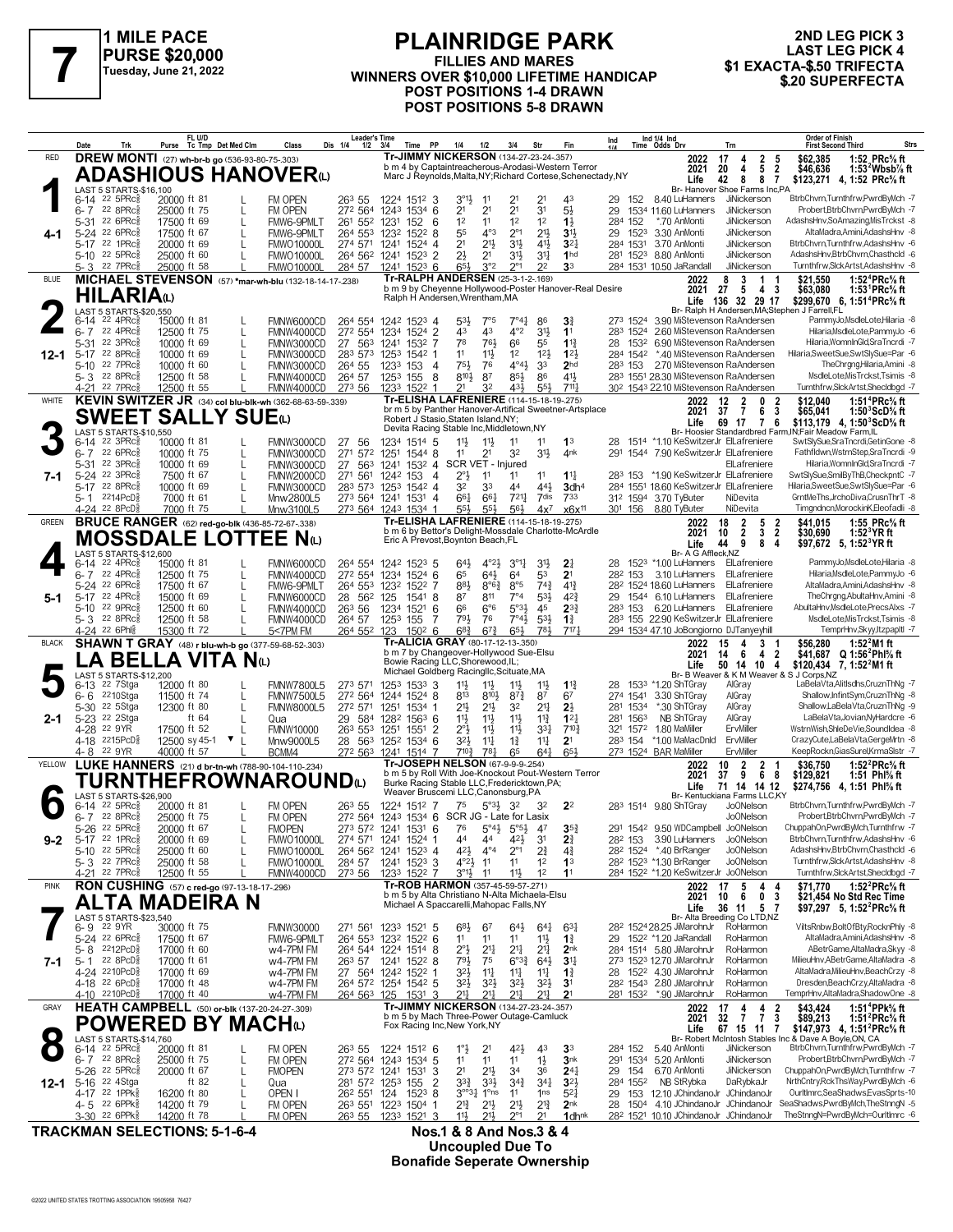

### **PLAINRIDGE PARK 5 YEARS AND OLDER HORSES AND GELDINGS PURSE \$12,500**<br>
Tuesday, June 21, 2022<br>
WITH A TRACKMASTER RATING OF 84 OR LESS<br> **1000/ MA OWNER 85 84 OR LESS** \$20 SUPERFECTA **100% MA OWNED 85) THAT ARE NON WINNERS \$25,000 IN 2022 WINNERS THIS CLASS OR HIGHER LAST START NOT ELIGIBLE**



**Purse FL U/D Tc Tmp Det Med Clm Class Dis 1/4 1/2 3/4 Time PP 1/4 1/2 3/4 Str Fin Ind Leader's Time Ind 1/4 Ind 1/4 Time Odds Drv Order of Finish Trn First Second Third Strs** STREAM STREAM AND THE STREAM HAMBLING THE STREAM HAMBLING AN HEAD TO THE STREAM THE STREAM THE STREAM THE STREAM<br>297 BF AND THE STREAM TO THE STREAM THE STREAM THE STREAM OF STREAM THE STREAM STREAM STREAM STREAM THE STRE 32 154 22 15900 ft 81 L HGNW6000CD 271 56 1232 1512 8 187 86 75 75 78 282 153 20.10 MiStevenson JoGerow Tisadream,SnwblsRmo,Duplicatd -8 16 22 7PRc 10000 ft 74 L TRK<80 271 554 1231 1513 4 32 11 11 11 11 12 282 1513 160 Ke 5-30 <sup>22</sup> 6PRc៖ 12500 ft 87 L NW4000CD 27<sup>2</sup> 554 1232 152 2 531 64 64 44 344 283 1524 2.70 KeSwitzerJr JoGerow SundwnKid,Finnbar,KiwiTintn -8 3-4 250 eStga 7000 ft 90 L NW3500L5CD 28 57 1253 1534 6 44 4<sup>2</sup> 44 344 164 1524  $\frac{44}{5}$   $\frac{42}{4}$   $\frac{43}{4}$   $\frac{44}{4}$   $\frac{44}{4}$   $\frac{44}{4}$   $\frac{44}{4}$   $\frac{44}{4}$   $\frac{44}{4}$   $\frac{44}{4}$   $\frac{44}{4}$   $\frac{44}{4}$   $\frac{44}{4}$   $\frac{44}{4}$   $\frac{44}{4}$   $\frac{44}{4}$   $\frac{44}{4}$   $\frac{44}{4}$   $\frac{44}{4}$   $\frac{44}{4}$  424 10000 ft 54 L NW3000CD 26<sup>2</sup> 544 1234 1534 3 42 $\frac{1}{4}$  42 $\frac{1}{4}$  33 34<br>22 10 Rc<sup>a</sup> 10000 ft 55 L NW3000CD 26<sup>2</sup> 554 123<sup>2</sup> 1531 2 534 534 534 294 1534 270 LuHanners ScMongeon TwinBJays,Sofer,KiwiTintn -7 5- 2 22 2PRc§ 10000 ft 55 L NW3000CD 26<sup>2</sup> 551 1232 1531 2 53 $\frac{1}{2}$  53 $\frac{1}{2}$  53 33 $\frac{1}{3}$  294 1534 2.70 LuHanners ScMongeon TwinBJays,Sofer,KiwiTintn -7<br>4-18 <sup>22</sup> 4PRc§ 10000 ft 47 L NW3000CD 273 571 125 1544 4 3<sup>2</sup> 4-18 <sup>22</sup> 4PRc<sub>∛</sub> 10000 ft 47 LUN/3000CD 273 571 125 1544 4 3<sup>2</sup> 3°2 2°½ 1½ **3**¾ 30 155 2.40 LuHanners ScMongeon ArtistsRf,OdsLdrdle,KiwiTintn -8 **KEVIN SWITZER JR** (34) **col blu-blk-wh** (362-68-63-59-.339) RED **2022 8-1** ch g 9 by Tintin In America-Tall Blonde-Road Machine Charles H Harrison,Mechanicville,NY; Frederick W Barthelmas, Ballston Spa, NY  **42 5 1 6 \$54,225 1:51<sup>1</sup>PRc⅝ ft 11 1 0 5 \$11,576 1:51<sup>3</sup>PRc⅝ ft 164 24 19 27 \$231,746 1:51<sup>1</sup>PRc⅝ ft 2021 Tr-JOHN GEROW** (4-1-0-1-.333) **KIWI TINTIN N(L)**<br> **1** (AST 5 STARTS-\$7,700)<br>
6-14 22 7PRC 15000 ft 81<br>
6-6 22 7PRC 10000 ft 74 LAST 5 STARTS-\$7,700 TM Rating: 81.32 6-14 <sup>22</sup> 7PRc≹ 15000 ft 81 L HGNW6000CD 271 56 1232 1512 1 32 42½ 52¾ 44 55½ 282 1522 22.70 NiGraffam MiGraffam Tisadream,SnwblsRmo,Duplicatd 8 5-30 <sup>22</sup> 3PRc៖ 10000 ft 87 L NW3000CD 274 552 123 1522 4 42½ 44 43½ 43 **2**1½ 29 1523 15.30 NiGraffam MiGraffam BettorCat,MicWoodrw,Starlshd -7<br>5-23 <sup>22</sup> 7PRc៖ 10000 ft 72 L NW3000CD 271 554 1233 152 5-16 <sup>22</sup> 4PRc<sub>š</sub> 8500 ft 78 L TRK<76 271 562 1244 1542 1 21 11 11 11 11 14 293 1542 \*.80 NiGraffam MiGraffam MicWoodrw,Loknfrdvn,MajorCrss -8 33 42% 19900 11 11 11 14 29 1532 620 NiGraffam MiGraffam BettorCatFindux,Starishin - 1990 1522 124 1254 22 124 1254 22 1254 22 1254 22 1254 22 1254 22 1254 22 1254 22 1254 22 1254 22 1254 22 1254 22 1254 22 1254 22 1254 2 5- 2 <sup>22</sup> 5PRc $\frac{3}{5}$  10000 ft 55 L TRK<80 27<sup>2</sup> 564 1244 154 2 21 52 $\frac{3}{5}$  87 $\frac{1}{2}$  79 43 $\frac{1}{4}$  282 1543 12.90 NiGraffam MiGraffam PartyWhip,GenrlWard,WalkItTlk -8  $\frac{22}{2PRc}$  8  $\frac{10000 \text{ ft}}{10000 \text{ ft}}$  56  $\frac{1}{264 \text{ CR}}$   $\frac{1}{264 \text{ SG}}$   $\frac{264 \text{ 56}}{264 \text{ 56}}$   $\frac{1242 \text{ 1543}}{242 \text{ 1543}}$   $\frac{87\frac{1}{2} \text{ 67\frac{3}{4}}}{87\frac{1}{2} \text{ 67\frac{3}{4}}$   $\frac{67\frac{3}{4}}{294 \text{ 155}}$   $\frac{294$ **NICHOLAS GRAFFAM** (31) **c red-b go-blk** (275-29-38-42-.233) BLUE **2022 15-1** Br- Richard C Hartley, ME<br>282 1522 22.70 Nigraffam Migraffam b g 8 by Cheyenne Hollywood-Alexaastrordinaire-Astreos Michael S Graffam,Falmouth,ME;Tfd Shadewood LLC,Buxton,ME  **28 2 3 3 \$29,450 1:51 PRc⅝ ft 8 1 3 0 \$14,100 1:54<sup>2</sup>PRc⅝ ft 124 10 27 24 \$182,266 1:51 PRc⅝ ft 2021** Life **124 10** 27 24 **Tr-MICHAEL GRAFFAM** (89-11-12-14-.251) **MIC WOODROW**<br> **2 ASSESS ARTS-\$10,800**<br>
5-30 <sup>22</sup> 3PRCs<br>
10000 ft 87<br> **22** 3PRCs<br>
10000 ft 87 LAST 5 STARTS-\$10,800 TM Rating: 77.38 الاس 11 Maga 1511,**634 4, 1:51°Mea% ft مساحة 11 Fox Racing Inc,New York,NY;Danus P Oshidar,Oceanport,NJ مساحة 116 16 16 9 17 9 111,<b>634 4, 1:51°Mea% ft**<br>4- And The State Farms LLC,PA (1980) 71 151 5 811 1521 151 5 8<sup>98</sup> 6-9 2210PRc§ 15000 ft 76 L NW6000CD 26 551 1221 151 5 811 861 8°81 89 711 292 1531 10.60 AnMonti JiNickerson SundwnKid,BchchpHnv,KickThDrt -8<br>5-24 22 5PRc§ 15000 ft 67 L NW6000CD 26 534 1221 1512 6 67 4°21 2°1 32 44¾ 29 1 5-17 <sup>22</sup> 7PRc% 15000 ft 69 L NW6000CD 26 534 1221 1512 1 34 34 33 32 66% 294 1523 4.00 AnMonti JiNickerson Starznhvn,TwinBJays,WstmBhby 8<br>5-9 22 9PRc% 12500 ft 54 L NW4000CD 27 562 1242 1532 2 44 43 42% 43% 52% 29 1534 \*2 5-2 <sup>22 5PRc≩ 10000 ft 55 L TRK<80 27<sup>2</sup> 564 1244 154 7 8<sup>73</sup> 6°3≹ 3<sup>23</sup> 3<sup>2</sup> 11 284 154 7.60 AnMonti JiNickerson PartyWhip,GenrlWard,WakltTk 8<br>4-8 <sup>22</sup> 6YR 13000 ft 57 L NW7500L5 274 564 1234 152 2 46‡ 6<sup>6</sup> 67½ 6<sup>11</sup> 7<sup>1</sup></sup> WHITE LUKE HANNERS (21) **d br-tn-wh** (788-90-104-110-.234) **Tr-JIMMY NICKERSON** (134-27-23-24-.357) **2022 10-1** b g 5 by Somebeachsomewhere-Hedgie Blue Chip-Art Major Fox Racing Inc,New York,NY;Darius P Oshidar,Oceanport,NJ  **34 5 10 5 \$62,541 1:51<sup>3</sup>Mea⅝ ft 15 2 0 1 \$12,625 1:54 PRc⅝ ft 66 9 17 9 \$111,634 1:51<sup>3</sup>Mea⅝ ft** 2022 15 2 0<br>2021 34 5 10 **Tr-JIMMY NICKERSON** (134-27-23-24-.357) **PARTY WHIP**(L)<br> **3**  $^{6-9}_{6-9}$   $^{2210PRC_8}$   $^{2524}$   $^{15000}$  ft 76<br>  $^{5-24}$   $^{22}$  5PRCs  $^{15000}$  ft 67 LAST 5 STARTS-\$6,825 TM Rating: 81.46 1°1 1210PRc≸ 12/200 ft 81 L HGNW4000CD 27 554 1241 1514 5 1<sup>°1</sup> 11 1<sup>1</sup> 1<sup>1</sup> 1<sup>1</sup> 1<sup>1</sup> 273 1514 1.20 ShTGray ZaVickerson WorknThmA,BettorCat,BoogyWogy -8<br>6-6 <sup>22</sup> 7PRc≸ 10000 ft 74 L TRK<80 271 554 1231 1513 5 5<sup>5</sup> 5<sup>°31</sup> 10000 ft 74 L TRK<80 271 554 1231 1513 5 5<sup>5</sup> 5<sup>°3</sup> 4<sup>°3</sup> 4<sup>3</sup> 2<sup>21</sup> 281 152 3.70 BrRanger ZaVickerson KiwiTintn,WorknThmA,JJsDelvry <sup>8</sup> 5-30 22 9PRcई 10000 ft 85 L TRK<80 264 553 1233 1524 3 11 11 11 11 12 11 22<sup>1</sup> 293 1 10000 ft 85 L TRK<80 264 553 1233 1524 3 11 11 11 1221 293 1531 220 KeSwitzerJr ZaVickerson CoolJack,WorknThmA,CalvinB -8<br>12500 ft 70 L NW4000CD 271 562 1242 1531 5 710 761 631 631 42 281 1533 13.60 KeSwitzerJr ZaVickerso 723 22 9PRcई 12500 ft 70 L ... 11. 100 CD 271 562 1242 1531 5 710 764 854 634 42 281 1533 1360 KeSwitzerJr ZaVickerson MajmgArt,Sofer,JackRoger -8 23 1533 1360 KeSwitzerJr ZaVickerson MajmgArt,Sofer,JackRoger -8 1532 1533 4-30 22 8CUMB 5200 ft 57 L NW4000L5 274 59 1282 1581 1 111 111 2 15 58} 6301 354 2041 13.90 ZaVickerson ZaVickerson<br>4-25 <sup>22</sup> 3PRc§ 13000 ft 56 L 15000SA 271 561 1241 1524 2 421 3°2 2°1 661 77 294 1541 11.90 BrRanger ZaVi 4-25 22 3PRc§ 13000 ft 56 L 15000SA 271 561 1241 1524 2 42 $\frac{1}{2}$  3°2 2°1 66 $\frac{1}{2}$  77 294 1541 11.90 BrRanger ZaVickerson Tisadream,OdsLdrdle,BchchpHnv -8 22 2PRc§ 10000 ft 47 L TRK<80 272 58 1252 1543 8 11 21 32 $\frac{1$ 12 22 303 224 303 5.000 Brand Brander ZaVickerson WaimcAtck,MicWoodrw,RolnWthBk -8<br>2022 9 2 0 1 \$12.825 1:52 PRc<sup>5</sup>/<sub>8</sub> ft **SHAWN T GRAY** (48) **r blu-wh-b go** (377-59-68-52-.303) GREEN **2022 3-1** Br- Joe Tinelli, AB, CA<br>273 1514 1.20 ShTGray ZaVick b g 7 by Rock N Roll Heaven-A Ps Money Maker-Cardmaster Hanover Milton J & Zachary T Vickerson,Portland,ME  **37 10 10 7 \$68,645 1:52<sup>3</sup>DD⅝ ft 2021 8 1 3 0 \$14,750 1:51<sup>4</sup>PRc⅝ ft 122 23 19 22 \$163,975 1:51<sup>4</sup>PRc⅝ ft** Life **122 23 19 22 Tr-ZACH VICKERSON** (35-12-8-4-.508) **WORKIN THEM ANGELS(L)**<br>LAST 5 STARTS-\$12,250 LAST 5 STARTS-\$12,250<br>6-14 <sup>2210PRc 8</sup> 12500 ft 81 11 11 11½ 28 6-13 4.90 AnMonti JiNickerson CalvinB,ImAClown,CashVaghn -8 22 5PRcÁ 10000 ft 83 L NW3000CD 274 561 124 152 8 12 **1**4½ 152 Br- Estate Of George F Hempt Trust,PA **Life 5,**  $\frac{6-13}{6-8} \cdot \frac{22}{2} \cdot \frac{5}{6} \cdot \frac{24}{10000} \cdot \frac{10000}{10000} + \frac{18}{10000} \cdot \frac{10000}{10000} + \frac{100000}{10000} \cdot \frac{10000}{10000} + \frac{1000000}{10000} \cdot \frac{274}{10000} \cdot \frac{274}{10000} \cdot \frac{274}{10000} \cdot \frac{274}{10000} \cdot \frac{274}{10000} \$ 1970 22 9PRc 10000 ft 85 L 1 1 TRK<80 264 553 1233 1524 7 7<sup>7</sup> 7<sup>°54</sup> 5°<sup>31</sup> 6°<sup>32</sup> 6°<sup>32</sup> 6°3<sup>2</sup> 33<sup>3</sup> 291 1532 9.40 AnMonti JiNickerson CoolJack,WorknThmA,CalvinB -8<br>1989 12 5 PRc 10000 ft 72 L 1 TRK<80 273 574 1253 15 725 723 22 5 PRc É 10000 ft 72 Little TRK<80 263 554 1234 1531 5x 725 7234 7254 729 7224 284 1573 1.20 AnMonti JiNickerson Computer - 7 284 1573 1.20 AnMonti JiNickerson Computer - 7 264 1573 1581 5x 7240 AnMonti JiNicker 76 22 6PRc‱ 10000 ft 78 L TRK<80 273 574 1253 1544 7 76 75 85 88 74 29 1553 240 AnMonti JiNickerson RocknCogr,NExpense,Sportsnst -8<br>5-9 22 7PRc‱ 12500 ft 54 L NW4000CD 261 541 1231 1524 6 673 66 5°3 55 553 301 154 6.60 A 5-9 <sup>22</sup> 7PRc총 12500 ft 54 L NW4000CD 261 541 1231 1524 6 67½ 66 5°3 55 55¾ 301 154 6.60 AnMonti JiNickerson BchchpHnv,LrdWlghby,CaptanHil 8 5- 2 <sup>22</sup>10PRc<sub>å</sub> 10000 ft 55 L TRK<80 263 552 1232 153 6 2<sup>1</sup> 2<sup>1</sup> 3<sup>11</sup> 3<sup>11</sup> 1nk 292 153 6.20 AnMonti JiNickerson CalvinB,BchchpHnv,Finnbar 7 **DREW MONTI** (27) **wh-br-b go** (536-93-80-75-.303) BLACK **2022 5-2** b g 12 by Bettor's Delight-Croquette Hanover-No Nukes Dolores Smiel,Rutland,VT  **33 6 1 2 \$36,576 1:51 VD⅞ ft 9 2 0 1 \$12,825 1:52 PRc⅝ ft 282 54 34 31 \$443,043 1:49<sup>2</sup>M1 ft 2021 Tr-JIMMY NICKERSON** (134-27-23-24-.357) **CALVIN B**(L)<br>
6-13 <sup>22</sup> 5PRC\$<br>
6-6 <sup>22</sup> 7PRC\$<br>
10000<br>
10000<br>
10000 LAST 5 STARTS-\$6,200 TM Rating: 82.31 6-14 <sup>22</sup> 7PRc៖ 15000 ft 81 L HGNW6000CD 271 56 1232 151<sup>2</sup> 5 54 54 63≹ 55 **3**4 28 1521 280 ShTGray ArBrewerII Tisadream,SnwblsRmo,Duplicatd 8<br>5-30 22 8PRc៖ 17500 ft 87 L NW2000CD 264 552 1 2°210PRc 10000 ft 54 L NW3000CD 262 544 1234 1534 6 2°1 3°2 4°31 54 65 302 1544 3.30 NiGraffam ArBrewerII ElJackoN,NExpense,KiwiTintn -8<br>5- 22 3PRc 7500 ft 55 L NW2000CD 283 572 1252 1542 4 1°1 22 32 32 2nk 283 1542 \*.20 N 5- 2 <sup>22</sup> 3PRc<sub>∛</sub> 7500 ft 55 L NW2000CD 283 572 1252 1542 4 1°1 22 32 **3**2 **2**nk 283 1542 \*.20 NiGraffam ArBrewerII ShnghiBby,Duplicatd,HoosrShrk -8 <u>4-25 2210PRc‱ 12500 ft 56 L NW4000CD 261 551 1232 152 8 11 11 22 58 617½ 313 1552 7.20</u>NiGraffam ArBrewerII WyattJDullRoar,LrdWlghby 8 **BRUCE RANGER** (62) red-go-blk (436-85-72-67-.338)<br>**DUPLICATED** N(L) **4-1 Life 93 22 13 12 \$329,039 5, 1:49<sup>2</sup>Phl℅ ft**<br>Br- B Hughes & Mrs M Green & Mrs P Hughes,NZ;etc. b g 8 by Somebeachsomewhere-Twice As Great-Artiscape P London,Hl,MA;M Sepinuck,Fxbr,MA;K Brewer,Nwbryprt,MA; A Kelson,Frnkln,MA YELLOW **2022 Tr-ARTHUR BREWER II** (55-5-10-5-.222)  **28 5 5 2 \$68,860 1:51 PRc⅝ ft 8 1 1 1 \$9,325 1:53 PRc⅝ ft 2021 DUPLICATED N**(L)<br>
6-14 <sup>22</sup> 7PRG<sub>8</sub> 15000 ft 81<br>
6-6 22 8PRG8 7500 ft 74<br>
7500 ft 74 LAST 5 STARTS-\$7,925 TM Rating: 81.73 66 6°41 514 31% 6F- Winbak Farm,MD (127 658,541 1240 FM Rating: 78.50 1241 1514 6 66 6°41 5°4 5°4 68 1532 1532<br>16-14 2210PRcÅ 12500 ft 81 L HGNW4000CD 27 554 1241 1514 6 6<sup>6</sup> 6°41 5<sup>4</sup> 5<sup>4</sup> 68 28<sup>2</sup> 1532 2240 MMAthearn Ro 4644 2210PRc 112500 ft 81 L HGNW4000CD 27 554 1241 1514 6 66 6 44 54 68 282 1532 2240 MMAthearn RoMarston WorknThmABettorCat,BoogWogy 8<br>45 6 22 5PRc 12500 ft 79 L NW4000CD 263 561 1233 1524 2 45 53 524 524 2 153 1420 KeSwi 612¾ 6°11½ 5°°13 293 5-28 2.70 KeSwitzerJr RoMarston RysRedRck,GoSandyGo,TerorHal -7 22 3CUMB 5200 ft 74 L NW4000L5 271 562 1251 1542 7 412 415¼ 1572 5-23 <sup>22</sup> 5PRc៖ 10000 ft 72 L TRK<80 263 554 1234 1531 4 53 4°<sup>2</sup> 4°°34 321 114 284 1531 14.70 KeSwitzerJr RoMarston KingRylty,WodysCshC,NExpense -7<br>123 22 6PRc៖ 10000 ft 78 L TRK<80 273 574 1253 1544 8 87 86 7°44 77 84 2 5-16 22 6PRc 8 10000 ft 78 L TRK<80 273 574 1253 1544 8 87 86 7°44 77 84 291 1553 39.80 KeSwitzerJr RoMarston RocknCogr,NExpense,Sportsnst -8<br>5-9 22 9PRc 8 12500 ft 54 L NW4000CD 27 562 1242 1532 3 55 644 644 654 634 284 1 135 64% 64 12500 ft 54 L NW4000CD 27 562 1242 1532 3 55 641 641 651 643 284 154 21.50 KeSwitzerJr RoMarston MaticlsGb,RUMachnMe,Starznhvn -8<br>22 8CUMB 5200 ft 57 L NW4000L5 274 59 1282 1581 6 610 67 641 45 32½ 292 1583 3.6 60 KeSwitzerJr RoMarston LucanHnv LucanHnv 1002 1583<br>2022 15 1 2 3 \$23,270<br>2021 29 4 5 4 \$65.235 **HEATH CAMPBELL** (50) **or-blk** (137-20-24-27-.309) PINK **2022 25-1** b g 11 by Classic Card Shark-Royal Lady Les-Royal Mattjesty Hallie L Bennett,Manchester,ME  **27 1 3 8 \$18,867 1:54<sup>2</sup>PRc⅝ ft 11 3 2 1 \$19,465 1:53<sup>1</sup>PRc⅝ ft 286 33 45 38 \$354,501 1:51 PPk⅝ ft 2021** Life 286 33 45 38 **Tr-ROBERT MARSTON** (84-8-16-13-.253) **KING ROYALTY**(L)<br>LAST 5 STARTS-\$8,541<br>6-14 2210PRc<sup>\$</sup> 12500 ft 81 LAST 5 STARTS-\$8,541 TM Rating: 78.50<br>6-14 2210PRc 12500 ft 81 HGNW4000CD 27 554 11 11 11 M Rating: 83.21 Production of America, ADSTRIAN Br- A J Wakefield & S M Wakefield,NZ و TM Rating: 83.21<br>17 G-13 22 8PRcံﷺ 10000 ft 81 L NW3000CD 273 57 125 1533 1 1<sup>1</sup> 11 1<sup>1</sup> 11 1<sup>1</sup> 11 1<sup>1</sup> 1533 1533 110 RonCus 11 21 22 3PRc 3 10000 ft 87 L 11 21 11 21 31 32 42 123 1522 1 23 1524 1.60 RonCushing HeGibbs BettorCat,MicWoodrw,StarIslnd -7 293 1524 10000 ft 87 L 11 214 314 32 42 74 29 1524 1.60 RonCushing HeGibbs BettorCat,MicWoodrw, 57 5°3½ 4°2 291 5-23 \*1.90 RonCushing HeGibbs MajrngArt,Sofer,JackRoger -8 22 9PRcÁ 12500 ft 70 L NW4000CD 271 562 1242 1531 7 74 74½ 154 16 16000 F 64 L 16000 F 64 L 20000CD 271 564 1244 1521 7 76 6°4 63 564 464 28 1532 1960 RonCushing HeGibbs Patrkthpr, WaimcAtck,TwinBJays 3<br>19 22 19 19 19 19 19 19 20000CL OP 271 554 1232 1512 8 187 88 894 814 282 1533 14 87 88 89½ 282 5- 2 14.00 RonCushing HeGibbs Hespsdtpn,SmbchBarn,JackRoger -8 22 4PRcÁ 15000 ft 55 L 20000CL OP 271 554 1232 1512 8 89½ 811½ 1533  $\overline{4}$ - 9 <sup>22</sup> 1CUMB 6000 gd47 L OPN II-III 283 584 1272 158 6 55½ 5°4¾ 4°<sup>3</sup>¾ 33 3¾ 30 1581 \*.90 RonCushing RonCushing Nagle,PlusOne,BetrsFire -6<br>3-31 <sup>22</sup> 8MVR៖ 18000 ft 42 L HG30000CLM 283 57 125 1534 **8 SCR VET - Si** 3-31 <sup>22</sup> 8MVR $\frac{8}{3}$  18000 ft 42 L HG30000CLM 283 57 125 1534 8 SCR VET - Sick Research Concusting HoosirClb,RangrsSrs,BetrsDrem -7 **RON CUSHING** (57) **c red-go** (97-13-18-17-.296) **4-1** br g 14 by Bettor's Delight-Sparks A Flyin-Sands A Flyin Kevin R Sywyk,Swartz Creek,MI;Ronald L Cushing,Albion,ME; Frank M Ranaldi,St James,AS GRAY **RON CUSHING** (57) **c** red-go (97-13-18-17-296) **Tr-HEIDI GIBBS** (55-9-12-8-.333)  **29 4 5 4 \$65,235 1:51<sup>4</sup>PRc⅝ ft 199 66 28 23 \$1,019,039 1:50<sup>1</sup>PRc⅝ ft Life 11, 15 1 2 3 \$23,270 1:53<sup>3</sup>PRc⅝ ft 2021 BETTORS FIRE N(L)**<br> **BETTORS FIRE N(L)**<br> **B** 6-13 22 BPRG<sub>8</sub> 10000 ft 81 L NW3000CD LAST 5 STARTS-\$7,000<br>22 8PRc 10000 ft 81 LAST 22 8PRc 10000 ft 81 LAST 273 57

**TRACKMAN SELECTIONS: 5-4-6-8 No.3 Party Whip And**

**No.5 Calvin B Uncoupled Due To Bonafide Seperate Ownership**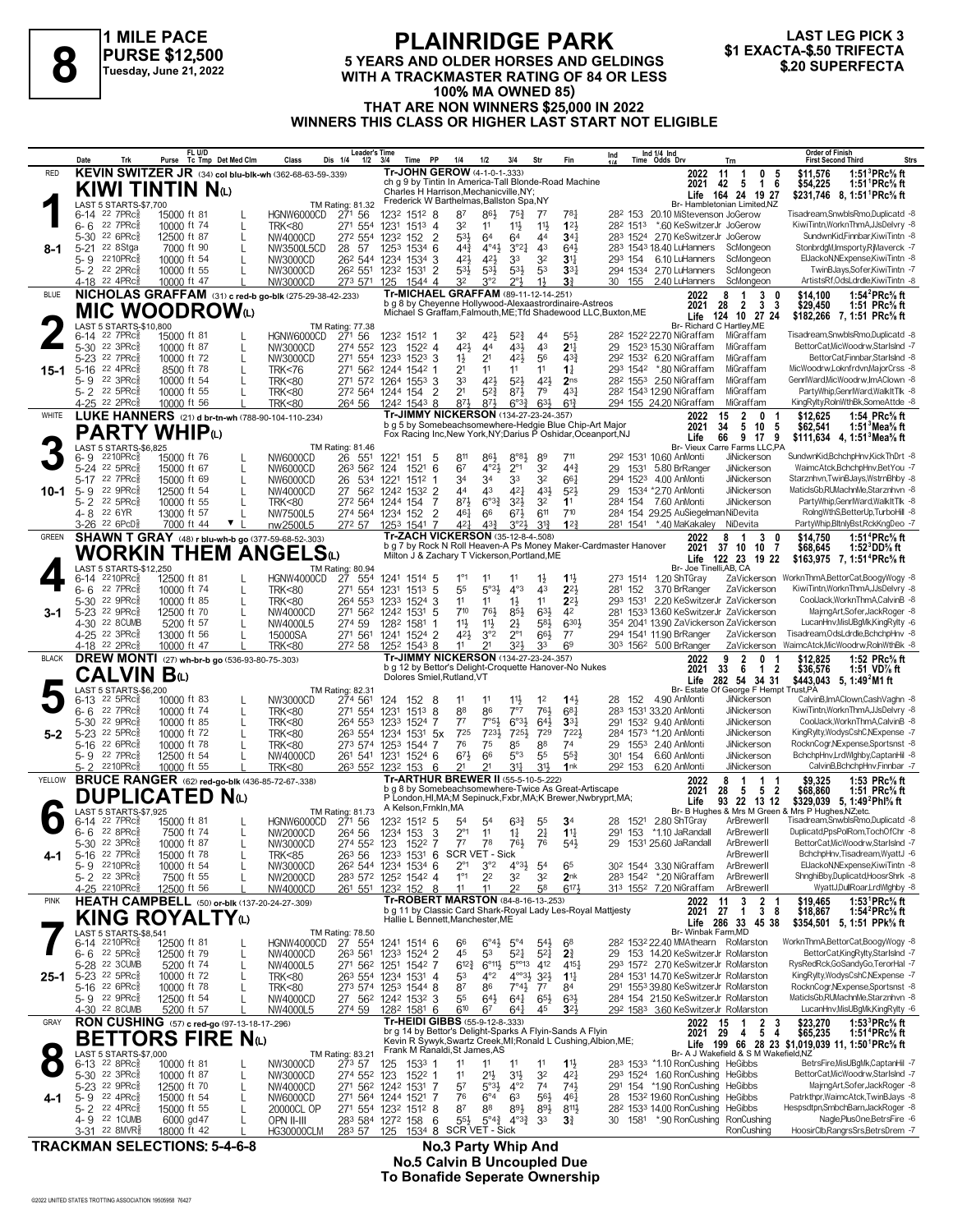

**\$.20 WICKED HI 5 PENTAFECTA**

### **FILLIES AND MARES NON WINNERS \$2,000 (100% MA OWNED \$2,400)**<br>
FILLIES AND MARES \$1 EXACTA-\$.50 TRIFECTA<br>
Tuesday, June 21, 2022 MON WINNERS \$2,000 (100% MA OWNED \$2,400) LAST 5 STARTS<br>
A BETM BATING OF 74 OR LESS THAT ARE NIM \$42,500 IN 20 **AE:TM RATING OF 74 OR LESS THAT ARE NW \$12,500 IN 2022 WINNERS THIS CLASS OR HIGHER LAST START NOT ELIGIBLE AE: CLAIMING PRICE \$7,500**

| MICHAEL STEVENSON (57) *mar-wh-blu (132-18-14-17-238)<br><b>Tr-BRUCE ESPINOSA (15-3-2-2-.319)</b><br><b>RED</b><br>1:56 ${}^1$ PRc ${}^5\! s$ ft<br>2022<br>8<br>2 <sub>1</sub><br>\$9,100<br>$\mathbf{1}$<br>b m 6 by Art Major-Catch Me Katie-Ponder<br>$2 \quad 4$<br>1:54 ${}^{2}$ PRc ${}^{5}_{8}$ ft<br>2021<br>28<br>-5<br>\$39,925<br><b>KATIE CAUGHT</b><br>Bruce S & Deborah A Espinosa, Hampton, CT<br>67 6 11 13<br>\$92,900 4, 1:53 <sup>4</sup> PRc <sup>5</sup> / <sub>8</sub> ft<br>Life<br>LAST 5 STARTS-\$8.375<br>Br- Steve H Stewart, KY; Tom Hill, UK<br>TM Rating: 69.77<br>Althea, RightflyM, KatieCght -9<br>283 1534 3.30 MiStevenson BrEspinosa<br>6-14 22 6PRc<br>7500 ft 81<br>FMNW2000CD<br>271 56<br>1243 1531 3<br>32<br>421,<br>63}<br>3 <sup>3</sup><br>431,<br>2 <sup>1</sup><br>$21\frac{1}{2}$<br>2 <sup>1</sup><br>2 <sup>2</sup><br>$2^{2}$<br>RyltyAgan,KatieCght,TooMchSun -9<br>6-7 22 9PRc<br>7500 ft 75<br>271 563<br>1243 154<br>5<br>293 1542 5.50 MiStevenson BrEspinosa<br>FMNW2000CD<br>3 <sup>1</sup><br>KatieCght,CbfBarons,ArtOfWigl -8<br>5-31 2210PRc<br>7000 ft 69<br>$1\frac{1}{2}$<br>2 <sup>1</sup><br>41}<br>1nk<br>30 1561 1.90 MiStevenson BrEspinosa<br>FMTRK<72<br>28 571<br>126<br>1561 6<br>291 1564 4.20 MiStevenson BrEspinosa<br>MitnwNcle.KatieCght.ArtOfWigl -8<br>5-24 2210PRc<br>7000 ft 67<br>FMTRK<72<br>274 58<br>1272 1564 2<br>2 <sup>1</sup><br>2 <sup>1</sup><br>3 <sup>1</sup><br>3 <sup>1</sup><br>2 <sub>ns</sub><br>7-2<br>5-10 22 3PRc<br>$5^{17}$<br>313 1563 3.90 MiStevenson BrEspinosa<br>RyltyAgan,CheckpntC,PchmPrncs -8<br>7000 ft 60<br>FMTRK<72<br>261 543 1233<br>32<br>33<br>39<br>153<br>3<br>37<br>Tr-SCOTT RENZ (46-1-1-3-056)<br>SCOTT RENZ (45) gra-blk-s red (40-0-1-3-.039)<br><b>BLUE</b><br>2022<br>\$4.690<br>9<br>$\mathbf{1}$<br>2<br>n<br>b m 5 by Mr Wiggles-State Of The Art-Artsplace<br>$2 \t1 \t7$<br>29<br>2021<br>\$15,386<br>1:56 $RcR%$ ft<br><b>ART OF WIGGLING</b><br>Scott J Renz, Bloomsburg, PA; Dr Holly B Guastalli, Brandon, FL<br>Life<br>51<br>$\mathbf{3}$<br>4 11<br>\$36,441 4, 1:56 RcR <sup>5</sup> / <sub>8</sub> ft<br>LAST 5 STARTS-\$3,780<br>TM Rating: 66.22<br>Br- Spring Haven Farm, OH<br>$6-14$ 22 9PRc<br>MvCamGirl,PeprmntMc,CashCrazy -8<br>7000 ft 81<br>FMTRK<72<br>274 564<br>284 1552 13.30 ScRenz<br>ScRenz<br>1252 1534 3<br>$56\frac{1}{2}$<br>56<br>$5^{7}\frac{1}{2}$<br>581<br>5 <sup>4</sup><br>PchmPrncs,ArtOfWigl,HeySweete -8<br>2210PRc<br>$5^{21}$<br>$6^{\circ}4\frac{1}{2}$<br>ScRenz<br>7000 ft 75<br>272 571<br>$5^{31}$<br>$55\frac{1}{2}$<br>2 <sup>5</sup><br>30 1574 3.70 ScRenz<br>$6 - 7$<br>FMTRK<72<br>127<br>1564 4<br>KatieCght,CbfBarons,ArtOfWigl -8<br>5-31 2210PRc<br>$54\frac{1}{2}$<br>$6^{\circ}3\frac{1}{2}$<br>$5^{21}$<br>3nk<br>293 1561 8.40 ScRenz<br>ScRenz<br>7000 ft 69<br>FMTRK<72<br>28 571<br>126<br>$1561$ 4<br>5 <sup>4</sup><br>$4^{\circ}3$<br>MitnyNcle,KatieCght,ArtOfWigl -8<br>5-24 2210PRc<br>7000 ft 67<br>274 58<br>1272 1564 3<br>43<br>$2^{\circ}$<br>$2\frac{1}{2}$<br>$3\frac{1}{2}$<br>292 1564 17.30 ScRenz<br>ScRenz<br>FMTRK<72<br>30-1<br>79<br>5-17 22 3PRc<br>7500 ft 69<br><b>FMNW2000CD</b><br>28 563 1244 1534 7<br>811<br>$8^{12}$<br>811<br>$8^{10}\frac{3}{4}$<br>284 156 51.80 ScRenz<br>ScRenz<br>Fathfldwn,SraTncrdi,SmilByThB -8<br><b>Tr-MATTHEW MEDEIROS (61-7-5-3-177)</b><br>SHAWN T GRAY (48) r blu-wh-b go (377-59-68-52-.303)<br>WHITE<br>4<br>0<br>\$1.875 Q 1:56 <sup>4</sup> PRc <sup>5</sup> / <sub>8</sub> ft<br>2022<br>$\mathbf{1}$<br>0<br>ro m 4 by American Ideal-Leah-Jet Laag<br>2021<br>5<br>$\mathbf{1}$<br>4<br>15<br>\$77,503<br>1:52 $^{2}$ PRc $\%$ ft<br><b>RIGHTFULLY MINE</b> W<br>Monique Cohen, Montague, NJ; Anthony C Scussel, Enfield, CT<br>Life<br>30<br>$\overline{7}$<br>5<br>\$188,190 3, 1:52 <sup>2</sup> PRc <sup>5</sup> / <sub>8</sub> ft<br>6<br>Br- Monique Cohen, NJ<br>LAST 5 STARTS-\$1,875<br><b>TM Rating: 70.04</b><br>6-14 22 6PRcs<br>7500 ft 81<br>FMNW2000CD<br>271 56<br>283 1531 2.40 JaRandall<br>Althea, RightflyM, KatieCght -9<br>1243 1531 5<br>2 <sub>hd</sub><br>MaMedeiros<br>$1\frac{1}{2}$<br>2}<br>$1\frac{1}{2}$<br>6-7 22 6PRc<br>10000 ft 75<br>271 572 1251<br>1544 5<br>76<br>$8°6\frac{1}{2}$<br>86<br>85<br>$8^{3}\frac{3}{4}$<br>291 1553 15.20 JaRandall<br>MaMedeiros<br>Fathfldwn,WstrnStep,SraTncrdi -9<br>FMNW3000CD<br>5-17 22 4PRc<br>11<br>332 1582 7.50 ShTGray<br>TheChrgng,AbultaHnv,Amini -8<br>15000 ft 69<br>28 562<br>$11\frac{1}{2}$<br>$2\frac{1}{2}$<br>43<br>821<br>MaMedeiros<br>FMNW6000CD<br>125<br>1541 5<br>5-10 22 8PRcs<br>$4^{2}\frac{3}{4}$<br>SiriBlc, JbsStarDn, ShrtysGrl -7<br>15000 ft 60<br>FMW2-5PMLT<br>264 562 1243 1542 7<br>55<br>$55\frac{1}{2}$<br>$4^{\circ}4^{\frac{1}{4}}$<br>$64\frac{1}{4}$<br>294 1551<br>3.90 ShTGray<br>MaMedeiros<br>$2 - 1$<br>RightflyM,CaptanHil,PpsPolRom -5<br>$5 - 3$ 22 3PRc<br>1 <sup>2</sup><br>1 <sup>2</sup><br>ft 54<br>QUA<br>28 <sup>2</sup> 58 <sup>3</sup> 127 <sup>2</sup> 1564 5<br>11<br>11<br>1 <sub>ns</sub><br>292 1564<br>NB ShTGray<br>MaMedeiros<br>Tr-PAUL MC HUGH (40-2-4-9-.181)<br><b>DREW MONTI</b> (27) wh-br-b go (536-93-80-75-.303)<br>1:56 <sup>1</sup> PRc <sup>5</sup> / <sub>8</sub> ft<br><b>GREEN</b><br>2022<br>11<br>3<br>$1 \quad 1$<br>\$12,210<br>b m 9 by American Ideal-Enchanter Franco-Badlands Hanover<br>39<br>2021<br>99<br>- 8<br>\$51,059<br>1:54 PRc% ft<br>PATANJALI Nω<br>David A Del Pozzo, Methuen, MA<br>Life 111 21 17 19<br>\$128,917 7, 1:54 PcD% ft<br><b>LAST 5 STARTS-\$1,550</b><br>Br- Mrs P M Renwick, NZ<br>TM Rating: 72.14<br>SwtSlySue,SraTncrdi,GetinGone -8<br>6-14 22 3PRc <sup>5</sup><br>815<br>821<br>8221<br>292 1561 42.90 AnMonti<br>PaMcHugh<br>10000 ft 81<br>FMNW3000CD<br>27 56<br>1234 1514 7<br>78<br>711<br>$5^{\circ}7\frac{1}{2}$<br>RyltyAgan,KatieCght,TooMchSun -9<br>6-7 22 9PRc<br>54<br>55<br>47<br>$5^{10}$<br>PaMcHugh<br>7500 ft 75<br><b>FMNW2000CD</b><br>271 563<br>1243 154 4<br>301 1561 *1.30 AnMonti<br>443<br>5-31 22 3PRc3<br>10000 ft 69<br>27<br>563<br>44<br>43<br>44<br>42<br>284 1534 11.40 JaRandall<br>PaMcHugh<br>Hilaria, WomnInGld, SraTncrdi -7<br>L<br>FMNW3000CD<br>1241 1532 1<br>SwtSlySue,SmilByThB,CheckpntC -7<br>5-24 22 3PRc<br>7500 ft 67<br>271 561 1242 153 7<br>$64\frac{3}{4}$<br>$65\frac{1}{2}$<br>$64\frac{1}{2}$<br>$74\frac{3}{4}$<br>$67\frac{1}{2}$<br>291 1542 12.10 LuHanners<br>PaMcHugh<br>FMNW2000CD<br>7-1<br>5-17 22 3PRc <sup>3</sup><br>29 1543 3.50 LuHanners<br>PaMcHugh<br>Fathfldwn,SraTncrdi,SmilByThB -8<br>7500 ft 69<br>FMNW2000CD<br>28 563<br>55<br>56<br>$64\frac{1}{2}$<br>64<br>$5^{3}{}_{2}^{3}$<br>1244 1534 3<br>Tr-MICHAEL EATON (73-9-10-9-240)<br>NICHOLAS GRAFFAM (31) c red-b go-blk (275-29-38-42-.233)<br><b>BLACK</b><br>$\overline{\mathbf{2}}$<br>1:53 <sup>4</sup> PRc <sup>5</sup> / <sub>8</sub> ft<br>2022<br>9<br>-1<br>1<br>\$10.722<br>b m 6 by Pet Rock-One Fine Cam-Camluck<br>2021<br>35<br>3<br>5<br>3<br>\$46,980<br>1:53 ScD% ft<br><b>MY CAM GIRL(#)(L)</b><br>M E Eaton, Mendon, MA; R J Mc Hugh, Norwood, MA;<br>78<br>6<br>Life<br>6<br>16<br>\$83,261 5, 1:53 ScD % ft<br>R J Griffin, Salem, MA; R M Young, Wellesley, MA<br>Br- Gregory S Triplet,OH<br>LAST 5 STARTS-\$6,312<br>TM Rating: 70.68<br>$6-14$ 22 9PRc $\frac{5}{8}$<br>FMTRK<72<br>1252 1534 4<br>$11\frac{1}{2}$<br>$11\frac{1}{2}$<br>MyCamGirl,PeprmntMc,CashCrazy -8<br>7000 ft 81<br>274 564<br>$1^{\circ}1$<br>11<br>$1\frac{3}{4}$<br>28 <sup>2</sup> 1534 *.40 JaRandall<br>MiEaton<br>‡.<br>$6 - 7$ 22 9PRc $\frac{5}{8}$<br>RyltyAgan,KatieCght,TooMchSun -9<br>7500 ft 75<br>$\pm$<br><b>FMNW2000CD</b><br>271 563<br>99<br>911<br>$7^{\circ}13\frac{1}{2}$ 710<br>$6^{13}$<br>29 <sup>2</sup> 156 <sup>3</sup> 49.90 JaRandall<br>MiEaton<br>1243 154 9<br>L<br>5-31 22 2PRcs<br>$5^{41}$<br>$5^{\circ}6$<br>$2^{\circ}2$<br>2 <sup>2</sup><br>MiEaton<br>ActonHnv,MyCamGirl,EmptyGest -7<br>ft 66<br>28 <sup>2</sup> 57 <sup>2</sup> 126 <sup>2</sup> 154 <sup>3</sup> 1<br>2 <sup>2</sup><br>281 155<br>NB JaRandall<br>$\pm$<br>L<br>QUA<br>Tsimis, Oliv CmdnG, DrmOnARol -9<br>3-28 <sup>22</sup> 5Stga<br>11250 ft 25-1<br>$3^{2}\frac{3}{4}$<br>33<br>$3^{3}\frac{1}{2}$<br>3 <sup>3</sup><br>MiEaton<br>FMW2-5PMCD<br>28 581 1273 1573 1<br>44<br>301 1582 13.30 JaRandall<br>4-1<br>L<br>11250 ft 50<br>FMW2-5PMCD<br>274 58 1261 1562 4<br>$6^{73}$<br>$3^{\circ}7$<br>$3^{7}$<br>38 <sub>1</sub><br>2213Stga<br>$5^{\circ}61$<br>303 1581 14.80 JaRandall<br>MiEaton<br>AlwaysWtc,TimTImgn,MyCamGirl -8<br>3-21<br><b>Tr-RANDY BICKMORE (92-18-7-8-267)</b><br>W. DREW CAMPBELL (55) *or-blk-wh (328-43-38-43-239)<br>YELLOW<br>8<br>$\mathbf 2$<br>1:54 PRc% ft<br>\$11,778<br>2022<br>1 1<br>b m 6 by Art Major-Gold Elite-Bettor's Delight<br>41<br>5<br>4<br>6<br>2021<br>\$54,487<br>1:55 Har ft<br>WOMAN IN GOLD<br>$N_{\odot}$<br>Robert W Kopack, Virginia Beach, VA<br>87 11<br>9 13<br>\$106,515 6, 1:54 PRc% ft<br>Life<br>LAST 5 STARTS-\$7,250<br>Br- D G Moore, NZ<br><b>TM Rating: 72.20</b><br>Fathfldwn,WstrnStep,SraTncrdi -9<br>$226$ PRc $\frac{2}{3}$<br>10000 ft 75<br>FMNW3000CD<br>271 572<br>1251<br>1544 4<br>43<br>$2^{\circ}1$<br>2 <sup>1</sup><br>5nk<br>29 <sup>2</sup> 1544 13.10 WDCampbell RaBickmore<br>$6 - 7$<br>5-31 22 3PRc<br>27<br>1 <sup>2</sup><br>21<br>2 <sup>1</sup><br>$2^{13}$<br>563<br>$153^2$ 3<br>11<br>293 1534 9.00 BrRanger<br>RaBickmore<br>Hilaria, WomnInGld, SraTncrdi -7<br>10000 ft 69<br>FMNW3000CD<br>1241<br>5-24 22 4PRc<br>254 541<br>$2\frac{1}{2}$<br>2 <sup>1</sup><br>$21\frac{1}{2}$<br>$5^{3}$<br>31 1542 5.20 BrRanger<br>RaBickmore<br>SweetSue,SraTncrdi,StelMyThn -8<br>10000 ft 67<br>1231<br>1534 3<br>FMNW3000CD<br>$1\frac{1}{2}$<br>5-17 22 8PRc<br>Hilaria,SweetSue,SwtSlySue=Par -6<br>10000 ft 69<br>283 573 1253 1542 5 SCR JG - Transportation<br>RaBickmore<br>FMNW3000CD<br>5-1<br>5-10 22 4PRc<br>WomnInGld,SmilByThB,Patanjali -8<br>7500 ft 60<br>27 561 1243 154<br>11}<br>292 154 9.70 BrRanger<br>RaBickmore<br>FMNW2000CD<br>11}<br>11<br>$1\frac{3}{4}$<br>- 1<br>13<br>Tr-DANIEL TUCCILLO JR (22-0-1-3-.071)<br>KEVIN SWITZER JR (34) col blu-blk-wh (362-68-63-59-.339)<br><b>PINK</b><br>0<br>\$1.250<br>2022<br>6<br>0<br>0<br>b m 7 by So Surreal-Red Zinfandel-Allamerican Native<br>5 <sub>2</sub><br>2021<br>27<br>\$66,100<br>1:51 ${}^{3}$ PRc ${}^{5}_{8}$ gd<br>4<br>SURREAL SYRAHധ<br>Daniel R Tuccillo Jr, Prospect, CT<br>Life<br>90<br>8<br>911<br>\$100,318 6, 1:51 <sup>3</sup> PRc <sup>5</sup> / <sub>8</sub> gd<br>Br- William D Neumeister.CA<br>LAST 5 STARTS-\$0<br>TM Rating: 77.60<br>22 6PRc3<br>Althea, RightflyM, KatieCght -9<br>7500 ft 81<br>$3^{01}$<br>$5^{41}$<br>294 1543 26.50 DaTuccilloJr DaTuccilloJr<br>$6 - 14$<br>FMNW2000CD<br>271 56<br>1243 1531 9<br>$4^{\circ}3$<br>$7^7$<br>22 6PRc3<br>292 1554 54.00 MiStevenson DaTuccilloJr<br>Fathfldwn,WstrnStep,SraTncrdi -9<br>10000 ft 75<br>271 572<br>1251 1544 9<br>98<br>$97\frac{1}{2}$<br>$9°6\frac{1}{2}$<br>96<br>$94\frac{3}{4}$<br>6- 7<br>FMNW3000CD<br>6 <sup>9</sup><br>7°5<br>$6^{\circ 5}$<br>6 <sup>9</sup><br>AdashsHnv,SoAmazing,MisTrckst -8<br>5-31 22 6PRc<br>$6^{8}$ <sub>1</sub><br>292 1533 30.50 MiStevenson DaTuccilloJr<br>17500 ft 69<br>FMW6-9PMLT<br>261 552 1231 152 3<br>$74\frac{1}{2}$<br>5-24 22 6PRc <sup>5</sup><br>FMW6-9PMLT<br>264 553 1232 1522 1<br>66<br>$75\frac{1}{4}$<br>85}<br>841<br>29 1531 31.60 KeSwitzerJr DaTuccilloJr<br>AltaMadra,Amini,AdashsHnv -8<br>17500 ft 67<br>8-1<br>5-10 22 9PRc <sup>3</sup><br>12500 ft 60<br>FMNW4000CD<br>263 56 1234 1521 5<br>55<br>$5^{\circ}4$<br>$3^{\circ}2$<br>$5x^6$ $7^{11}\frac{3}{4}$<br>30 <sup>2</sup> 154 <sup>3</sup> 7.30 KeSwitzerJr DaTuccilloJr<br>AbultaHnv,MsdleLote,PrecsAlxs -7<br><b>HEATH CAMPBELL</b> (50) or-blk (137-20-24-27-.309)<br><b>Tr-MARK HARRIS (39-3-9-7-265)</b><br>0 <sub>2</sub><br>GRAY<br>2022 11<br>\$5,142<br>3<br>b m 6 by Art Major-Crazy Eights-Bettor's Delight<br>2021 47<br>5 12<br>8<br>\$32,948<br>1:57 <sup>1</sup> PRc <sup>5</sup> / <sub>8</sub> ft<br><b>CASH CRAZY EXPRESS</b><br>Gayle Harris, Bangor, ME<br>Life 109 10 23 20<br>\$79,573 3, 1:55 Stga ft<br>Br- Lauren B Tucker & Robert A Tucker, NJ<br>LAST 5 STARTS-\$1,870<br>6-14 <sup>22</sup> 9PRcs 7<br>TM Rating: 66.57<br>$27^4$ 56 <sup>4</sup><br>MyCamGirl,PeprmntMc,CashCrazy -8<br>7000 ft 81<br>28 <sup>2</sup> 154 <sup>2</sup> 27.90 WDCampbell MaHarris<br>FMTRK<72<br>1252 1534 6<br>32<br>33}<br>33<br>$3^{2}$<br>$3^{2}3$<br>2 <sup>11</sup><br>FivCntDps,Shesalfin,CashCrazy -7<br>6-5 <sup>22</sup> 2Bang<br>4250 ft 65<br>291 593 129<br>$2^{13}$<br>$21\frac{1}{2}$<br>31}<br>$3\frac{1}{2}$<br>294 159 13.40 ShThayer<br>FMTRK<65<br>159 2<br>MaHarris<br>Natveldel,AgeIsANmb,FivCntDps -6<br>30 <sup>2</sup> 159 <sup>2</sup> 2.50 MMAthearn MaHarris<br>5-29 22 8Bang<br>4000 ft 76<br>FMTRK<64<br>282 592 1282 1583 2<br>$3^{21}$<br>$5^{3}$<br>$6^{21}$<br>44<br>$44\frac{1}{4}$<br>PstTmeTrr,Daydrmrms,Tyronbtrs -6<br>5-23 22 3Bang<br>304 1591 4.20 AnHarrington MaHarris<br>4200 ft 60<br>284 583 1273 1573 6<br>$6^{73}$<br>$6^{\circ 51}$<br>$5^{\circ}3^{\frac{3}{4}}$<br>$65\frac{1}{4}$<br>$6^{8}$ <sub>1</sub><br>FMNW1000CD<br>30-1<br>RdySetRck,PmbrkeAli,HumorMe -5<br>4000 ft 61<br>42 <sup>3</sup><br>43<br>293 1583 9.00 MMAthearn MaHarris<br>5-18 <sup>22</sup> 4Bang<br>FMNW1500CD<br>29 592 1282 158<br>331<br>441<br>53 <sup>1</sup><br>Tr-TODD O'DEA (44-1-3-6-.106)<br>PURPLE<br>TODD O'DEA (50) r blu-wh-b go (53-1-4-5-.092)<br>0<br>0<br>0<br>\$1,300<br>2022<br>6<br>b m 4 by Betting Line-Dashboard Dancer-Artiscape<br>$\overline{2}$<br>2021<br>24<br>2<br>\$12,672<br>$2:00$ Frybg ft<br>1<br><b>GREAT</b><br><b>MEADOWS</b><br>Todd M O'Dea, Winchendon, MA<br>30<br>$\overline{2}$<br>1<br>$\overline{2}$<br>Life<br>\$13,972 3, 2:00 Frybg ft<br>LAST 5 STARTS-\$1.300<br>Br- Kovach<br>Stables LLC, DE<br>TM Rating: 59.63<br>SmoknMolv.Cvnosure.Halvsltlc -6<br>22 2PRc <sub>8</sub><br>10000 ft 75<br>273 573<br>2 <sup>1</sup><br>312 1573 66.30 ToODea<br>To <sub>O</sub> Dea<br>$6 - 7$<br>FMNW1PMLT<br>126<br>3 <sup>1</sup><br>$5^{8}$<br>156 5<br>2 <sup>1</sup><br>21<br>SefdSphre,HalysItlc,Cynosure -8<br>5-31 22 1PRcs<br>2 <sup>1</sup><br>32<br>43<br><b>ToODea</b><br>10000 ft 69<br>FMNW1PMLT<br>272 57<br>1261<br>$155^3$ 4<br>53<br>65<br>294 1563 30.20 ToODea<br>2 <sup>1</sup><br>2 <sup>1</sup><br>2 <sup>1</sup><br>WndmreMae,SefdSphre,HalysItlc -8<br>5-24 22 2PRc<br>FMNW1PMLT<br>1263 1554 8<br>31<br>294 1563 50.70 ToODea<br>To <sub>O</sub> Dea<br>10000 ft 67<br>274 58<br>44<br>291 1001 1302 2004 7 SCR JG - Personal<br>Ranaldi, Bercrkhte, NoKidinMe -6<br>5-14 22 1CUMB<br>To <sub>ODea</sub><br>3500 ft 89<br>NW1PMCD<br>30-1<br>WndmreMae,StraghtTl,SwetChrle -8<br>5-3 22 1PRc <sup>3</sup><br>304 158 44.40 ToODea<br><b>ToODea</b><br>10000 ft 58<br>FMNW1PMLT<br>271 573 1253 1551 5<br>4 <sup>3</sup><br>$7^{13}\frac{3}{4}$<br>64<br>78<br>76 | Trk<br>Date | FL U/D<br>Purse Tc Tmp Det Med Clm | Leader's Time<br>Class<br>Dis 1/4<br>$1/2$ $3/4$ | Time PP | 1/4<br>1/2 | 3/4<br>Str | Ind<br>Fin | Ind 1/4 Ind<br>Time Odds Drv | Trn | <b>Order of Finish</b><br>Strs<br><b>First Second Third</b> |
|---------------------------------------------------------------------------------------------------------------------------------------------------------------------------------------------------------------------------------------------------------------------------------------------------------------------------------------------------------------------------------------------------------------------------------------------------------------------------------------------------------------------------------------------------------------------------------------------------------------------------------------------------------------------------------------------------------------------------------------------------------------------------------------------------------------------------------------------------------------------------------------------------------------------------------------------------------------------------------------------------------------------------------------------------------------------------------------------------------------------------------------------------------------------------------------------------------------------------------------------------------------------------------------------------------------------------------------------------------------------------------------------------------------------------------------------------------------------------------------------------------------------------------------------------------------------------------------------------------------------------------------------------------------------------------------------------------------------------------------------------------------------------------------------------------------------------------------------------------------------------------------------------------------------------------------------------------------------------------------------------------------------------------------------------------------------------------------------------------------------------------------------------------------------------------------------------------------------------------------------------------------------------------------------------------------------------------------------------------------------------------------------------------------------------------------------------------------------------------------------------------------------------------------------------------------------------------------------------------------------------------------------------------------------------------------------------------------------------------------------------------------------------------------------------------------------------------------------------------------------------------------------------------------------------------------------------------------------------------------------------------------------------------------------------------------------------------------------------------------------------------------------------------------------------------------------------------------------------------------------------------------------------------------------------------------------------------------------------------------------------------------------------------------------------------------------------------------------------------------------------------------------------------------------------------------------------------------------------------------------------------------------------------------------------------------------------------------------------------------------------------------------------------------------------------------------------------------------------------------------------------------------------------------------------------------------------------------------------------------------------------------------------------------------------------------------------------------------------------------------------------------------------------------------------------------------------------------------------------------------------------------------------------------------------------------------------------------------------------------------------------------------------------------------------------------------------------------------------------------------------------------------------------------------------------------------------------------------------------------------------------------------------------------------------------------------------------------------------------------------------------------------------------------------------------------------------------------------------------------------------------------------------------------------------------------------------------------------------------------------------------------------------------------------------------------------------------------------------------------------------------------------------------------------------------------------------------------------------------------------------------------------------------------------------------------------------------------------------------------------------------------------------------------------------------------------------------------------------------------------------------------------------------------------------------------------------------------------------------------------------------------------------------------------------------------------------------------------------------------------------------------------------------------------------------------------------------------------------------------------------------------------------------------------------------------------------------------------------------------------------------------------------------------------------------------------------------------------------------------------------------------------------------------------------------------------------------------------------------------------------------------------------------------------------------------------------------------------------------------------------------------------------------------------------------------------------------------------------------------------------------------------------------------------------------------------------------------------------------------------------------------------------------------------------------------------------------------------------------------------------------------------------------------------------------------------------------------------------------------------------------------------------------------------------------------------------------------------------------------------------------------------------------------------------------------------------------------------------------------------------------------------------------------------------------------------------------------------------------------------------------------------------------------------------------------------------------------------------------------------------------------------------------------------------------------------------------------------------------------------------------------------------------------------------------------------------------------------------------------------------------------------------------------------------------------------------------------------------------------------------------------------------------------------------------------------------------------------------------------------------------------------------------------------------------------------------------------------------------------------------------------------------------------------------------------------------------------------------------------------------------------------------------------------------------------------------------------------------------------------------------------------------------------------------------------------------------------------------------------------------------------------------------------------------------------------------------------------------------------------------------------------------------------------------------------------------------------------------------------------------------------------------------------------------------------------------------------------------------------------------------------------------------------------------------------------------------------------------------------------------------------------------------------------------------------------------------------------------------------------------------------------------------------------------------------------------------------------------------------------------------------------------------------------------------------------------------------------------------------------------------------------------------------------------------------------------------------------------------------------------------------------------------------------------------------------------------------------------------------------------------------------------------------------------------------------------------------------------------------------------------------------------------------------------------------------------------------------------------------------------------------------------------------------------------------------------------------------------------------------------------------------------------------------------------------------------------------------------------------------------------------------------------------------------------------------------------------------------------------------------------------------------------------------------------------------------------------------------------------------------------------------------------------------------------------------------------------------------------------------------------------------------------------------------------------------------------------------------------------------------------------------------------------------------------------------------------------------------------------------------------------------------------------------------------------------------------------------------------------------------------------------------------------------------------------------------------------------------------------------------------------------------------------------------------------------------------------------------------------------------------------------------------------------------------------------------------------------------------------------------------------------------------------------------------------------------------------------------------------------------------------------------------------------------------------------------------------------------------------------------------------------------------------------------------------------------------------------------------------------------------------------------------------------------------------------------------------------------------------------------------------------------------------------------------------------------------------------------------------------------------------------------------------------------------------------------------------------------------------------------------------------------------------------------------------------------------------------------------------------------------------------------------------------------------------------------------------------------------------------------------------------------------------------------------------------------------------------------------------------------------------------------------------------------------------------------------------------------------------------------------------------------------------------------------------------------------------------------------------------------------------------------------------------------------------------------------------------------------------------------------------------------------------------------------------------------------------------------------------------------------------------------------------------------------------------------------------------------------------------------------------------------------------------------------------------------------------------------------------------------------------------------------------------------------------------------------------------------------------------------------------------------------------------------------------------------------------------------------------------------------------------------------------------------------------------------------------------------------------------------------------------------------------------------------------------------------------------------------------------------------------------------------------------------------------------------------------------------------------------------------------------------------------------------------------------------------------------------------------------------------------------------------------------------------------------------------------------------------------------------------------------------------------------------------------------------------------------------------------------------------------------------------------------------------------------------------------------------------------------------------------------------------------------------------------------------------------------------------------------------------------------------------------------------------------------------------------------------------------------------------------------------------------------------------------------------------------------------------------------------------------------------------------------------------------------------------------------------------------------------------------------------------------------------------------------------------------------------------------------------------------------------------------------------------------------------------------------------------------------------------------------------------------------------------------------------------------------------------------------------------------------------------------------------------------------------------------------------------------------------------------------------------------------------------------------------------------------------------|-------------|------------------------------------|--------------------------------------------------|---------|------------|------------|------------|------------------------------|-----|-------------------------------------------------------------|
|                                                                                                                                                                                                                                                                                                                                                                                                                                                                                                                                                                                                                                                                                                                                                                                                                                                                                                                                                                                                                                                                                                                                                                                                                                                                                                                                                                                                                                                                                                                                                                                                                                                                                                                                                                                                                                                                                                                                                                                                                                                                                                                                                                                                                                                                                                                                                                                                                                                                                                                                                                                                                                                                                                                                                                                                                                                                                                                                                                                                                                                                                                                                                                                                                                                                                                                                                                                                                                                                                                                                                                                                                                                                                                                                                                                                                                                                                                                                                                                                                                                                                                                                                                                                                                                                                                                                                                                                                                                                                                                                                                                                                                                                                                                                                                                                                                                                                                                                                                                                                                                                                                                                                                                                                                                                                                                                                                                                                                                                                                                                                                                                                                                                                                                                                                                                                                                                                                                                                                                                                                                                                                                                                                                                                                                                                                                                                                                                                                                                                                                                                                                                                                                                                                                                                                                                                                                                                                                                                                                                                                                                                                                                                                                                                                                                                                                                                                                                                                                                                                                                                                                                                                                                                                                                                                                                                                                                                                                                                                                                                                                                                                                                                                                                                                                                                                                                                                                                                                                                                                                                                                                                                                                                                                                                                                                                                                                                                                                                                                                                                                                                                                                                                                                                                                                                                                                                                                                                                                                                                                                                                                                                                                                                                                                                                                                                                                                                                                                                                                                                                                                                                                                                                                                                                                                                                                                                                                                                                                                                                                                                                                                                                                                                                                                                                                                                                                                                                                                                                                                                                                                                                                                                                                                                                                                                                                                                                                                                                                                                                                                                                                                                                                                                                                                                                                                                                                                                                                                                                                                                                                                                                                                                                                                                                                                                                                                                                                                                                                                                                                                                                                                                                                                                                                                                                                                                                                                                                                                                                                                                                                                                                                                                                                                                                                                                                                                                                                                                                                                                                                                                                                                                                                                                                                                                                                                                                                                                                                                                                                                                                                                                                                                                                                                                                                                                                                                                                                                                                                                                                                                                                                                                                                                                                                                                                                                                                                                                                                                                                                                                                                                                                                                                                                                                                                 |             |                                    |                                                  |         |            |            |            |                              |     |                                                             |
|                                                                                                                                                                                                                                                                                                                                                                                                                                                                                                                                                                                                                                                                                                                                                                                                                                                                                                                                                                                                                                                                                                                                                                                                                                                                                                                                                                                                                                                                                                                                                                                                                                                                                                                                                                                                                                                                                                                                                                                                                                                                                                                                                                                                                                                                                                                                                                                                                                                                                                                                                                                                                                                                                                                                                                                                                                                                                                                                                                                                                                                                                                                                                                                                                                                                                                                                                                                                                                                                                                                                                                                                                                                                                                                                                                                                                                                                                                                                                                                                                                                                                                                                                                                                                                                                                                                                                                                                                                                                                                                                                                                                                                                                                                                                                                                                                                                                                                                                                                                                                                                                                                                                                                                                                                                                                                                                                                                                                                                                                                                                                                                                                                                                                                                                                                                                                                                                                                                                                                                                                                                                                                                                                                                                                                                                                                                                                                                                                                                                                                                                                                                                                                                                                                                                                                                                                                                                                                                                                                                                                                                                                                                                                                                                                                                                                                                                                                                                                                                                                                                                                                                                                                                                                                                                                                                                                                                                                                                                                                                                                                                                                                                                                                                                                                                                                                                                                                                                                                                                                                                                                                                                                                                                                                                                                                                                                                                                                                                                                                                                                                                                                                                                                                                                                                                                                                                                                                                                                                                                                                                                                                                                                                                                                                                                                                                                                                                                                                                                                                                                                                                                                                                                                                                                                                                                                                                                                                                                                                                                                                                                                                                                                                                                                                                                                                                                                                                                                                                                                                                                                                                                                                                                                                                                                                                                                                                                                                                                                                                                                                                                                                                                                                                                                                                                                                                                                                                                                                                                                                                                                                                                                                                                                                                                                                                                                                                                                                                                                                                                                                                                                                                                                                                                                                                                                                                                                                                                                                                                                                                                                                                                                                                                                                                                                                                                                                                                                                                                                                                                                                                                                                                                                                                                                                                                                                                                                                                                                                                                                                                                                                                                                                                                                                                                                                                                                                                                                                                                                                                                                                                                                                                                                                                                                                                                                                                                                                                                                                                                                                                                                                                                                                                                                                                                                                 |             |                                    |                                                  |         |            |            |            |                              |     |                                                             |
|                                                                                                                                                                                                                                                                                                                                                                                                                                                                                                                                                                                                                                                                                                                                                                                                                                                                                                                                                                                                                                                                                                                                                                                                                                                                                                                                                                                                                                                                                                                                                                                                                                                                                                                                                                                                                                                                                                                                                                                                                                                                                                                                                                                                                                                                                                                                                                                                                                                                                                                                                                                                                                                                                                                                                                                                                                                                                                                                                                                                                                                                                                                                                                                                                                                                                                                                                                                                                                                                                                                                                                                                                                                                                                                                                                                                                                                                                                                                                                                                                                                                                                                                                                                                                                                                                                                                                                                                                                                                                                                                                                                                                                                                                                                                                                                                                                                                                                                                                                                                                                                                                                                                                                                                                                                                                                                                                                                                                                                                                                                                                                                                                                                                                                                                                                                                                                                                                                                                                                                                                                                                                                                                                                                                                                                                                                                                                                                                                                                                                                                                                                                                                                                                                                                                                                                                                                                                                                                                                                                                                                                                                                                                                                                                                                                                                                                                                                                                                                                                                                                                                                                                                                                                                                                                                                                                                                                                                                                                                                                                                                                                                                                                                                                                                                                                                                                                                                                                                                                                                                                                                                                                                                                                                                                                                                                                                                                                                                                                                                                                                                                                                                                                                                                                                                                                                                                                                                                                                                                                                                                                                                                                                                                                                                                                                                                                                                                                                                                                                                                                                                                                                                                                                                                                                                                                                                                                                                                                                                                                                                                                                                                                                                                                                                                                                                                                                                                                                                                                                                                                                                                                                                                                                                                                                                                                                                                                                                                                                                                                                                                                                                                                                                                                                                                                                                                                                                                                                                                                                                                                                                                                                                                                                                                                                                                                                                                                                                                                                                                                                                                                                                                                                                                                                                                                                                                                                                                                                                                                                                                                                                                                                                                                                                                                                                                                                                                                                                                                                                                                                                                                                                                                                                                                                                                                                                                                                                                                                                                                                                                                                                                                                                                                                                                                                                                                                                                                                                                                                                                                                                                                                                                                                                                                                                                                                                                                                                                                                                                                                                                                                                                                                                                                                                                                                                 |             |                                    |                                                  |         |            |            |            |                              |     |                                                             |
|                                                                                                                                                                                                                                                                                                                                                                                                                                                                                                                                                                                                                                                                                                                                                                                                                                                                                                                                                                                                                                                                                                                                                                                                                                                                                                                                                                                                                                                                                                                                                                                                                                                                                                                                                                                                                                                                                                                                                                                                                                                                                                                                                                                                                                                                                                                                                                                                                                                                                                                                                                                                                                                                                                                                                                                                                                                                                                                                                                                                                                                                                                                                                                                                                                                                                                                                                                                                                                                                                                                                                                                                                                                                                                                                                                                                                                                                                                                                                                                                                                                                                                                                                                                                                                                                                                                                                                                                                                                                                                                                                                                                                                                                                                                                                                                                                                                                                                                                                                                                                                                                                                                                                                                                                                                                                                                                                                                                                                                                                                                                                                                                                                                                                                                                                                                                                                                                                                                                                                                                                                                                                                                                                                                                                                                                                                                                                                                                                                                                                                                                                                                                                                                                                                                                                                                                                                                                                                                                                                                                                                                                                                                                                                                                                                                                                                                                                                                                                                                                                                                                                                                                                                                                                                                                                                                                                                                                                                                                                                                                                                                                                                                                                                                                                                                                                                                                                                                                                                                                                                                                                                                                                                                                                                                                                                                                                                                                                                                                                                                                                                                                                                                                                                                                                                                                                                                                                                                                                                                                                                                                                                                                                                                                                                                                                                                                                                                                                                                                                                                                                                                                                                                                                                                                                                                                                                                                                                                                                                                                                                                                                                                                                                                                                                                                                                                                                                                                                                                                                                                                                                                                                                                                                                                                                                                                                                                                                                                                                                                                                                                                                                                                                                                                                                                                                                                                                                                                                                                                                                                                                                                                                                                                                                                                                                                                                                                                                                                                                                                                                                                                                                                                                                                                                                                                                                                                                                                                                                                                                                                                                                                                                                                                                                                                                                                                                                                                                                                                                                                                                                                                                                                                                                                                                                                                                                                                                                                                                                                                                                                                                                                                                                                                                                                                                                                                                                                                                                                                                                                                                                                                                                                                                                                                                                                                                                                                                                                                                                                                                                                                                                                                                                                                                                                                                                 |             |                                    |                                                  |         |            |            |            |                              |     |                                                             |
|                                                                                                                                                                                                                                                                                                                                                                                                                                                                                                                                                                                                                                                                                                                                                                                                                                                                                                                                                                                                                                                                                                                                                                                                                                                                                                                                                                                                                                                                                                                                                                                                                                                                                                                                                                                                                                                                                                                                                                                                                                                                                                                                                                                                                                                                                                                                                                                                                                                                                                                                                                                                                                                                                                                                                                                                                                                                                                                                                                                                                                                                                                                                                                                                                                                                                                                                                                                                                                                                                                                                                                                                                                                                                                                                                                                                                                                                                                                                                                                                                                                                                                                                                                                                                                                                                                                                                                                                                                                                                                                                                                                                                                                                                                                                                                                                                                                                                                                                                                                                                                                                                                                                                                                                                                                                                                                                                                                                                                                                                                                                                                                                                                                                                                                                                                                                                                                                                                                                                                                                                                                                                                                                                                                                                                                                                                                                                                                                                                                                                                                                                                                                                                                                                                                                                                                                                                                                                                                                                                                                                                                                                                                                                                                                                                                                                                                                                                                                                                                                                                                                                                                                                                                                                                                                                                                                                                                                                                                                                                                                                                                                                                                                                                                                                                                                                                                                                                                                                                                                                                                                                                                                                                                                                                                                                                                                                                                                                                                                                                                                                                                                                                                                                                                                                                                                                                                                                                                                                                                                                                                                                                                                                                                                                                                                                                                                                                                                                                                                                                                                                                                                                                                                                                                                                                                                                                                                                                                                                                                                                                                                                                                                                                                                                                                                                                                                                                                                                                                                                                                                                                                                                                                                                                                                                                                                                                                                                                                                                                                                                                                                                                                                                                                                                                                                                                                                                                                                                                                                                                                                                                                                                                                                                                                                                                                                                                                                                                                                                                                                                                                                                                                                                                                                                                                                                                                                                                                                                                                                                                                                                                                                                                                                                                                                                                                                                                                                                                                                                                                                                                                                                                                                                                                                                                                                                                                                                                                                                                                                                                                                                                                                                                                                                                                                                                                                                                                                                                                                                                                                                                                                                                                                                                                                                                                                                                                                                                                                                                                                                                                                                                                                                                                                                                                                                                 |             |                                    |                                                  |         |            |            |            |                              |     |                                                             |
|                                                                                                                                                                                                                                                                                                                                                                                                                                                                                                                                                                                                                                                                                                                                                                                                                                                                                                                                                                                                                                                                                                                                                                                                                                                                                                                                                                                                                                                                                                                                                                                                                                                                                                                                                                                                                                                                                                                                                                                                                                                                                                                                                                                                                                                                                                                                                                                                                                                                                                                                                                                                                                                                                                                                                                                                                                                                                                                                                                                                                                                                                                                                                                                                                                                                                                                                                                                                                                                                                                                                                                                                                                                                                                                                                                                                                                                                                                                                                                                                                                                                                                                                                                                                                                                                                                                                                                                                                                                                                                                                                                                                                                                                                                                                                                                                                                                                                                                                                                                                                                                                                                                                                                                                                                                                                                                                                                                                                                                                                                                                                                                                                                                                                                                                                                                                                                                                                                                                                                                                                                                                                                                                                                                                                                                                                                                                                                                                                                                                                                                                                                                                                                                                                                                                                                                                                                                                                                                                                                                                                                                                                                                                                                                                                                                                                                                                                                                                                                                                                                                                                                                                                                                                                                                                                                                                                                                                                                                                                                                                                                                                                                                                                                                                                                                                                                                                                                                                                                                                                                                                                                                                                                                                                                                                                                                                                                                                                                                                                                                                                                                                                                                                                                                                                                                                                                                                                                                                                                                                                                                                                                                                                                                                                                                                                                                                                                                                                                                                                                                                                                                                                                                                                                                                                                                                                                                                                                                                                                                                                                                                                                                                                                                                                                                                                                                                                                                                                                                                                                                                                                                                                                                                                                                                                                                                                                                                                                                                                                                                                                                                                                                                                                                                                                                                                                                                                                                                                                                                                                                                                                                                                                                                                                                                                                                                                                                                                                                                                                                                                                                                                                                                                                                                                                                                                                                                                                                                                                                                                                                                                                                                                                                                                                                                                                                                                                                                                                                                                                                                                                                                                                                                                                                                                                                                                                                                                                                                                                                                                                                                                                                                                                                                                                                                                                                                                                                                                                                                                                                                                                                                                                                                                                                                                                                                                                                                                                                                                                                                                                                                                                                                                                                                                                                                                                 |             |                                    |                                                  |         |            |            |            |                              |     |                                                             |
|                                                                                                                                                                                                                                                                                                                                                                                                                                                                                                                                                                                                                                                                                                                                                                                                                                                                                                                                                                                                                                                                                                                                                                                                                                                                                                                                                                                                                                                                                                                                                                                                                                                                                                                                                                                                                                                                                                                                                                                                                                                                                                                                                                                                                                                                                                                                                                                                                                                                                                                                                                                                                                                                                                                                                                                                                                                                                                                                                                                                                                                                                                                                                                                                                                                                                                                                                                                                                                                                                                                                                                                                                                                                                                                                                                                                                                                                                                                                                                                                                                                                                                                                                                                                                                                                                                                                                                                                                                                                                                                                                                                                                                                                                                                                                                                                                                                                                                                                                                                                                                                                                                                                                                                                                                                                                                                                                                                                                                                                                                                                                                                                                                                                                                                                                                                                                                                                                                                                                                                                                                                                                                                                                                                                                                                                                                                                                                                                                                                                                                                                                                                                                                                                                                                                                                                                                                                                                                                                                                                                                                                                                                                                                                                                                                                                                                                                                                                                                                                                                                                                                                                                                                                                                                                                                                                                                                                                                                                                                                                                                                                                                                                                                                                                                                                                                                                                                                                                                                                                                                                                                                                                                                                                                                                                                                                                                                                                                                                                                                                                                                                                                                                                                                                                                                                                                                                                                                                                                                                                                                                                                                                                                                                                                                                                                                                                                                                                                                                                                                                                                                                                                                                                                                                                                                                                                                                                                                                                                                                                                                                                                                                                                                                                                                                                                                                                                                                                                                                                                                                                                                                                                                                                                                                                                                                                                                                                                                                                                                                                                                                                                                                                                                                                                                                                                                                                                                                                                                                                                                                                                                                                                                                                                                                                                                                                                                                                                                                                                                                                                                                                                                                                                                                                                                                                                                                                                                                                                                                                                                                                                                                                                                                                                                                                                                                                                                                                                                                                                                                                                                                                                                                                                                                                                                                                                                                                                                                                                                                                                                                                                                                                                                                                                                                                                                                                                                                                                                                                                                                                                                                                                                                                                                                                                                                                                                                                                                                                                                                                                                                                                                                                                                                                                                                                                                 |             |                                    |                                                  |         |            |            |            |                              |     |                                                             |
|                                                                                                                                                                                                                                                                                                                                                                                                                                                                                                                                                                                                                                                                                                                                                                                                                                                                                                                                                                                                                                                                                                                                                                                                                                                                                                                                                                                                                                                                                                                                                                                                                                                                                                                                                                                                                                                                                                                                                                                                                                                                                                                                                                                                                                                                                                                                                                                                                                                                                                                                                                                                                                                                                                                                                                                                                                                                                                                                                                                                                                                                                                                                                                                                                                                                                                                                                                                                                                                                                                                                                                                                                                                                                                                                                                                                                                                                                                                                                                                                                                                                                                                                                                                                                                                                                                                                                                                                                                                                                                                                                                                                                                                                                                                                                                                                                                                                                                                                                                                                                                                                                                                                                                                                                                                                                                                                                                                                                                                                                                                                                                                                                                                                                                                                                                                                                                                                                                                                                                                                                                                                                                                                                                                                                                                                                                                                                                                                                                                                                                                                                                                                                                                                                                                                                                                                                                                                                                                                                                                                                                                                                                                                                                                                                                                                                                                                                                                                                                                                                                                                                                                                                                                                                                                                                                                                                                                                                                                                                                                                                                                                                                                                                                                                                                                                                                                                                                                                                                                                                                                                                                                                                                                                                                                                                                                                                                                                                                                                                                                                                                                                                                                                                                                                                                                                                                                                                                                                                                                                                                                                                                                                                                                                                                                                                                                                                                                                                                                                                                                                                                                                                                                                                                                                                                                                                                                                                                                                                                                                                                                                                                                                                                                                                                                                                                                                                                                                                                                                                                                                                                                                                                                                                                                                                                                                                                                                                                                                                                                                                                                                                                                                                                                                                                                                                                                                                                                                                                                                                                                                                                                                                                                                                                                                                                                                                                                                                                                                                                                                                                                                                                                                                                                                                                                                                                                                                                                                                                                                                                                                                                                                                                                                                                                                                                                                                                                                                                                                                                                                                                                                                                                                                                                                                                                                                                                                                                                                                                                                                                                                                                                                                                                                                                                                                                                                                                                                                                                                                                                                                                                                                                                                                                                                                                                                                                                                                                                                                                                                                                                                                                                                                                                                                                                                                                 |             |                                    |                                                  |         |            |            |            |                              |     |                                                             |
|                                                                                                                                                                                                                                                                                                                                                                                                                                                                                                                                                                                                                                                                                                                                                                                                                                                                                                                                                                                                                                                                                                                                                                                                                                                                                                                                                                                                                                                                                                                                                                                                                                                                                                                                                                                                                                                                                                                                                                                                                                                                                                                                                                                                                                                                                                                                                                                                                                                                                                                                                                                                                                                                                                                                                                                                                                                                                                                                                                                                                                                                                                                                                                                                                                                                                                                                                                                                                                                                                                                                                                                                                                                                                                                                                                                                                                                                                                                                                                                                                                                                                                                                                                                                                                                                                                                                                                                                                                                                                                                                                                                                                                                                                                                                                                                                                                                                                                                                                                                                                                                                                                                                                                                                                                                                                                                                                                                                                                                                                                                                                                                                                                                                                                                                                                                                                                                                                                                                                                                                                                                                                                                                                                                                                                                                                                                                                                                                                                                                                                                                                                                                                                                                                                                                                                                                                                                                                                                                                                                                                                                                                                                                                                                                                                                                                                                                                                                                                                                                                                                                                                                                                                                                                                                                                                                                                                                                                                                                                                                                                                                                                                                                                                                                                                                                                                                                                                                                                                                                                                                                                                                                                                                                                                                                                                                                                                                                                                                                                                                                                                                                                                                                                                                                                                                                                                                                                                                                                                                                                                                                                                                                                                                                                                                                                                                                                                                                                                                                                                                                                                                                                                                                                                                                                                                                                                                                                                                                                                                                                                                                                                                                                                                                                                                                                                                                                                                                                                                                                                                                                                                                                                                                                                                                                                                                                                                                                                                                                                                                                                                                                                                                                                                                                                                                                                                                                                                                                                                                                                                                                                                                                                                                                                                                                                                                                                                                                                                                                                                                                                                                                                                                                                                                                                                                                                                                                                                                                                                                                                                                                                                                                                                                                                                                                                                                                                                                                                                                                                                                                                                                                                                                                                                                                                                                                                                                                                                                                                                                                                                                                                                                                                                                                                                                                                                                                                                                                                                                                                                                                                                                                                                                                                                                                                                                                                                                                                                                                                                                                                                                                                                                                                                                                                                                                                 |             |                                    |                                                  |         |            |            |            |                              |     |                                                             |
|                                                                                                                                                                                                                                                                                                                                                                                                                                                                                                                                                                                                                                                                                                                                                                                                                                                                                                                                                                                                                                                                                                                                                                                                                                                                                                                                                                                                                                                                                                                                                                                                                                                                                                                                                                                                                                                                                                                                                                                                                                                                                                                                                                                                                                                                                                                                                                                                                                                                                                                                                                                                                                                                                                                                                                                                                                                                                                                                                                                                                                                                                                                                                                                                                                                                                                                                                                                                                                                                                                                                                                                                                                                                                                                                                                                                                                                                                                                                                                                                                                                                                                                                                                                                                                                                                                                                                                                                                                                                                                                                                                                                                                                                                                                                                                                                                                                                                                                                                                                                                                                                                                                                                                                                                                                                                                                                                                                                                                                                                                                                                                                                                                                                                                                                                                                                                                                                                                                                                                                                                                                                                                                                                                                                                                                                                                                                                                                                                                                                                                                                                                                                                                                                                                                                                                                                                                                                                                                                                                                                                                                                                                                                                                                                                                                                                                                                                                                                                                                                                                                                                                                                                                                                                                                                                                                                                                                                                                                                                                                                                                                                                                                                                                                                                                                                                                                                                                                                                                                                                                                                                                                                                                                                                                                                                                                                                                                                                                                                                                                                                                                                                                                                                                                                                                                                                                                                                                                                                                                                                                                                                                                                                                                                                                                                                                                                                                                                                                                                                                                                                                                                                                                                                                                                                                                                                                                                                                                                                                                                                                                                                                                                                                                                                                                                                                                                                                                                                                                                                                                                                                                                                                                                                                                                                                                                                                                                                                                                                                                                                                                                                                                                                                                                                                                                                                                                                                                                                                                                                                                                                                                                                                                                                                                                                                                                                                                                                                                                                                                                                                                                                                                                                                                                                                                                                                                                                                                                                                                                                                                                                                                                                                                                                                                                                                                                                                                                                                                                                                                                                                                                                                                                                                                                                                                                                                                                                                                                                                                                                                                                                                                                                                                                                                                                                                                                                                                                                                                                                                                                                                                                                                                                                                                                                                                                                                                                                                                                                                                                                                                                                                                                                                                                                                                                                                 |             |                                    |                                                  |         |            |            |            |                              |     |                                                             |
|                                                                                                                                                                                                                                                                                                                                                                                                                                                                                                                                                                                                                                                                                                                                                                                                                                                                                                                                                                                                                                                                                                                                                                                                                                                                                                                                                                                                                                                                                                                                                                                                                                                                                                                                                                                                                                                                                                                                                                                                                                                                                                                                                                                                                                                                                                                                                                                                                                                                                                                                                                                                                                                                                                                                                                                                                                                                                                                                                                                                                                                                                                                                                                                                                                                                                                                                                                                                                                                                                                                                                                                                                                                                                                                                                                                                                                                                                                                                                                                                                                                                                                                                                                                                                                                                                                                                                                                                                                                                                                                                                                                                                                                                                                                                                                                                                                                                                                                                                                                                                                                                                                                                                                                                                                                                                                                                                                                                                                                                                                                                                                                                                                                                                                                                                                                                                                                                                                                                                                                                                                                                                                                                                                                                                                                                                                                                                                                                                                                                                                                                                                                                                                                                                                                                                                                                                                                                                                                                                                                                                                                                                                                                                                                                                                                                                                                                                                                                                                                                                                                                                                                                                                                                                                                                                                                                                                                                                                                                                                                                                                                                                                                                                                                                                                                                                                                                                                                                                                                                                                                                                                                                                                                                                                                                                                                                                                                                                                                                                                                                                                                                                                                                                                                                                                                                                                                                                                                                                                                                                                                                                                                                                                                                                                                                                                                                                                                                                                                                                                                                                                                                                                                                                                                                                                                                                                                                                                                                                                                                                                                                                                                                                                                                                                                                                                                                                                                                                                                                                                                                                                                                                                                                                                                                                                                                                                                                                                                                                                                                                                                                                                                                                                                                                                                                                                                                                                                                                                                                                                                                                                                                                                                                                                                                                                                                                                                                                                                                                                                                                                                                                                                                                                                                                                                                                                                                                                                                                                                                                                                                                                                                                                                                                                                                                                                                                                                                                                                                                                                                                                                                                                                                                                                                                                                                                                                                                                                                                                                                                                                                                                                                                                                                                                                                                                                                                                                                                                                                                                                                                                                                                                                                                                                                                                                                                                                                                                                                                                                                                                                                                                                                                                                                                                                                                                 |             |                                    |                                                  |         |            |            |            |                              |     |                                                             |
|                                                                                                                                                                                                                                                                                                                                                                                                                                                                                                                                                                                                                                                                                                                                                                                                                                                                                                                                                                                                                                                                                                                                                                                                                                                                                                                                                                                                                                                                                                                                                                                                                                                                                                                                                                                                                                                                                                                                                                                                                                                                                                                                                                                                                                                                                                                                                                                                                                                                                                                                                                                                                                                                                                                                                                                                                                                                                                                                                                                                                                                                                                                                                                                                                                                                                                                                                                                                                                                                                                                                                                                                                                                                                                                                                                                                                                                                                                                                                                                                                                                                                                                                                                                                                                                                                                                                                                                                                                                                                                                                                                                                                                                                                                                                                                                                                                                                                                                                                                                                                                                                                                                                                                                                                                                                                                                                                                                                                                                                                                                                                                                                                                                                                                                                                                                                                                                                                                                                                                                                                                                                                                                                                                                                                                                                                                                                                                                                                                                                                                                                                                                                                                                                                                                                                                                                                                                                                                                                                                                                                                                                                                                                                                                                                                                                                                                                                                                                                                                                                                                                                                                                                                                                                                                                                                                                                                                                                                                                                                                                                                                                                                                                                                                                                                                                                                                                                                                                                                                                                                                                                                                                                                                                                                                                                                                                                                                                                                                                                                                                                                                                                                                                                                                                                                                                                                                                                                                                                                                                                                                                                                                                                                                                                                                                                                                                                                                                                                                                                                                                                                                                                                                                                                                                                                                                                                                                                                                                                                                                                                                                                                                                                                                                                                                                                                                                                                                                                                                                                                                                                                                                                                                                                                                                                                                                                                                                                                                                                                                                                                                                                                                                                                                                                                                                                                                                                                                                                                                                                                                                                                                                                                                                                                                                                                                                                                                                                                                                                                                                                                                                                                                                                                                                                                                                                                                                                                                                                                                                                                                                                                                                                                                                                                                                                                                                                                                                                                                                                                                                                                                                                                                                                                                                                                                                                                                                                                                                                                                                                                                                                                                                                                                                                                                                                                                                                                                                                                                                                                                                                                                                                                                                                                                                                                                                                                                                                                                                                                                                                                                                                                                                                                                                                                                                                                 |             |                                    |                                                  |         |            |            |            |                              |     |                                                             |
|                                                                                                                                                                                                                                                                                                                                                                                                                                                                                                                                                                                                                                                                                                                                                                                                                                                                                                                                                                                                                                                                                                                                                                                                                                                                                                                                                                                                                                                                                                                                                                                                                                                                                                                                                                                                                                                                                                                                                                                                                                                                                                                                                                                                                                                                                                                                                                                                                                                                                                                                                                                                                                                                                                                                                                                                                                                                                                                                                                                                                                                                                                                                                                                                                                                                                                                                                                                                                                                                                                                                                                                                                                                                                                                                                                                                                                                                                                                                                                                                                                                                                                                                                                                                                                                                                                                                                                                                                                                                                                                                                                                                                                                                                                                                                                                                                                                                                                                                                                                                                                                                                                                                                                                                                                                                                                                                                                                                                                                                                                                                                                                                                                                                                                                                                                                                                                                                                                                                                                                                                                                                                                                                                                                                                                                                                                                                                                                                                                                                                                                                                                                                                                                                                                                                                                                                                                                                                                                                                                                                                                                                                                                                                                                                                                                                                                                                                                                                                                                                                                                                                                                                                                                                                                                                                                                                                                                                                                                                                                                                                                                                                                                                                                                                                                                                                                                                                                                                                                                                                                                                                                                                                                                                                                                                                                                                                                                                                                                                                                                                                                                                                                                                                                                                                                                                                                                                                                                                                                                                                                                                                                                                                                                                                                                                                                                                                                                                                                                                                                                                                                                                                                                                                                                                                                                                                                                                                                                                                                                                                                                                                                                                                                                                                                                                                                                                                                                                                                                                                                                                                                                                                                                                                                                                                                                                                                                                                                                                                                                                                                                                                                                                                                                                                                                                                                                                                                                                                                                                                                                                                                                                                                                                                                                                                                                                                                                                                                                                                                                                                                                                                                                                                                                                                                                                                                                                                                                                                                                                                                                                                                                                                                                                                                                                                                                                                                                                                                                                                                                                                                                                                                                                                                                                                                                                                                                                                                                                                                                                                                                                                                                                                                                                                                                                                                                                                                                                                                                                                                                                                                                                                                                                                                                                                                                                                                                                                                                                                                                                                                                                                                                                                                                                                                                                                                 |             |                                    |                                                  |         |            |            |            |                              |     |                                                             |
|                                                                                                                                                                                                                                                                                                                                                                                                                                                                                                                                                                                                                                                                                                                                                                                                                                                                                                                                                                                                                                                                                                                                                                                                                                                                                                                                                                                                                                                                                                                                                                                                                                                                                                                                                                                                                                                                                                                                                                                                                                                                                                                                                                                                                                                                                                                                                                                                                                                                                                                                                                                                                                                                                                                                                                                                                                                                                                                                                                                                                                                                                                                                                                                                                                                                                                                                                                                                                                                                                                                                                                                                                                                                                                                                                                                                                                                                                                                                                                                                                                                                                                                                                                                                                                                                                                                                                                                                                                                                                                                                                                                                                                                                                                                                                                                                                                                                                                                                                                                                                                                                                                                                                                                                                                                                                                                                                                                                                                                                                                                                                                                                                                                                                                                                                                                                                                                                                                                                                                                                                                                                                                                                                                                                                                                                                                                                                                                                                                                                                                                                                                                                                                                                                                                                                                                                                                                                                                                                                                                                                                                                                                                                                                                                                                                                                                                                                                                                                                                                                                                                                                                                                                                                                                                                                                                                                                                                                                                                                                                                                                                                                                                                                                                                                                                                                                                                                                                                                                                                                                                                                                                                                                                                                                                                                                                                                                                                                                                                                                                                                                                                                                                                                                                                                                                                                                                                                                                                                                                                                                                                                                                                                                                                                                                                                                                                                                                                                                                                                                                                                                                                                                                                                                                                                                                                                                                                                                                                                                                                                                                                                                                                                                                                                                                                                                                                                                                                                                                                                                                                                                                                                                                                                                                                                                                                                                                                                                                                                                                                                                                                                                                                                                                                                                                                                                                                                                                                                                                                                                                                                                                                                                                                                                                                                                                                                                                                                                                                                                                                                                                                                                                                                                                                                                                                                                                                                                                                                                                                                                                                                                                                                                                                                                                                                                                                                                                                                                                                                                                                                                                                                                                                                                                                                                                                                                                                                                                                                                                                                                                                                                                                                                                                                                                                                                                                                                                                                                                                                                                                                                                                                                                                                                                                                                                                                                                                                                                                                                                                                                                                                                                                                                                                                                                                                                 |             |                                    |                                                  |         |            |            |            |                              |     |                                                             |
|                                                                                                                                                                                                                                                                                                                                                                                                                                                                                                                                                                                                                                                                                                                                                                                                                                                                                                                                                                                                                                                                                                                                                                                                                                                                                                                                                                                                                                                                                                                                                                                                                                                                                                                                                                                                                                                                                                                                                                                                                                                                                                                                                                                                                                                                                                                                                                                                                                                                                                                                                                                                                                                                                                                                                                                                                                                                                                                                                                                                                                                                                                                                                                                                                                                                                                                                                                                                                                                                                                                                                                                                                                                                                                                                                                                                                                                                                                                                                                                                                                                                                                                                                                                                                                                                                                                                                                                                                                                                                                                                                                                                                                                                                                                                                                                                                                                                                                                                                                                                                                                                                                                                                                                                                                                                                                                                                                                                                                                                                                                                                                                                                                                                                                                                                                                                                                                                                                                                                                                                                                                                                                                                                                                                                                                                                                                                                                                                                                                                                                                                                                                                                                                                                                                                                                                                                                                                                                                                                                                                                                                                                                                                                                                                                                                                                                                                                                                                                                                                                                                                                                                                                                                                                                                                                                                                                                                                                                                                                                                                                                                                                                                                                                                                                                                                                                                                                                                                                                                                                                                                                                                                                                                                                                                                                                                                                                                                                                                                                                                                                                                                                                                                                                                                                                                                                                                                                                                                                                                                                                                                                                                                                                                                                                                                                                                                                                                                                                                                                                                                                                                                                                                                                                                                                                                                                                                                                                                                                                                                                                                                                                                                                                                                                                                                                                                                                                                                                                                                                                                                                                                                                                                                                                                                                                                                                                                                                                                                                                                                                                                                                                                                                                                                                                                                                                                                                                                                                                                                                                                                                                                                                                                                                                                                                                                                                                                                                                                                                                                                                                                                                                                                                                                                                                                                                                                                                                                                                                                                                                                                                                                                                                                                                                                                                                                                                                                                                                                                                                                                                                                                                                                                                                                                                                                                                                                                                                                                                                                                                                                                                                                                                                                                                                                                                                                                                                                                                                                                                                                                                                                                                                                                                                                                                                                                                                                                                                                                                                                                                                                                                                                                                                                                                                                                                                 |             |                                    |                                                  |         |            |            |            |                              |     |                                                             |
|                                                                                                                                                                                                                                                                                                                                                                                                                                                                                                                                                                                                                                                                                                                                                                                                                                                                                                                                                                                                                                                                                                                                                                                                                                                                                                                                                                                                                                                                                                                                                                                                                                                                                                                                                                                                                                                                                                                                                                                                                                                                                                                                                                                                                                                                                                                                                                                                                                                                                                                                                                                                                                                                                                                                                                                                                                                                                                                                                                                                                                                                                                                                                                                                                                                                                                                                                                                                                                                                                                                                                                                                                                                                                                                                                                                                                                                                                                                                                                                                                                                                                                                                                                                                                                                                                                                                                                                                                                                                                                                                                                                                                                                                                                                                                                                                                                                                                                                                                                                                                                                                                                                                                                                                                                                                                                                                                                                                                                                                                                                                                                                                                                                                                                                                                                                                                                                                                                                                                                                                                                                                                                                                                                                                                                                                                                                                                                                                                                                                                                                                                                                                                                                                                                                                                                                                                                                                                                                                                                                                                                                                                                                                                                                                                                                                                                                                                                                                                                                                                                                                                                                                                                                                                                                                                                                                                                                                                                                                                                                                                                                                                                                                                                                                                                                                                                                                                                                                                                                                                                                                                                                                                                                                                                                                                                                                                                                                                                                                                                                                                                                                                                                                                                                                                                                                                                                                                                                                                                                                                                                                                                                                                                                                                                                                                                                                                                                                                                                                                                                                                                                                                                                                                                                                                                                                                                                                                                                                                                                                                                                                                                                                                                                                                                                                                                                                                                                                                                                                                                                                                                                                                                                                                                                                                                                                                                                                                                                                                                                                                                                                                                                                                                                                                                                                                                                                                                                                                                                                                                                                                                                                                                                                                                                                                                                                                                                                                                                                                                                                                                                                                                                                                                                                                                                                                                                                                                                                                                                                                                                                                                                                                                                                                                                                                                                                                                                                                                                                                                                                                                                                                                                                                                                                                                                                                                                                                                                                                                                                                                                                                                                                                                                                                                                                                                                                                                                                                                                                                                                                                                                                                                                                                                                                                                                                                                                                                                                                                                                                                                                                                                                                                                                                                                                                                                 |             |                                    |                                                  |         |            |            |            |                              |     |                                                             |
|                                                                                                                                                                                                                                                                                                                                                                                                                                                                                                                                                                                                                                                                                                                                                                                                                                                                                                                                                                                                                                                                                                                                                                                                                                                                                                                                                                                                                                                                                                                                                                                                                                                                                                                                                                                                                                                                                                                                                                                                                                                                                                                                                                                                                                                                                                                                                                                                                                                                                                                                                                                                                                                                                                                                                                                                                                                                                                                                                                                                                                                                                                                                                                                                                                                                                                                                                                                                                                                                                                                                                                                                                                                                                                                                                                                                                                                                                                                                                                                                                                                                                                                                                                                                                                                                                                                                                                                                                                                                                                                                                                                                                                                                                                                                                                                                                                                                                                                                                                                                                                                                                                                                                                                                                                                                                                                                                                                                                                                                                                                                                                                                                                                                                                                                                                                                                                                                                                                                                                                                                                                                                                                                                                                                                                                                                                                                                                                                                                                                                                                                                                                                                                                                                                                                                                                                                                                                                                                                                                                                                                                                                                                                                                                                                                                                                                                                                                                                                                                                                                                                                                                                                                                                                                                                                                                                                                                                                                                                                                                                                                                                                                                                                                                                                                                                                                                                                                                                                                                                                                                                                                                                                                                                                                                                                                                                                                                                                                                                                                                                                                                                                                                                                                                                                                                                                                                                                                                                                                                                                                                                                                                                                                                                                                                                                                                                                                                                                                                                                                                                                                                                                                                                                                                                                                                                                                                                                                                                                                                                                                                                                                                                                                                                                                                                                                                                                                                                                                                                                                                                                                                                                                                                                                                                                                                                                                                                                                                                                                                                                                                                                                                                                                                                                                                                                                                                                                                                                                                                                                                                                                                                                                                                                                                                                                                                                                                                                                                                                                                                                                                                                                                                                                                                                                                                                                                                                                                                                                                                                                                                                                                                                                                                                                                                                                                                                                                                                                                                                                                                                                                                                                                                                                                                                                                                                                                                                                                                                                                                                                                                                                                                                                                                                                                                                                                                                                                                                                                                                                                                                                                                                                                                                                                                                                                                                                                                                                                                                                                                                                                                                                                                                                                                                                                                                                 |             |                                    |                                                  |         |            |            |            |                              |     |                                                             |
|                                                                                                                                                                                                                                                                                                                                                                                                                                                                                                                                                                                                                                                                                                                                                                                                                                                                                                                                                                                                                                                                                                                                                                                                                                                                                                                                                                                                                                                                                                                                                                                                                                                                                                                                                                                                                                                                                                                                                                                                                                                                                                                                                                                                                                                                                                                                                                                                                                                                                                                                                                                                                                                                                                                                                                                                                                                                                                                                                                                                                                                                                                                                                                                                                                                                                                                                                                                                                                                                                                                                                                                                                                                                                                                                                                                                                                                                                                                                                                                                                                                                                                                                                                                                                                                                                                                                                                                                                                                                                                                                                                                                                                                                                                                                                                                                                                                                                                                                                                                                                                                                                                                                                                                                                                                                                                                                                                                                                                                                                                                                                                                                                                                                                                                                                                                                                                                                                                                                                                                                                                                                                                                                                                                                                                                                                                                                                                                                                                                                                                                                                                                                                                                                                                                                                                                                                                                                                                                                                                                                                                                                                                                                                                                                                                                                                                                                                                                                                                                                                                                                                                                                                                                                                                                                                                                                                                                                                                                                                                                                                                                                                                                                                                                                                                                                                                                                                                                                                                                                                                                                                                                                                                                                                                                                                                                                                                                                                                                                                                                                                                                                                                                                                                                                                                                                                                                                                                                                                                                                                                                                                                                                                                                                                                                                                                                                                                                                                                                                                                                                                                                                                                                                                                                                                                                                                                                                                                                                                                                                                                                                                                                                                                                                                                                                                                                                                                                                                                                                                                                                                                                                                                                                                                                                                                                                                                                                                                                                                                                                                                                                                                                                                                                                                                                                                                                                                                                                                                                                                                                                                                                                                                                                                                                                                                                                                                                                                                                                                                                                                                                                                                                                                                                                                                                                                                                                                                                                                                                                                                                                                                                                                                                                                                                                                                                                                                                                                                                                                                                                                                                                                                                                                                                                                                                                                                                                                                                                                                                                                                                                                                                                                                                                                                                                                                                                                                                                                                                                                                                                                                                                                                                                                                                                                                                                                                                                                                                                                                                                                                                                                                                                                                                                                                                                                                 |             |                                    |                                                  |         |            |            |            |                              |     |                                                             |
|                                                                                                                                                                                                                                                                                                                                                                                                                                                                                                                                                                                                                                                                                                                                                                                                                                                                                                                                                                                                                                                                                                                                                                                                                                                                                                                                                                                                                                                                                                                                                                                                                                                                                                                                                                                                                                                                                                                                                                                                                                                                                                                                                                                                                                                                                                                                                                                                                                                                                                                                                                                                                                                                                                                                                                                                                                                                                                                                                                                                                                                                                                                                                                                                                                                                                                                                                                                                                                                                                                                                                                                                                                                                                                                                                                                                                                                                                                                                                                                                                                                                                                                                                                                                                                                                                                                                                                                                                                                                                                                                                                                                                                                                                                                                                                                                                                                                                                                                                                                                                                                                                                                                                                                                                                                                                                                                                                                                                                                                                                                                                                                                                                                                                                                                                                                                                                                                                                                                                                                                                                                                                                                                                                                                                                                                                                                                                                                                                                                                                                                                                                                                                                                                                                                                                                                                                                                                                                                                                                                                                                                                                                                                                                                                                                                                                                                                                                                                                                                                                                                                                                                                                                                                                                                                                                                                                                                                                                                                                                                                                                                                                                                                                                                                                                                                                                                                                                                                                                                                                                                                                                                                                                                                                                                                                                                                                                                                                                                                                                                                                                                                                                                                                                                                                                                                                                                                                                                                                                                                                                                                                                                                                                                                                                                                                                                                                                                                                                                                                                                                                                                                                                                                                                                                                                                                                                                                                                                                                                                                                                                                                                                                                                                                                                                                                                                                                                                                                                                                                                                                                                                                                                                                                                                                                                                                                                                                                                                                                                                                                                                                                                                                                                                                                                                                                                                                                                                                                                                                                                                                                                                                                                                                                                                                                                                                                                                                                                                                                                                                                                                                                                                                                                                                                                                                                                                                                                                                                                                                                                                                                                                                                                                                                                                                                                                                                                                                                                                                                                                                                                                                                                                                                                                                                                                                                                                                                                                                                                                                                                                                                                                                                                                                                                                                                                                                                                                                                                                                                                                                                                                                                                                                                                                                                                                                                                                                                                                                                                                                                                                                                                                                                                                                                                                                                                 |             |                                    |                                                  |         |            |            |            |                              |     |                                                             |
|                                                                                                                                                                                                                                                                                                                                                                                                                                                                                                                                                                                                                                                                                                                                                                                                                                                                                                                                                                                                                                                                                                                                                                                                                                                                                                                                                                                                                                                                                                                                                                                                                                                                                                                                                                                                                                                                                                                                                                                                                                                                                                                                                                                                                                                                                                                                                                                                                                                                                                                                                                                                                                                                                                                                                                                                                                                                                                                                                                                                                                                                                                                                                                                                                                                                                                                                                                                                                                                                                                                                                                                                                                                                                                                                                                                                                                                                                                                                                                                                                                                                                                                                                                                                                                                                                                                                                                                                                                                                                                                                                                                                                                                                                                                                                                                                                                                                                                                                                                                                                                                                                                                                                                                                                                                                                                                                                                                                                                                                                                                                                                                                                                                                                                                                                                                                                                                                                                                                                                                                                                                                                                                                                                                                                                                                                                                                                                                                                                                                                                                                                                                                                                                                                                                                                                                                                                                                                                                                                                                                                                                                                                                                                                                                                                                                                                                                                                                                                                                                                                                                                                                                                                                                                                                                                                                                                                                                                                                                                                                                                                                                                                                                                                                                                                                                                                                                                                                                                                                                                                                                                                                                                                                                                                                                                                                                                                                                                                                                                                                                                                                                                                                                                                                                                                                                                                                                                                                                                                                                                                                                                                                                                                                                                                                                                                                                                                                                                                                                                                                                                                                                                                                                                                                                                                                                                                                                                                                                                                                                                                                                                                                                                                                                                                                                                                                                                                                                                                                                                                                                                                                                                                                                                                                                                                                                                                                                                                                                                                                                                                                                                                                                                                                                                                                                                                                                                                                                                                                                                                                                                                                                                                                                                                                                                                                                                                                                                                                                                                                                                                                                                                                                                                                                                                                                                                                                                                                                                                                                                                                                                                                                                                                                                                                                                                                                                                                                                                                                                                                                                                                                                                                                                                                                                                                                                                                                                                                                                                                                                                                                                                                                                                                                                                                                                                                                                                                                                                                                                                                                                                                                                                                                                                                                                                                                                                                                                                                                                                                                                                                                                                                                                                                                                                                                                                 |             |                                    |                                                  |         |            |            |            |                              |     |                                                             |
|                                                                                                                                                                                                                                                                                                                                                                                                                                                                                                                                                                                                                                                                                                                                                                                                                                                                                                                                                                                                                                                                                                                                                                                                                                                                                                                                                                                                                                                                                                                                                                                                                                                                                                                                                                                                                                                                                                                                                                                                                                                                                                                                                                                                                                                                                                                                                                                                                                                                                                                                                                                                                                                                                                                                                                                                                                                                                                                                                                                                                                                                                                                                                                                                                                                                                                                                                                                                                                                                                                                                                                                                                                                                                                                                                                                                                                                                                                                                                                                                                                                                                                                                                                                                                                                                                                                                                                                                                                                                                                                                                                                                                                                                                                                                                                                                                                                                                                                                                                                                                                                                                                                                                                                                                                                                                                                                                                                                                                                                                                                                                                                                                                                                                                                                                                                                                                                                                                                                                                                                                                                                                                                                                                                                                                                                                                                                                                                                                                                                                                                                                                                                                                                                                                                                                                                                                                                                                                                                                                                                                                                                                                                                                                                                                                                                                                                                                                                                                                                                                                                                                                                                                                                                                                                                                                                                                                                                                                                                                                                                                                                                                                                                                                                                                                                                                                                                                                                                                                                                                                                                                                                                                                                                                                                                                                                                                                                                                                                                                                                                                                                                                                                                                                                                                                                                                                                                                                                                                                                                                                                                                                                                                                                                                                                                                                                                                                                                                                                                                                                                                                                                                                                                                                                                                                                                                                                                                                                                                                                                                                                                                                                                                                                                                                                                                                                                                                                                                                                                                                                                                                                                                                                                                                                                                                                                                                                                                                                                                                                                                                                                                                                                                                                                                                                                                                                                                                                                                                                                                                                                                                                                                                                                                                                                                                                                                                                                                                                                                                                                                                                                                                                                                                                                                                                                                                                                                                                                                                                                                                                                                                                                                                                                                                                                                                                                                                                                                                                                                                                                                                                                                                                                                                                                                                                                                                                                                                                                                                                                                                                                                                                                                                                                                                                                                                                                                                                                                                                                                                                                                                                                                                                                                                                                                                                                                                                                                                                                                                                                                                                                                                                                                                                                                                                                                                 |             |                                    |                                                  |         |            |            |            |                              |     |                                                             |
|                                                                                                                                                                                                                                                                                                                                                                                                                                                                                                                                                                                                                                                                                                                                                                                                                                                                                                                                                                                                                                                                                                                                                                                                                                                                                                                                                                                                                                                                                                                                                                                                                                                                                                                                                                                                                                                                                                                                                                                                                                                                                                                                                                                                                                                                                                                                                                                                                                                                                                                                                                                                                                                                                                                                                                                                                                                                                                                                                                                                                                                                                                                                                                                                                                                                                                                                                                                                                                                                                                                                                                                                                                                                                                                                                                                                                                                                                                                                                                                                                                                                                                                                                                                                                                                                                                                                                                                                                                                                                                                                                                                                                                                                                                                                                                                                                                                                                                                                                                                                                                                                                                                                                                                                                                                                                                                                                                                                                                                                                                                                                                                                                                                                                                                                                                                                                                                                                                                                                                                                                                                                                                                                                                                                                                                                                                                                                                                                                                                                                                                                                                                                                                                                                                                                                                                                                                                                                                                                                                                                                                                                                                                                                                                                                                                                                                                                                                                                                                                                                                                                                                                                                                                                                                                                                                                                                                                                                                                                                                                                                                                                                                                                                                                                                                                                                                                                                                                                                                                                                                                                                                                                                                                                                                                                                                                                                                                                                                                                                                                                                                                                                                                                                                                                                                                                                                                                                                                                                                                                                                                                                                                                                                                                                                                                                                                                                                                                                                                                                                                                                                                                                                                                                                                                                                                                                                                                                                                                                                                                                                                                                                                                                                                                                                                                                                                                                                                                                                                                                                                                                                                                                                                                                                                                                                                                                                                                                                                                                                                                                                                                                                                                                                                                                                                                                                                                                                                                                                                                                                                                                                                                                                                                                                                                                                                                                                                                                                                                                                                                                                                                                                                                                                                                                                                                                                                                                                                                                                                                                                                                                                                                                                                                                                                                                                                                                                                                                                                                                                                                                                                                                                                                                                                                                                                                                                                                                                                                                                                                                                                                                                                                                                                                                                                                                                                                                                                                                                                                                                                                                                                                                                                                                                                                                                                                                                                                                                                                                                                                                                                                                                                                                                                                                                                                                                 |             |                                    |                                                  |         |            |            |            |                              |     |                                                             |
|                                                                                                                                                                                                                                                                                                                                                                                                                                                                                                                                                                                                                                                                                                                                                                                                                                                                                                                                                                                                                                                                                                                                                                                                                                                                                                                                                                                                                                                                                                                                                                                                                                                                                                                                                                                                                                                                                                                                                                                                                                                                                                                                                                                                                                                                                                                                                                                                                                                                                                                                                                                                                                                                                                                                                                                                                                                                                                                                                                                                                                                                                                                                                                                                                                                                                                                                                                                                                                                                                                                                                                                                                                                                                                                                                                                                                                                                                                                                                                                                                                                                                                                                                                                                                                                                                                                                                                                                                                                                                                                                                                                                                                                                                                                                                                                                                                                                                                                                                                                                                                                                                                                                                                                                                                                                                                                                                                                                                                                                                                                                                                                                                                                                                                                                                                                                                                                                                                                                                                                                                                                                                                                                                                                                                                                                                                                                                                                                                                                                                                                                                                                                                                                                                                                                                                                                                                                                                                                                                                                                                                                                                                                                                                                                                                                                                                                                                                                                                                                                                                                                                                                                                                                                                                                                                                                                                                                                                                                                                                                                                                                                                                                                                                                                                                                                                                                                                                                                                                                                                                                                                                                                                                                                                                                                                                                                                                                                                                                                                                                                                                                                                                                                                                                                                                                                                                                                                                                                                                                                                                                                                                                                                                                                                                                                                                                                                                                                                                                                                                                                                                                                                                                                                                                                                                                                                                                                                                                                                                                                                                                                                                                                                                                                                                                                                                                                                                                                                                                                                                                                                                                                                                                                                                                                                                                                                                                                                                                                                                                                                                                                                                                                                                                                                                                                                                                                                                                                                                                                                                                                                                                                                                                                                                                                                                                                                                                                                                                                                                                                                                                                                                                                                                                                                                                                                                                                                                                                                                                                                                                                                                                                                                                                                                                                                                                                                                                                                                                                                                                                                                                                                                                                                                                                                                                                                                                                                                                                                                                                                                                                                                                                                                                                                                                                                                                                                                                                                                                                                                                                                                                                                                                                                                                                                                                                                                                                                                                                                                                                                                                                                                                                                                                                                                                                                                 |             |                                    |                                                  |         |            |            |            |                              |     |                                                             |
|                                                                                                                                                                                                                                                                                                                                                                                                                                                                                                                                                                                                                                                                                                                                                                                                                                                                                                                                                                                                                                                                                                                                                                                                                                                                                                                                                                                                                                                                                                                                                                                                                                                                                                                                                                                                                                                                                                                                                                                                                                                                                                                                                                                                                                                                                                                                                                                                                                                                                                                                                                                                                                                                                                                                                                                                                                                                                                                                                                                                                                                                                                                                                                                                                                                                                                                                                                                                                                                                                                                                                                                                                                                                                                                                                                                                                                                                                                                                                                                                                                                                                                                                                                                                                                                                                                                                                                                                                                                                                                                                                                                                                                                                                                                                                                                                                                                                                                                                                                                                                                                                                                                                                                                                                                                                                                                                                                                                                                                                                                                                                                                                                                                                                                                                                                                                                                                                                                                                                                                                                                                                                                                                                                                                                                                                                                                                                                                                                                                                                                                                                                                                                                                                                                                                                                                                                                                                                                                                                                                                                                                                                                                                                                                                                                                                                                                                                                                                                                                                                                                                                                                                                                                                                                                                                                                                                                                                                                                                                                                                                                                                                                                                                                                                                                                                                                                                                                                                                                                                                                                                                                                                                                                                                                                                                                                                                                                                                                                                                                                                                                                                                                                                                                                                                                                                                                                                                                                                                                                                                                                                                                                                                                                                                                                                                                                                                                                                                                                                                                                                                                                                                                                                                                                                                                                                                                                                                                                                                                                                                                                                                                                                                                                                                                                                                                                                                                                                                                                                                                                                                                                                                                                                                                                                                                                                                                                                                                                                                                                                                                                                                                                                                                                                                                                                                                                                                                                                                                                                                                                                                                                                                                                                                                                                                                                                                                                                                                                                                                                                                                                                                                                                                                                                                                                                                                                                                                                                                                                                                                                                                                                                                                                                                                                                                                                                                                                                                                                                                                                                                                                                                                                                                                                                                                                                                                                                                                                                                                                                                                                                                                                                                                                                                                                                                                                                                                                                                                                                                                                                                                                                                                                                                                                                                                                                                                                                                                                                                                                                                                                                                                                                                                                                                                                                                                 |             |                                    |                                                  |         |            |            |            |                              |     |                                                             |
|                                                                                                                                                                                                                                                                                                                                                                                                                                                                                                                                                                                                                                                                                                                                                                                                                                                                                                                                                                                                                                                                                                                                                                                                                                                                                                                                                                                                                                                                                                                                                                                                                                                                                                                                                                                                                                                                                                                                                                                                                                                                                                                                                                                                                                                                                                                                                                                                                                                                                                                                                                                                                                                                                                                                                                                                                                                                                                                                                                                                                                                                                                                                                                                                                                                                                                                                                                                                                                                                                                                                                                                                                                                                                                                                                                                                                                                                                                                                                                                                                                                                                                                                                                                                                                                                                                                                                                                                                                                                                                                                                                                                                                                                                                                                                                                                                                                                                                                                                                                                                                                                                                                                                                                                                                                                                                                                                                                                                                                                                                                                                                                                                                                                                                                                                                                                                                                                                                                                                                                                                                                                                                                                                                                                                                                                                                                                                                                                                                                                                                                                                                                                                                                                                                                                                                                                                                                                                                                                                                                                                                                                                                                                                                                                                                                                                                                                                                                                                                                                                                                                                                                                                                                                                                                                                                                                                                                                                                                                                                                                                                                                                                                                                                                                                                                                                                                                                                                                                                                                                                                                                                                                                                                                                                                                                                                                                                                                                                                                                                                                                                                                                                                                                                                                                                                                                                                                                                                                                                                                                                                                                                                                                                                                                                                                                                                                                                                                                                                                                                                                                                                                                                                                                                                                                                                                                                                                                                                                                                                                                                                                                                                                                                                                                                                                                                                                                                                                                                                                                                                                                                                                                                                                                                                                                                                                                                                                                                                                                                                                                                                                                                                                                                                                                                                                                                                                                                                                                                                                                                                                                                                                                                                                                                                                                                                                                                                                                                                                                                                                                                                                                                                                                                                                                                                                                                                                                                                                                                                                                                                                                                                                                                                                                                                                                                                                                                                                                                                                                                                                                                                                                                                                                                                                                                                                                                                                                                                                                                                                                                                                                                                                                                                                                                                                                                                                                                                                                                                                                                                                                                                                                                                                                                                                                                                                                                                                                                                                                                                                                                                                                                                                                                                                                                                                                                 |             |                                    |                                                  |         |            |            |            |                              |     |                                                             |
|                                                                                                                                                                                                                                                                                                                                                                                                                                                                                                                                                                                                                                                                                                                                                                                                                                                                                                                                                                                                                                                                                                                                                                                                                                                                                                                                                                                                                                                                                                                                                                                                                                                                                                                                                                                                                                                                                                                                                                                                                                                                                                                                                                                                                                                                                                                                                                                                                                                                                                                                                                                                                                                                                                                                                                                                                                                                                                                                                                                                                                                                                                                                                                                                                                                                                                                                                                                                                                                                                                                                                                                                                                                                                                                                                                                                                                                                                                                                                                                                                                                                                                                                                                                                                                                                                                                                                                                                                                                                                                                                                                                                                                                                                                                                                                                                                                                                                                                                                                                                                                                                                                                                                                                                                                                                                                                                                                                                                                                                                                                                                                                                                                                                                                                                                                                                                                                                                                                                                                                                                                                                                                                                                                                                                                                                                                                                                                                                                                                                                                                                                                                                                                                                                                                                                                                                                                                                                                                                                                                                                                                                                                                                                                                                                                                                                                                                                                                                                                                                                                                                                                                                                                                                                                                                                                                                                                                                                                                                                                                                                                                                                                                                                                                                                                                                                                                                                                                                                                                                                                                                                                                                                                                                                                                                                                                                                                                                                                                                                                                                                                                                                                                                                                                                                                                                                                                                                                                                                                                                                                                                                                                                                                                                                                                                                                                                                                                                                                                                                                                                                                                                                                                                                                                                                                                                                                                                                                                                                                                                                                                                                                                                                                                                                                                                                                                                                                                                                                                                                                                                                                                                                                                                                                                                                                                                                                                                                                                                                                                                                                                                                                                                                                                                                                                                                                                                                                                                                                                                                                                                                                                                                                                                                                                                                                                                                                                                                                                                                                                                                                                                                                                                                                                                                                                                                                                                                                                                                                                                                                                                                                                                                                                                                                                                                                                                                                                                                                                                                                                                                                                                                                                                                                                                                                                                                                                                                                                                                                                                                                                                                                                                                                                                                                                                                                                                                                                                                                                                                                                                                                                                                                                                                                                                                                                                                                                                                                                                                                                                                                                                                                                                                                                                                                                                                                 |             |                                    |                                                  |         |            |            |            |                              |     |                                                             |
|                                                                                                                                                                                                                                                                                                                                                                                                                                                                                                                                                                                                                                                                                                                                                                                                                                                                                                                                                                                                                                                                                                                                                                                                                                                                                                                                                                                                                                                                                                                                                                                                                                                                                                                                                                                                                                                                                                                                                                                                                                                                                                                                                                                                                                                                                                                                                                                                                                                                                                                                                                                                                                                                                                                                                                                                                                                                                                                                                                                                                                                                                                                                                                                                                                                                                                                                                                                                                                                                                                                                                                                                                                                                                                                                                                                                                                                                                                                                                                                                                                                                                                                                                                                                                                                                                                                                                                                                                                                                                                                                                                                                                                                                                                                                                                                                                                                                                                                                                                                                                                                                                                                                                                                                                                                                                                                                                                                                                                                                                                                                                                                                                                                                                                                                                                                                                                                                                                                                                                                                                                                                                                                                                                                                                                                                                                                                                                                                                                                                                                                                                                                                                                                                                                                                                                                                                                                                                                                                                                                                                                                                                                                                                                                                                                                                                                                                                                                                                                                                                                                                                                                                                                                                                                                                                                                                                                                                                                                                                                                                                                                                                                                                                                                                                                                                                                                                                                                                                                                                                                                                                                                                                                                                                                                                                                                                                                                                                                                                                                                                                                                                                                                                                                                                                                                                                                                                                                                                                                                                                                                                                                                                                                                                                                                                                                                                                                                                                                                                                                                                                                                                                                                                                                                                                                                                                                                                                                                                                                                                                                                                                                                                                                                                                                                                                                                                                                                                                                                                                                                                                                                                                                                                                                                                                                                                                                                                                                                                                                                                                                                                                                                                                                                                                                                                                                                                                                                                                                                                                                                                                                                                                                                                                                                                                                                                                                                                                                                                                                                                                                                                                                                                                                                                                                                                                                                                                                                                                                                                                                                                                                                                                                                                                                                                                                                                                                                                                                                                                                                                                                                                                                                                                                                                                                                                                                                                                                                                                                                                                                                                                                                                                                                                                                                                                                                                                                                                                                                                                                                                                                                                                                                                                                                                                                                                                                                                                                                                                                                                                                                                                                                                                                                                                                                                                                 |             |                                    |                                                  |         |            |            |            |                              |     |                                                             |
|                                                                                                                                                                                                                                                                                                                                                                                                                                                                                                                                                                                                                                                                                                                                                                                                                                                                                                                                                                                                                                                                                                                                                                                                                                                                                                                                                                                                                                                                                                                                                                                                                                                                                                                                                                                                                                                                                                                                                                                                                                                                                                                                                                                                                                                                                                                                                                                                                                                                                                                                                                                                                                                                                                                                                                                                                                                                                                                                                                                                                                                                                                                                                                                                                                                                                                                                                                                                                                                                                                                                                                                                                                                                                                                                                                                                                                                                                                                                                                                                                                                                                                                                                                                                                                                                                                                                                                                                                                                                                                                                                                                                                                                                                                                                                                                                                                                                                                                                                                                                                                                                                                                                                                                                                                                                                                                                                                                                                                                                                                                                                                                                                                                                                                                                                                                                                                                                                                                                                                                                                                                                                                                                                                                                                                                                                                                                                                                                                                                                                                                                                                                                                                                                                                                                                                                                                                                                                                                                                                                                                                                                                                                                                                                                                                                                                                                                                                                                                                                                                                                                                                                                                                                                                                                                                                                                                                                                                                                                                                                                                                                                                                                                                                                                                                                                                                                                                                                                                                                                                                                                                                                                                                                                                                                                                                                                                                                                                                                                                                                                                                                                                                                                                                                                                                                                                                                                                                                                                                                                                                                                                                                                                                                                                                                                                                                                                                                                                                                                                                                                                                                                                                                                                                                                                                                                                                                                                                                                                                                                                                                                                                                                                                                                                                                                                                                                                                                                                                                                                                                                                                                                                                                                                                                                                                                                                                                                                                                                                                                                                                                                                                                                                                                                                                                                                                                                                                                                                                                                                                                                                                                                                                                                                                                                                                                                                                                                                                                                                                                                                                                                                                                                                                                                                                                                                                                                                                                                                                                                                                                                                                                                                                                                                                                                                                                                                                                                                                                                                                                                                                                                                                                                                                                                                                                                                                                                                                                                                                                                                                                                                                                                                                                                                                                                                                                                                                                                                                                                                                                                                                                                                                                                                                                                                                                                                                                                                                                                                                                                                                                                                                                                                                                                                                                                                                 |             |                                    |                                                  |         |            |            |            |                              |     |                                                             |
|                                                                                                                                                                                                                                                                                                                                                                                                                                                                                                                                                                                                                                                                                                                                                                                                                                                                                                                                                                                                                                                                                                                                                                                                                                                                                                                                                                                                                                                                                                                                                                                                                                                                                                                                                                                                                                                                                                                                                                                                                                                                                                                                                                                                                                                                                                                                                                                                                                                                                                                                                                                                                                                                                                                                                                                                                                                                                                                                                                                                                                                                                                                                                                                                                                                                                                                                                                                                                                                                                                                                                                                                                                                                                                                                                                                                                                                                                                                                                                                                                                                                                                                                                                                                                                                                                                                                                                                                                                                                                                                                                                                                                                                                                                                                                                                                                                                                                                                                                                                                                                                                                                                                                                                                                                                                                                                                                                                                                                                                                                                                                                                                                                                                                                                                                                                                                                                                                                                                                                                                                                                                                                                                                                                                                                                                                                                                                                                                                                                                                                                                                                                                                                                                                                                                                                                                                                                                                                                                                                                                                                                                                                                                                                                                                                                                                                                                                                                                                                                                                                                                                                                                                                                                                                                                                                                                                                                                                                                                                                                                                                                                                                                                                                                                                                                                                                                                                                                                                                                                                                                                                                                                                                                                                                                                                                                                                                                                                                                                                                                                                                                                                                                                                                                                                                                                                                                                                                                                                                                                                                                                                                                                                                                                                                                                                                                                                                                                                                                                                                                                                                                                                                                                                                                                                                                                                                                                                                                                                                                                                                                                                                                                                                                                                                                                                                                                                                                                                                                                                                                                                                                                                                                                                                                                                                                                                                                                                                                                                                                                                                                                                                                                                                                                                                                                                                                                                                                                                                                                                                                                                                                                                                                                                                                                                                                                                                                                                                                                                                                                                                                                                                                                                                                                                                                                                                                                                                                                                                                                                                                                                                                                                                                                                                                                                                                                                                                                                                                                                                                                                                                                                                                                                                                                                                                                                                                                                                                                                                                                                                                                                                                                                                                                                                                                                                                                                                                                                                                                                                                                                                                                                                                                                                                                                                                                                                                                                                                                                                                                                                                                                                                                                                                                                                                                                                 |             |                                    |                                                  |         |            |            |            |                              |     |                                                             |
|                                                                                                                                                                                                                                                                                                                                                                                                                                                                                                                                                                                                                                                                                                                                                                                                                                                                                                                                                                                                                                                                                                                                                                                                                                                                                                                                                                                                                                                                                                                                                                                                                                                                                                                                                                                                                                                                                                                                                                                                                                                                                                                                                                                                                                                                                                                                                                                                                                                                                                                                                                                                                                                                                                                                                                                                                                                                                                                                                                                                                                                                                                                                                                                                                                                                                                                                                                                                                                                                                                                                                                                                                                                                                                                                                                                                                                                                                                                                                                                                                                                                                                                                                                                                                                                                                                                                                                                                                                                                                                                                                                                                                                                                                                                                                                                                                                                                                                                                                                                                                                                                                                                                                                                                                                                                                                                                                                                                                                                                                                                                                                                                                                                                                                                                                                                                                                                                                                                                                                                                                                                                                                                                                                                                                                                                                                                                                                                                                                                                                                                                                                                                                                                                                                                                                                                                                                                                                                                                                                                                                                                                                                                                                                                                                                                                                                                                                                                                                                                                                                                                                                                                                                                                                                                                                                                                                                                                                                                                                                                                                                                                                                                                                                                                                                                                                                                                                                                                                                                                                                                                                                                                                                                                                                                                                                                                                                                                                                                                                                                                                                                                                                                                                                                                                                                                                                                                                                                                                                                                                                                                                                                                                                                                                                                                                                                                                                                                                                                                                                                                                                                                                                                                                                                                                                                                                                                                                                                                                                                                                                                                                                                                                                                                                                                                                                                                                                                                                                                                                                                                                                                                                                                                                                                                                                                                                                                                                                                                                                                                                                                                                                                                                                                                                                                                                                                                                                                                                                                                                                                                                                                                                                                                                                                                                                                                                                                                                                                                                                                                                                                                                                                                                                                                                                                                                                                                                                                                                                                                                                                                                                                                                                                                                                                                                                                                                                                                                                                                                                                                                                                                                                                                                                                                                                                                                                                                                                                                                                                                                                                                                                                                                                                                                                                                                                                                                                                                                                                                                                                                                                                                                                                                                                                                                                                                                                                                                                                                                                                                                                                                                                                                                                                                                                                                                                 |             |                                    |                                                  |         |            |            |            |                              |     |                                                             |
|                                                                                                                                                                                                                                                                                                                                                                                                                                                                                                                                                                                                                                                                                                                                                                                                                                                                                                                                                                                                                                                                                                                                                                                                                                                                                                                                                                                                                                                                                                                                                                                                                                                                                                                                                                                                                                                                                                                                                                                                                                                                                                                                                                                                                                                                                                                                                                                                                                                                                                                                                                                                                                                                                                                                                                                                                                                                                                                                                                                                                                                                                                                                                                                                                                                                                                                                                                                                                                                                                                                                                                                                                                                                                                                                                                                                                                                                                                                                                                                                                                                                                                                                                                                                                                                                                                                                                                                                                                                                                                                                                                                                                                                                                                                                                                                                                                                                                                                                                                                                                                                                                                                                                                                                                                                                                                                                                                                                                                                                                                                                                                                                                                                                                                                                                                                                                                                                                                                                                                                                                                                                                                                                                                                                                                                                                                                                                                                                                                                                                                                                                                                                                                                                                                                                                                                                                                                                                                                                                                                                                                                                                                                                                                                                                                                                                                                                                                                                                                                                                                                                                                                                                                                                                                                                                                                                                                                                                                                                                                                                                                                                                                                                                                                                                                                                                                                                                                                                                                                                                                                                                                                                                                                                                                                                                                                                                                                                                                                                                                                                                                                                                                                                                                                                                                                                                                                                                                                                                                                                                                                                                                                                                                                                                                                                                                                                                                                                                                                                                                                                                                                                                                                                                                                                                                                                                                                                                                                                                                                                                                                                                                                                                                                                                                                                                                                                                                                                                                                                                                                                                                                                                                                                                                                                                                                                                                                                                                                                                                                                                                                                                                                                                                                                                                                                                                                                                                                                                                                                                                                                                                                                                                                                                                                                                                                                                                                                                                                                                                                                                                                                                                                                                                                                                                                                                                                                                                                                                                                                                                                                                                                                                                                                                                                                                                                                                                                                                                                                                                                                                                                                                                                                                                                                                                                                                                                                                                                                                                                                                                                                                                                                                                                                                                                                                                                                                                                                                                                                                                                                                                                                                                                                                                                                                                                                                                                                                                                                                                                                                                                                                                                                                                                                                                                                                                 |             |                                    |                                                  |         |            |            |            |                              |     |                                                             |

**TRACKMAN SELECTIONS: 3-1-5-6**